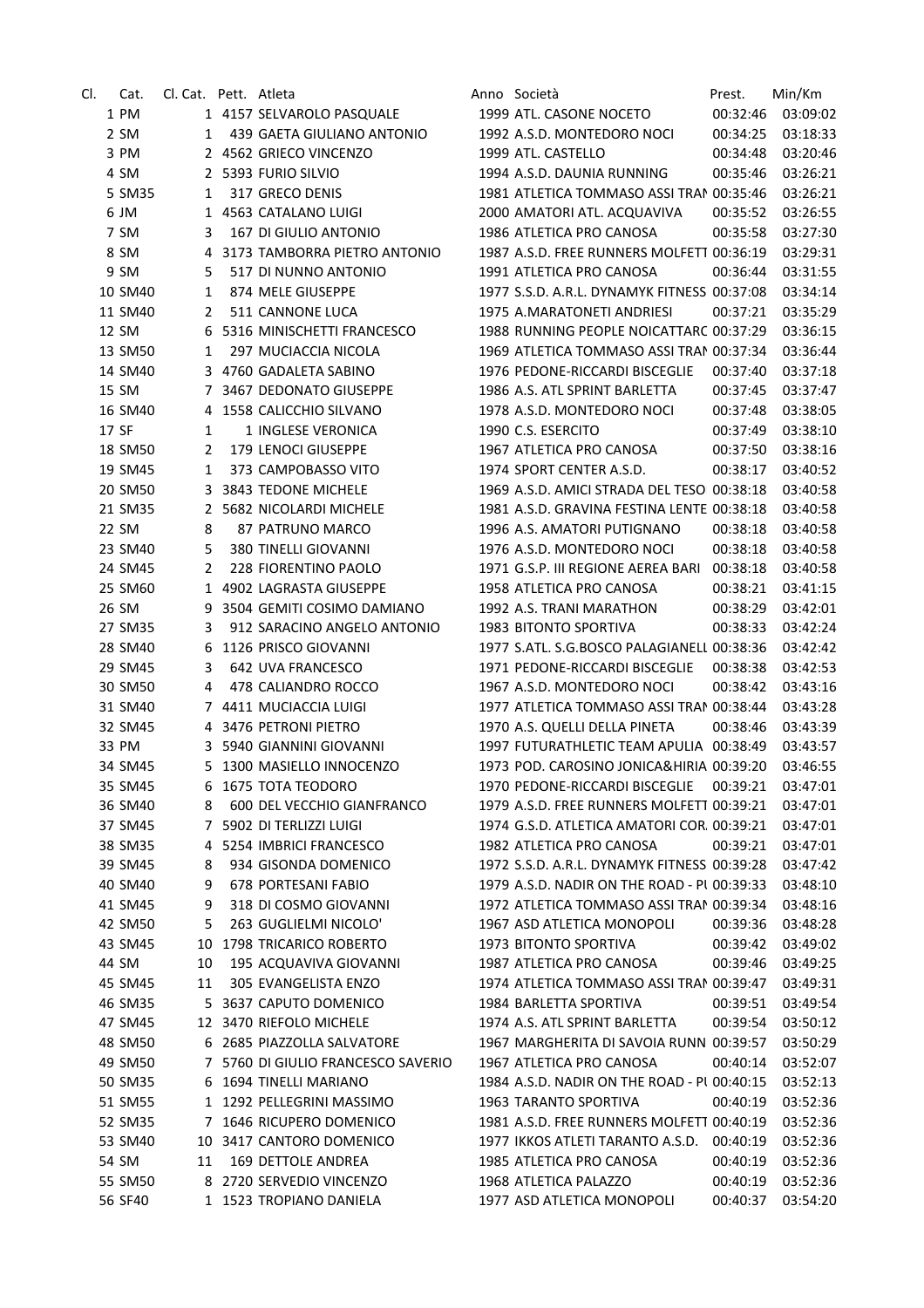| 57 SM60  | 2  | 429 DIMASTROCHICCO RUGGERO        | 1956 A.S.D. MONTEDORO NOCI                  | 00:40:38 | 03:54:25 |
|----------|----|-----------------------------------|---------------------------------------------|----------|----------|
| 58 SM    | 12 | 365 CALIA GIULIANO                | 1987 ATLETIC CLUB ALTAMURA                  | 00:40:39 | 03:54:31 |
| 59 SM50  |    | 9 1610 CAPUTELLI VINCENZO         | 1968 ATLETICA DISFIDA DI BARLETTA 00:40:40  |          | 03:54:37 |
| 60 SM    |    | 13 3495 PELLEGRINO ALESSANDRO     | 1987 POD. CANUSIUM 2004                     | 00:40:43 | 03:54:54 |
| 61 SM50  |    | 10 1571 PARADISO LORENZO          | 1968 A.MARATONETI ANDRIESI                  | 00:40:46 | 03:55:12 |
| 62 SM35  |    | 3436 OCCHINEGRO MARIO             | 1980 S.ATL. S.G.BOSCO PALAGIANELI 00:40:47  |          | 03:55:17 |
| 63 SM45  |    | 13 1485 PARADISO MICHELE          | 1974 ATLETICA PRO CANOSA                    | 00:40:53 | 03:55:52 |
| 64 SM45  |    | 14 1592 PAGANO EMILIO             | 1971 A.S. TRANI MARATHON                    | 00:40:56 | 03:56:09 |
| 65 SM40  | 11 | 5892 MASTRIANO PHILIP FRANCIS     | 1975 RunCard                                | 00:41:00 | 03:56:32 |
| 66 SM45  |    | 15 5587 DI MAIO PIERANGELO        | 1973 S.ATL. S.G.BOSCO PALAGIANELI 00:41:00  |          | 03:56:32 |
| 67 SM40  |    | 12 3853 SIGNORILE STEFANO ROSARIO | 1977 A.S. QUELLI DELLA PINETA               | 00:41:01 | 03:56:38 |
| 68 SM55  | 2  | 261 ALTAMURA ANTONIO              | 1961 ASD ATLETICA MONOPOLI                  | 00:41:01 | 03:56:38 |
| 69 SM55  | 3  | 4130 DELGADO PEDRO PLACIDO        | 1964 ATLETICA TOMMASO ASSI TRAN 00:41:01    |          | 03:56:38 |
| 70 SM50  | 11 | 1229 MANIGRASSI COSIMO            | 1969 A.S.D. MARATHON MASSAFRA 00:41:08      |          | 03:57:18 |
| 71 SM35  | 9  | 1944 DE MARINIS MARCO             | 1983 CLUB RUNNER 87 CASTELLANET 00:41:08    |          | 03:57:18 |
| 72 SM50  | 12 | <b>412 FERRARA ANTONIO</b>        | 1966 A.S.D. MONTEDORO NOCI                  | 00:41:09 | 03:57:24 |
| 73 SM55  | 4  | 872 SERVIDIO FRANCESCO            | 1961 S.S.D. A.R.L. DYNAMYK FITNESS 00:41:11 |          | 03:57:36 |
| 74 SM40  | 13 | 4782 METTA PASQUALE               | 1975 A.S. CULTURALE POD. S. STEFAN 00:41:14 |          | 03:57:53 |
| 75 SM    |    | 14 4099 MINARDI MICHELE           | 1987 S.ATL. S.G.BOSCO PALAGIANELI 00:41:14  |          | 03:57:53 |
| 76 SM55  | 5  | 244 IACOVAZZI FRANCESCO           | 1964 ASD ATLETICA MONOPOLI                  | 00:41:15 | 03:57:59 |
| 77 SM    | 15 | 2647 LOFANO GIUSEPPE              | 1992 A.S.D. NADIR ON THE ROAD - PI 00:41:15 |          | 03:57:59 |
| 78 SM45  | 16 | 455 CENTRONE ANGELO               | 1972 A.S.D. MONTEDORO NOCI                  | 00:41:15 | 03:57:59 |
| 79 SM45  | 17 | 3482 MONTERISI MICHELE            | 1974 A.MARATONETI ANDRIESI                  | 00:41:17 | 03:58:10 |
| 80 SM40  | 14 | 90 MIRIZZI VINCENZO               | 1979 A.S. AMATORI PUTIGNANO                 | 00:41:19 | 03:58:22 |
| 81 SM50  |    | 13 3878 MIDEA GIUSEPPE            | 1969 BIO AMBRA NEW AGE                      | 00:41:21 | 03:58:33 |
| 82 SM55  |    | 6 3776 GISSI MICHELE              | 1962 A.POD. VALTENNA                        | 00:41:28 | 03:59:14 |
| 83 SM45  |    | 18 3586 PISTILLO VINCENZO         | 1973 BARLETTA SPORTIVA                      | 00:41:28 | 03:59:14 |
| 84 SM45  | 19 | 2666 TANTULLI ANTONIO             | 1972 A.S. CULTURALE POD. S. STEFAN 00:41:29 |          | 03:59:20 |
| 85 SM35  | 10 | 5921 PEPE FRANCESCO               | 1981 BARLETTA SPORTIVA                      | 00:41:35 | 03:59:54 |
| 86 SM    | 16 | 5239 VITTORIONE FRANCESCO         | 1989 A.S. AMATORI PUTIGNANO                 | 00:41:36 | 04:00:00 |
| 87 SM45  |    | 20 5268 CORCELLA PIETRO           | 1973 A.S. ATL SPRINT BARLETTA               | 00:41:36 | 04:00:00 |
| 88 SM35  |    | 11 3630 SANTO GIUSEPPE            | 1980 BARLETTA SPORTIVA                      | 00:41:44 | 04:00:46 |
| 89 SM45  |    | 21 5328 SANSONETTI VINCENZO       | 1974 GIOIA RUNNING A.S.D.                   | 00:41:44 | 04:00:46 |
| 90 SM35  |    | 12 2624 SICOLO FRANCESCO          | 1982 A.S.D. FREE RUNNERS MOLFETT 00:41:44   |          | 04:00:46 |
| 91 SM40  |    | 15 5910 SIBILLANO ANTONIO         | 1978 A.MARATONETI ANDRIESI                  | 00:41:44 | 04:00:46 |
| 92 SM50  |    | 14 888 MORETTI FILOMENO           | 1966 BITONTO SPORTIVA                       | 00:41:44 | 04:00:46 |
| 93 SM55  | 7  | 525 BRUNO TRIFONE                 | 1960 DREAM TEAM BARI                        | 00:41:46 | 04:00:58 |
| 94 SM45  | 22 | 1593 ABBATEPAOLO VITO             | 1972 A.S.D. ATLETICA POLIGNANO              | 00:41:46 | 04:00:58 |
| 95 SM40  | 16 | 856 VACCA ANTONIO                 | 1977 S.S.D. A.R.L. DYNAMYK FITNESS 00:41:47 |          | 04:01:03 |
| 96 SM40  | 17 | 3475 BOTTALICO FRANCESCO          | 1976 A.S. QUELLI DELLA PINETA               | 00:41:47 | 04:01:03 |
| 97 SM40  | 18 | 672 PUGLIESE ANGELO               | 1979 A.S.D. NADIR ON THE ROAD - PI 00:41:48 |          | 04:01:09 |
| 98 SM    | 17 | 1271 VALENTINI NICOLA             | <b>1990 TARANTO SPORTIVA</b>                | 00:41:49 | 04:01:15 |
| 99 SM    |    | 18 3493 GERMINARIO STEFANO        | 1989 POD. CANUSIUM 2004                     | 00:41:49 | 04:01:15 |
| 100 SM50 |    | 15 2718 CARDILLO GIUSEPPE         | 1968 ATLETICA PALAZZO                       | 00:41:50 | 04:01:21 |
| 101 SM40 |    | 19 5455 IACOVIELLO ALFREDO        | 1979 A.S.D. AMICI STRADA DEL TESO 00:41:51  |          | 04:01:27 |
| 102 SM45 |    | 23 1795 MONTAGNA VINCENZO         | <b>1972 BITONTO SPORTIVA</b>                | 00:41:55 | 04:01:50 |
| 103 SM55 | 8  | 815 GAZZILLI CARLO                | 1964 GIOIA RUNNING A.S.D.                   | 00:41:57 | 04:02:01 |
| 104 SM35 |    | 13 3302 FLORIO VINCENZO           | 1983 TARANTO SPORTIVA                       | 00:41:58 | 04:02:07 |
| 105 SM45 |    | 24 1788 FALLACARA GIROLAMO        | 1972 BITONTO SPORTIVA                       | 00:42:00 | 04:02:18 |
| 106 SM40 | 20 | 1595 BACCARO DOMENICO             | 1977 A.S.D. ATLETICA POLIGNANO              | 00:42:09 | 04:03:10 |
| 107 SM   | 19 | 738 GAGLIARDI BRUNO               | 1987 HAPPY RUNNERS ALTAMURA                 | 00:42:10 | 04:03:16 |
| 108 SM55 |    | 9 1306 CAPUTO DAVIDE              | 1963 POD. CAROSINO JONICA&HIRIA 00:42:10    |          | 04:03:16 |
| 109 SM55 | 10 | 3188 LAPEDOTA NICOLA              | 1962 S.S.D. A.R.L. DYNAMYK FITNESS 00:42:10 |          | 04:03:16 |
| 110 SM40 | 21 | 2004 PAVONE GIUSEPPE              | 1975 G.S. PAOLOTTI - ATL MARTINA 00:42:11   |          | 04:03:22 |
| 111 SM45 | 25 | 4824 LIBERTI GIUSEPPE             | 1972 RUNNING PEOPLE NOICATTARC 00:42:11     |          | 04:03:22 |
| 112 SM45 |    | 26 1270 NAPOLI UMBERTO            | 1970 TARANTO SPORTIVA                       | 00:42:12 | 04:03:28 |
| 113 SM45 | 27 | 397 PUTRINO STEFANO               | 1972 A.S.D. MONTEDORO NOCI                  | 00:42:12 | 04:03:28 |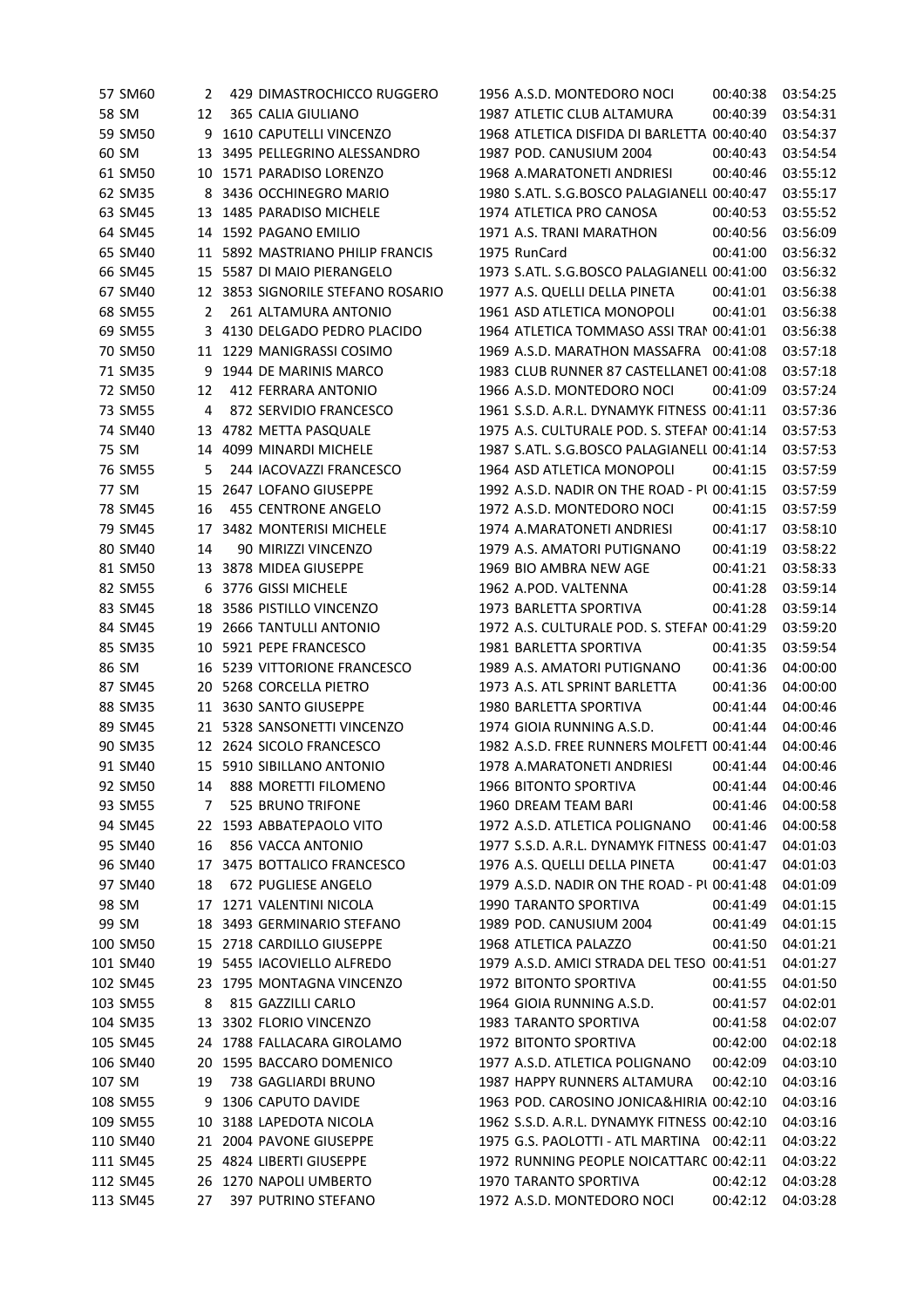| 114 SM50 |    | 16 3358 TOTARO ALESSANDRO      | 1969 TARANTO SPORTIVA                             | 00:42:12 | 04:03:28 |
|----------|----|--------------------------------|---------------------------------------------------|----------|----------|
| 115 SM45 |    | 28 2608 SCIUSCO FRANCESCO      | 1972 ATLETICA DISFIDA DI BARLETTA 00:42:13        |          | 04:03:33 |
| 116 SM50 | 17 | 330 FERRANTE NICOLA            | 1967 ATLETICA TOMMASO ASSI TRAM 00:42:13          |          | 04:03:33 |
| 117 SM40 | 22 | 713 DURSI STEFANO              | 1975 A.S.D. NADIR ON THE ROAD - PI 00:42:14       |          | 04:03:39 |
| 118 SM35 |    | 14 2567 DIAFERIA LUIGI         | 1982 ATLETICA TOMMASO ASSI TRAN 00:42:14          |          | 04:03:39 |
| 119 SF35 |    | 1 5564 DE SANCTIS FRANCESCA    | 1982 ATL. CASONE NOCETO                           | 00:42:15 | 04:03:45 |
| 120 SF35 | 2  | 566 FILANNINO RAFFAELLA        | 1980 ATLETICA DISFIDA DI BARLETTA 00:42:16        |          | 04:03:51 |
| 121 SM45 |    | 29 3773 PETRUZZELLIS GIANPAOLO | 1973 A.S.D. DAUNIA RUNNING                        | 00:42:16 | 04:03:51 |
| 122 SM45 | 30 | 568 CAVALIERE ANTONIO          | 1973 ATLETICA DISFIDA DI BARLETTA 00:42:19        |          | 04:04:08 |
| 123 SM45 | 31 | 137 LATERZA MARIO              | 1971 A.S. AMATORI PUTIGNANO                       | 00:42:24 | 04:04:37 |
| 124 SM60 |    | 3 5361 MORCONE LEONARDO        | 1959 I PODISTI DI CAPITANATA                      | 00:42:24 | 04:04:37 |
| 125 SM45 |    | 32 4270 CERUZZI GERARDO        | 1971 ATLETICA PALAZZO                             | 00:42:28 | 04:05:00 |
| 126 SM   | 20 | 1550 MANELLA GIOVANNI          | 1994 SPORT CENTER A.S.D.                          | 00:42:28 | 04:05:00 |
| 127 SM35 | 15 | 4473 GENCHI NICOLA             | 1982 ATLETICA ADELFIA                             | 00:42:29 | 04:05:06 |
| 128 SM   |    | 21 4726 RIEFOLO ANDREA         | 1990 ATLETICA TOMMASO ASSI TRAM 00:42:29          |          | 04:05:06 |
| 129 SF   | 2  | 391 RITI FRANCESCA             | 1988 A.S.D. MONTEDORO NOCI                        | 00:42:29 | 04:05:06 |
| 130 SM40 | 23 | 5776 GUERRA FRANCESCO          | 1979 ATLETICA ADELFIA                             | 00:42:31 | 04:05:17 |
| 131 SM45 | 33 | 2733 IANTORNI SALVATORE        | 1974 IKKOS ATLETI TARANTO A.S.D.                  | 00:42:31 | 04:05:17 |
| 132 SM35 | 16 | 138 VALENZANO DOMENICO         | 1980 A.S. AMATORI PUTIGNANO                       | 00:42:31 | 04:05:17 |
| 133 SM35 |    | 5502 LARICCHIUTA GIOVANNI      | 1984 A.S.D. NADIR ON THE ROAD - PI 00:42:32       |          | 04:05:23 |
|          | 17 |                                |                                                   |          |          |
| 134 SM55 |    | 11 3735 GASBARRO MARIO         | 1963 I PODISTI DI CAPITANATA                      | 00:42:34 | 04:05:35 |
| 135 SM60 | 4  | 337 PALUMBO VINCENZO           | 1959 ATLETICA TOMMASO ASSI TRAN 00:42:36          |          | 04:05:46 |
| 136 SM50 |    | 18 4796 LOSAPIO DOMENICO       | 1969 ATLETICA TOMMASO ASSI TRAN 00:42:40          |          | 04:06:09 |
| 137 SM45 |    | 34 5960 FRANZA GIUSEPPE        | 1973   PODISTI DI CAPITANATA                      | 00:42:40 | 04:06:09 |
| 138 SM50 | 19 | 93 LATERZA GIOVANNI            | 1966 A.S. AMATORI PUTIGNANO                       | 00:42:41 | 04:06:15 |
| 139 SM45 |    | 35 4962 BUCCI VINCENZO         | 1974 G.S.D. ATLETICA AMATORI COR. 00:42:41        |          | 04:06:15 |
| 140 SM45 | 36 | 216 STRIPPOLI FRANCESCO        | 1973 G.S.D. ATLETICA AMATORI COR. 00:42:42        |          | 04:06:21 |
| 141 SM50 | 20 | 1030 METTA LEONARDO            | 1966 A.S. CULTURALE POD. S. STEFAN 00:42:47       |          | 04:06:50 |
| 142 SM55 | 12 | 1801 RICCO NICOLO              | 1961 ASD ATLETICA MONOPOLI                        | 00:42:47 | 04:06:50 |
| 143 SM65 | 1  | 5357 VASCIMINNO MARIO          | 1953 A.DOPOLAVORO FERROVIARIO 00:42:47            |          | 04:06:50 |
| 144 SM55 | 13 | 2040 CAMPO ANGELO              | 1964 POD. CAROSINO JONICA&HIRIA 00:42:48          |          | 04:06:55 |
| 145 SF40 | 2  | 950 CASALUCE FILOMENA          | 1975 NUOVA ATLETICA BITONTO                       | 00:42:48 | 04:06:55 |
| 146 SM45 | 37 | 1572 QUAGLIARELLA ANTONIO      | 1974 A.MARATONETI ANDRIESI                        | 00:42:48 | 04:06:55 |
| 147 SM40 | 24 | 2036 RISO ALESSANDRO           | 1978 TARANTO SPORTIVA                             | 00:42:53 | 04:07:24 |
| 148 SM45 | 38 | 350 LOSURDO GIUSEPPE           | 1974 ATLETIC CLUB ALTAMURA                        | 00:42:53 | 04:07:24 |
| 149 SM55 |    | 14 332 INTRONA ATTILIO         | 1962 ATLETICA TOMMASO ASSI TRAM 00:42:53 04:07:24 |          |          |
| 150 SM   |    | 22 1381 MANCINO ROSARIO        | 1992 A.S. CULTURALE POD. S. STEFAN 00:42:53       |          | 04:07:24 |
| 151 SM50 | 21 | 457 DE FLORIO FRANCESCO        | 1968 A.S.D. MONTEDORO NOCI                        | 00:42:54 | 04:07:30 |
| 152 SM40 | 25 | 384 MASELLI GIULIO             | 1977 A.S.D. MONTEDORO NOCI                        | 00:42:54 | 04:07:30 |
| 153 SM40 |    | 26 4101 NICOLAU NICOLA         | 1975 TARANTO SPORTIVA                             | 00:42:54 | 04:07:30 |
| 154 SM35 | 18 | 3713 MANCINO GAETANO           | 1983 A.S. CULTURALE POD. S. STEFAN 00:42:55       |          | 04:07:36 |
| 155 SM   | 23 | 1065 MAZZARRINO DANILO         | 1985 CLUB RUNNER 87 CASTELLANET 00:42:55          |          | 04:07:36 |
| 156 SM45 |    | 39 1975 CITARELLA MASSIMO      | 1972 S.ATL. S.G.BOSCO PALAGIANELI 00:42:56        |          | 04:07:42 |
| 157 SM40 |    | 27 4282 MASI GIANMATTEO        | 1977 GIOIA RUNNING A.S.D.                         | 00:43:04 | 04:08:28 |
| 158 SM45 | 40 | 3628 DAGOSTINO RUGGIERO        | 1971 BARLETTA SPORTIVA                            | 00:43:05 | 04:08:33 |
| 159 SM50 | 22 | <b>636 CENTONZE ANTONIO</b>    | 1969 BARLETTA SPORTIVA                            | 00:43:05 | 04:08:33 |
| 160 SM45 | 41 | 252 COLELLI LEONARDO           | 1972 ASD ATLETICA MONOPOLI                        | 00:43:06 | 04:08:39 |
| 161 SM45 | 42 | 334 RUFFO GIOVANNI             | 1970 ATLETICA TOMMASO ASSI TRAM 00:43:10          |          | 04:09:02 |
| 162 SM55 | 15 | 186 MAROCCIA LUIGI             | 1963 ATLETICA PRO CANOSA                          | 00:43:10 | 04:09:02 |
| 163 SM55 | 16 | 379 DE LUCA VITO               | 1963 A.S.D. MONTEDORO NOCI                        | 00:43:11 | 04:09:08 |
| 164 SM45 | 43 | 274 CISTULLI GIACOMO           | 1974 ASD ATLETICA MONOPOLI                        | 00:43:11 | 04:09:08 |
| 165 SM45 | 44 | 3477 CIOCE FRANCESCO           | 1974 A.S. QUELLI DELLA PINETA                     | 00:43:11 | 04:09:08 |
| 166 SM55 | 17 | 1057 CARRIERO CARMELO          | 1962 CLUB RUNNER 87 CASTELLANET 00:43:11          |          | 04:09:08 |
| 167 SM55 | 18 | 4132 BASSI VINCENZO            | 1963 SPORT CENTER A.S.D.                          | 00:43:14 | 04:09:25 |
| 168 SM55 | 19 | 1058 COLELLA GIUSEPPE          | 1962 CLUB RUNNER 87 CASTELLANET 00:43:21          |          | 04:10:06 |
| 169 SM35 | 19 | 3325 RAGNO ELIGIO              | 1980 S.ATL. S.G.BOSCO PALAGIANELI 00:43:21        |          | 04:10:06 |
|          |    |                                |                                                   |          |          |
| 170 SF40 | 3  | 667 DONGHIA ORNELLA            | 1976 A.S.D. NADIR ON THE ROAD - PI 00:43:21       |          | 04:10:06 |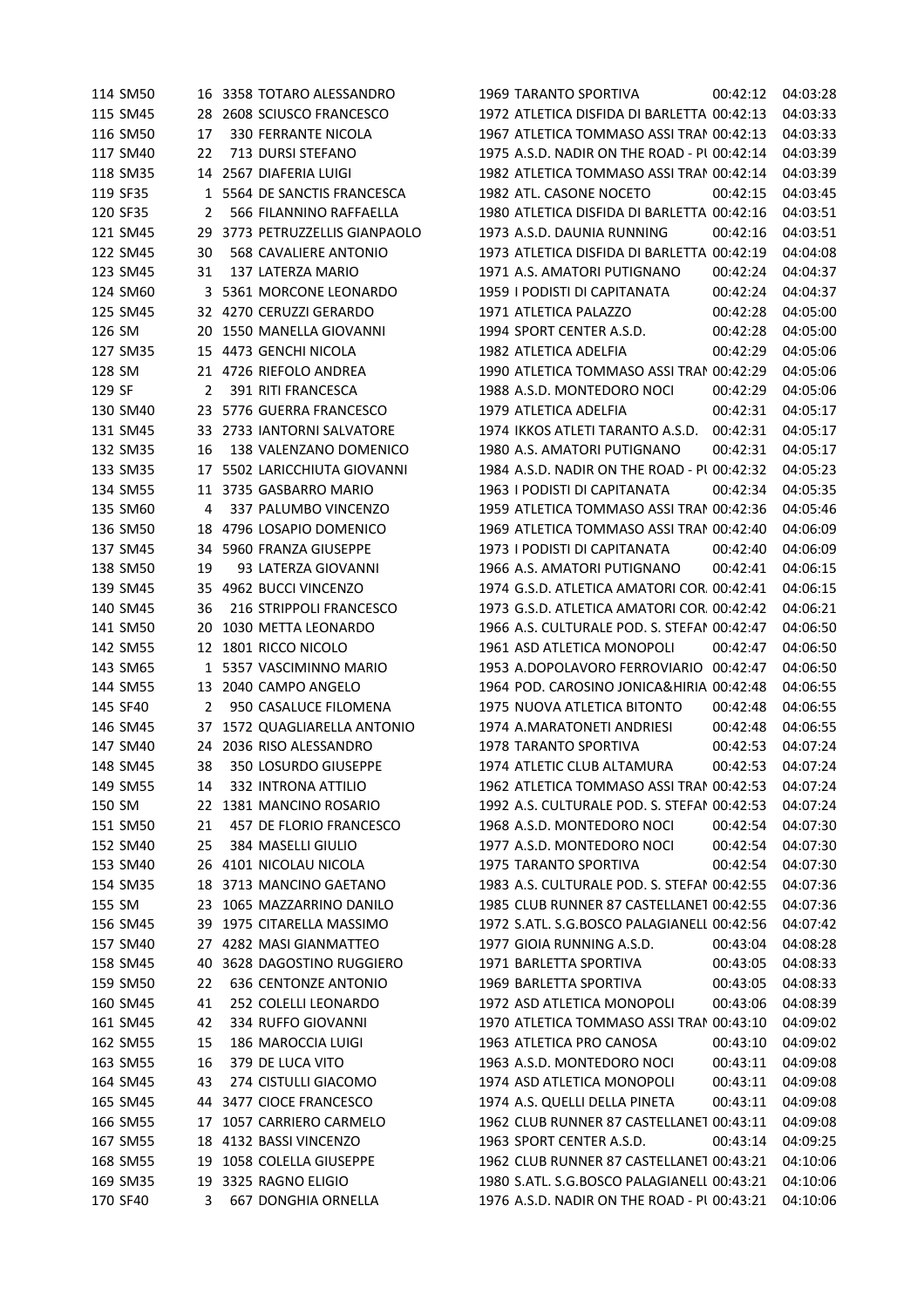| 171 SM45 |    | 45 2745 TRAGNI MARIO            | 1970 HAPPY RUNNERS ALTAMURA                 | 00:43:21 | 04:10:06 |
|----------|----|---------------------------------|---------------------------------------------|----------|----------|
| 172 SM   |    | 24 4777 CHIAROMONTE MICHELE     | <b>1992 BITONTO RUNNERS</b>                 | 00:43:22 | 04:10:12 |
| 173 SM45 | 46 | 110 SPORTELLI ANGELO            | 1971 A.S. AMATORI PUTIGNANO                 | 00:43:25 | 04:10:29 |
| 174 SM55 | 20 | 181 GROSSI NICOLA               | 1964 ATLETICA PRO CANOSA                    | 00:43:25 | 04:10:29 |
| 175 SM35 | 20 | 336 MANNATRIZIO CLAUDIO         | 1982 ATLETICA TOMMASO ASSI TRAN 00:43:25    |          | 04:10:29 |
| 176 SM40 | 28 | 361 DAMBROSIO DONATO            | 1978 ATLETIC CLUB ALTAMURA                  | 00:43:26 | 04:10:35 |
| 177 SM45 | 47 | 4723 PIEPOLI DANIELE            | 1974 BARI ROAD RUNNERS CLUB                 | 00:43:26 | 04:10:35 |
| 178 SF45 | 1  | 108 LAVARRA MARA                | 1972 A.S. AMATORI PUTIGNANO                 | 00:43:28 | 04:10:46 |
| 179 SM   | 25 | 604 DE MUSSO GIULIO VITO        | 1990 A.S.D. FREE RUNNERS MOLFETT 00:43:28   |          | 04:10:46 |
| 180 SM45 | 48 | 1242 PIZZARELLI VINCENZO        | 1974 A.S.D. MARATHON MASSAFRA               | 00:43:29 | 04:10:52 |
| 181 SM35 |    | 21 3575 LAMACCHIA ANGELO        | 1982 BARLETTA SPORTIVA                      | 00:43:30 | 04:10:58 |
| 182 SM55 | 21 | 1026 MANCANO CESARE             | <b>1962 ATLETICA TRINITAPOLI</b>            | 00:43:31 | 04:11:03 |
| 183 SM   | 26 | 606 DE ROBERTIS DANILO          | 1995 A.S.D. FREE RUNNERS MOLFETT 00:43:32   |          | 04:11:09 |
| 184 SM50 | 23 | 352 LOGRANO GIUSEPPE MARIA ANTO | 1966 ATLETIC CLUB ALTAMURA                  | 00:43:39 | 04:11:50 |
| 185 SM50 | 24 | 500 MIRACAPILLO SALVATORE ANTON | 1967 A.MARATONETI ANDRIESI                  | 00:43:43 | 04:12:13 |
| 186 SM50 | 25 | 558 MAIELLARO VITO              | 1969 A.S.D. ATLETICA POLIGNANO              | 00:43:44 | 04:12:18 |
| 187 SM50 | 26 | 86 LIPPOLIS GIAMMICHELE         | 1966 A.S. AMATORI PUTIGNANO                 | 00:43:44 | 04:12:18 |
| 188 SM40 | 29 | 172 SORRENTI ALESSANDRO         | 1978 ATLETICA PRO CANOSA                    | 00:43:44 | 04:12:18 |
| 189 SM40 |    | 30 3787 TRIVISANO PASQUALE      | 1978 U.S. FOGGIA ATL. LEGGERA               | 00:43:44 | 04:12:18 |
| 190 SF45 |    | 2 4075 CARELLA MADDALENA        | 1970 A.S.D. LA FENICE                       | 00:43:46 | 04:12:30 |
| 191 SM45 |    | 49 4410 LORIZZO ONOFRIO         | 1973 ATLETICA TOMMASO ASSI TRAN 00:43:46    |          | 04:12:30 |
| 192 SF40 |    | 4 3491 DI TACCHIO ROSA          | 1976 A.MARATONETI ANDRIESI                  | 00:43:47 | 04:12:36 |
| 193 SM40 |    | 31 4166 DE SALVIA ALESSANDRO    | 1976 BITONTO SPORTIVA                       | 00:43:48 | 04:12:42 |
| 194 SM50 | 27 | 509 D'AMBROSIO ANTONIO          | 1968 A.MARATONETI ANDRIESI                  | 00:43:48 | 04:12:42 |
| 195 SM35 |    | 22 3505 DI BARI ROBERTO         | 1981 A.S. TRANI MARATHON                    | 00:43:52 | 04:13:05 |
| 196 SM40 |    | 32 5241 CASSANO GIANLUCA        | 1977 A.S.D. AMICI STRADA DEL TESO 00:43:52  |          | 04:13:05 |
| 197 SM40 |    | 33 4275 URBISAGLIA DONATO       | 1976 BRAMEA VULTUR RUNNERS                  | 00:43:53 | 04:13:10 |
| 198 SM40 | 34 | 2619 IURINO PASQUALE            | 1978 ATLETICA DISFIDA DI BARLETTA 00:43:54  |          | 04:13:16 |
| 199 SM35 | 23 | 4052 MASTRULLI FRANCESCO        | 1982 ATLETICA TOMMASO ASSI TRAN 00:43:54    |          | 04:13:16 |
| 200 SM50 | 28 | 5500 MASTRANGELO MASSIMO        | 1969 A.S.D. NADIR ON THE ROAD - PI 00:43:56 |          | 04:13:28 |
| 201 SM45 | 50 | <b>648 LIPPOLIS VINCENZO</b>    | 1974 A.S.D. NADIR ON THE ROAD - PI 00:43:56 |          | 04:13:28 |
| 202 SM45 | 51 | 362 COLONNA DONATO              | 1971 ATLETIC CLUB ALTAMURA                  | 00:43:57 | 04:13:33 |
| 203 SM45 |    | 52 5937 CALO' ANDREA GIUSEPPE   | 1970 A.S.D. ROAD RUNNING MOLFET 00:43:58    |          | 04:13:39 |
| 204 SM55 |    | 22 1695 VAVALLE VALTER          | 1964 A.S.D. NADIR ON THE ROAD - PI 00:43:59 |          | 04:13:45 |
| 205 SM40 | 35 | <b>659 RONCONI UMBERTO</b>      | 1975 A.S.D. NADIR ON THE ROAD - PI 00:44:00 |          | 04:13:51 |
| 206 SM50 |    | 29 5588 SCORPATI REMO           | 1965 S.ATL. S.G.BOSCO PALAGIANELI 00:44:00  |          | 04:13:51 |
| 207 SM45 |    | 53 5295 DE GENNARO MICHELE      | 1970 A.S.D. FREE RUNNERS MOLFETT 00:44:00   |          | 04:13:51 |
| 208 SM45 | 54 | 949 VALLA EMANUELE              | <b>1970 BITONTO RUNNERS</b>                 | 00:44:01 | 04:13:57 |
| 209 SF40 | 5  | 862 BRUDAGLIO MARILENA          | 1976 ATLETICA TOMMASO ASSI TRAN 00:44:01    |          | 04:13:57 |
| 210 SM45 | 55 | 2618 GHIZZOTA RUGGIERO          | 1970 ATLETICA DISFIDA DI BARLETTA 00:44:01  |          | 04:13:57 |
| 211 SM45 | 56 | 668 LOSAVIO NICOLA              | 1972 A.S.D. NADIR ON THE ROAD - PL 00:44:01 |          | 04:13:57 |
| 212 SM60 | 5. | 4741 D'APRILE GIOVANNI          | 1959 ATLETIC CLUB ALTAMURA                  | 00:44:03 | 04:14:08 |
| 213 SM55 | 23 | 254 GALLIZIA ENZO               | 1961 ASD ATLETICA MONOPOLI                  | 00:44:10 | 04:14:48 |
| 214 AM   |    | 1 5600 GENTILE NICHOLAS         | 2003 A.S.D. MARATHON MASSAFRA               | 00:44:10 | 04:14:48 |
| 215 SM60 |    | 6 2549 BALDASSARRE FRANCESCO    | 1957 ATLETICA PRO CANOSA                    | 00:44:14 | 04:15:12 |
| 216 SM45 |    | 57 5427 FERRARA VINCENZO        | 1972 ATLETICA TOMMASO ASSI TRAN 00:44:14    |          | 04:15:12 |
| 217 SM55 | 24 | 716 DAPRILE VITO MAURO          | 1964 A.S.D. NADIR ON THE ROAD - PI 00:44:14 |          | 04:15:12 |
| 218 SM45 | 58 | 824 PUGLIESE ALESSANDRO         | 1974 GIOIA RUNNING A.S.D.                   | 00:44:15 | 04:15:17 |
| 219 SM45 |    | 59 5616 ORLANDO FRANCESCO       | 1973 IKKOS ATLETI TARANTO A.S.D.            | 00:44:16 | 04:15:23 |
| 220 SM60 | 7  | 419 SCIACOVELLI BENEDETTO       | 1957 A.S.D. MONTEDORO NOCI                  | 00:44:17 | 04:15:29 |
| 221 SM40 | 36 | 1706 FRIZZALE NICOLA            | 1976 HAPPY RUNNERS ALTAMURA                 | 00:44:17 | 04:15:29 |
| 222 SM35 |    | 24 4361 MERENDA GIOVANNI        | <b>1981 STRARUNNERS BARI</b>                | 00:44:18 | 04:15:35 |
| 223 SM50 | 30 | 3561 DAGOSTINO LUIGI            | 1968 BARLETTA SPORTIVA                      | 00:44:19 | 04:15:40 |
| 224 SM50 |    | 31 2633 DELCARMINE FRANCESCO    | 1968 BARLETTA SPORTIVA                      | 00:44:21 | 04:15:52 |
| 225 SM45 | 60 | <b>680 VINELLA PIETRO</b>       | 1970 A.S.D. NADIR ON THE ROAD - PI 00:44:21 |          | 04:15:52 |
| 226 SM45 | 61 | 4053 AMBRUOSO EMANUELE          | 1972 A.S.D. MONTEDORO NOCI                  | 00:44:22 | 04:15:58 |
| 227 SM45 |    | 62 5280 CANNONE NICOLA          | 1970 A.MARATONETI ANDRIESI                  | 00:44:23 | 04:16:03 |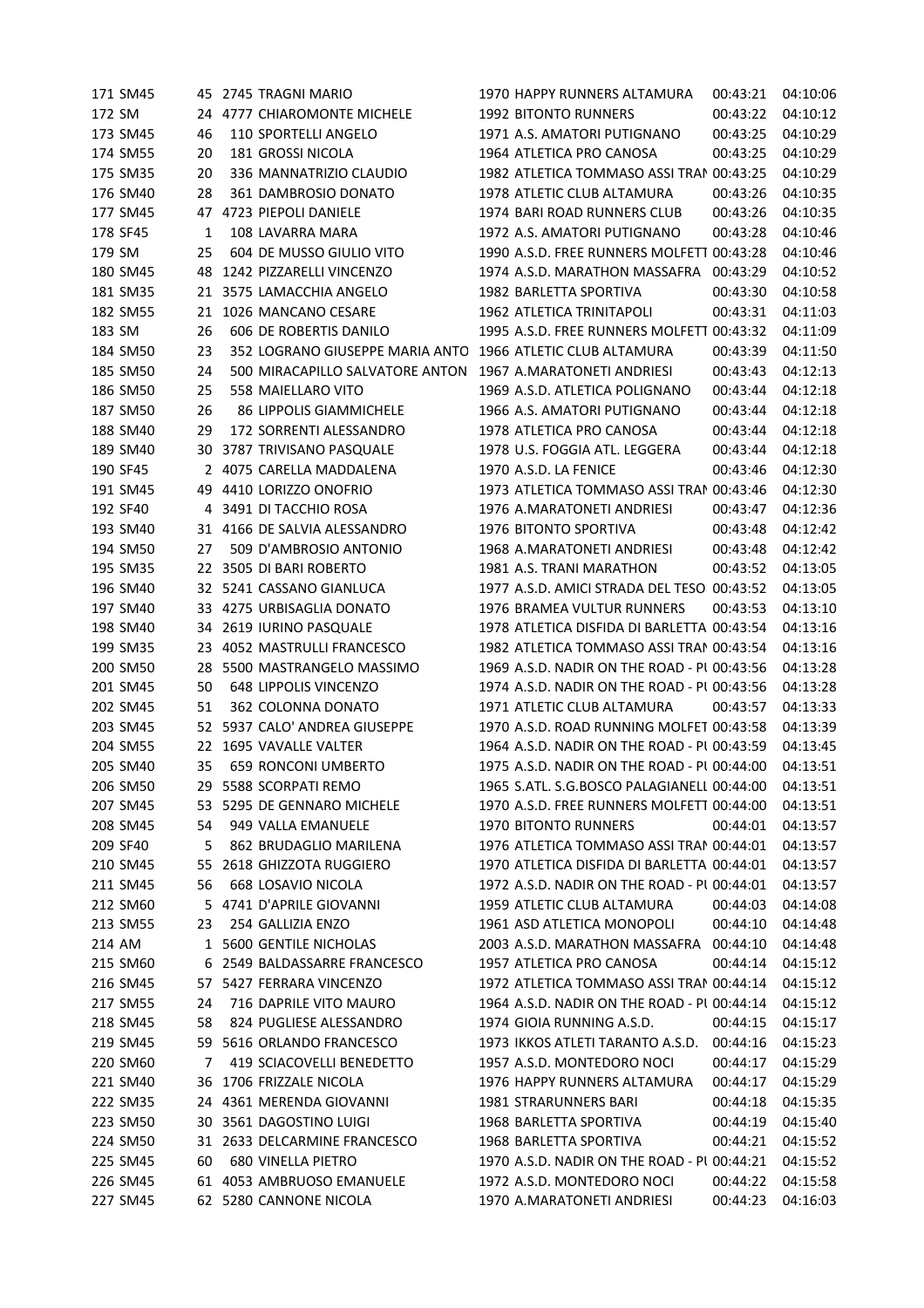|        | 228 SM45 |    | 63 3448 BUCCI MICHELE         | 1971 G.S.P. III REGIONE AEREA BARI 00:44:23       |          | 04:16:03 |
|--------|----------|----|-------------------------------|---------------------------------------------------|----------|----------|
|        | 229 SM50 | 32 | 289 DE GREGORIO LUIGI         | 1965 ATLETICA TOMMASO ASSI TRAN 00:44:26          |          | 04:16:21 |
|        | 230 SM50 | 33 | 5240 AMORUSO NICOLA           | 1965 A.S.D. AMICI STRADA DEL TESO 00:44:27        |          | 04:16:27 |
|        | 231 SM55 | 25 | 504 QUACQUARELLI VINCENZO     | 1963 A.MARATONETI ANDRIESI                        | 00:44:31 | 04:16:50 |
|        | 232 SM45 |    | 64 3176 CARAMIA MICHELE       | 1970 A.S.D. NADIR ON THE ROAD - PI 00:44:32       |          | 04:16:55 |
|        | 233 SM40 |    | 37 5915 DI VITTORIO FRANCESCO | 1976 ATLETICA DISFIDA DI BARLETTA 00:44:33        |          | 04:17:01 |
|        | 234 SM40 | 38 | 135 DAPRILE VITO SILVANO      | 1979 A.S. AMATORI PUTIGNANO                       | 00:44:33 | 04:17:01 |
|        | 235 SM45 |    | 65 3462 VINO GIANCARLO        | 1973 ATLETICA TOMMASO ASSI TRAN 00:44:34          |          | 04:17:07 |
| 236 SM |          |    | 4 5890 Francesco Lotti        | 1989 RunCard                                      | 00:44:34 | 04:17:07 |
|        | 237 SM35 |    | 25 3772 DEL VECCHIO GIOVANNI  | 1980 A.S.D. DAUNIA RUNNING                        | 00:44:34 | 04:17:07 |
|        | 238 SM45 | 66 | 295 PAOLILLO ANTONIO          | 1972 ATLETICA TOMMASO ASSI TRAM 00:44:36          |          | 04:17:18 |
|        | 239 SM35 |    | 26 2754 PARCHITELLI CLAUDIO   | 1980 A.S. AMATORI PUTIGNANO                       | 00:44:40 | 04:17:42 |
|        | 240 SM40 | 39 | 3768 DI BITONTO SAVINO        | 1975 ATLETICA TRINITAPOLI                         | 00:44:40 | 04:17:42 |
|        | 241 SM50 | 34 | 767 RIZZOTTI MICHELE          | 1968 HAPPY RUNNERS ALTAMURA                       | 00:44:40 | 04:17:42 |
|        | 242 SM35 |    | 27 4124 MACINA GIUSEPPE       | 1981 A.S.D. AMICI STRADA DEL TESO 00:44:41        |          | 04:17:47 |
|        | 243 SM45 | 67 | 5317 CHIRONNA GIUSEPPE        | 1974 A.S.D. NADIR ON THE ROAD - PI 00:44:42       |          | 04:17:53 |
|        | 244 SM60 | 8  | 235 CONVERTINI PIETRO         | 1956 G.S.P. III REGIONE AEREA BARI 00:44:42       |          | 04:17:53 |
|        | 245 SM40 | 40 | 4795 BASSI EMANUELE           | 1979 ATLETICA TOMMASO ASSI TRAN 00:44:44          |          | 04:18:05 |
|        | 246 SM45 | 68 | 3539 SCHINO LUIGI             | 1974 A.S.D. FREE RUNNERS MOLFETT 00:44:45         |          | 04:18:10 |
|        | 247 SM45 | 69 | 2562 CORALLO ANTONIO          | 1972 ATLETICA TOMMASO ASSI TRAN 00:44:47          |          | 04:18:22 |
|        | 248 SM40 |    | 41 5467 FIANTANESE RAFFAELE   | 1979 ATLETICA TOMMASO ASSI TRAN 00:44:49          |          | 04:18:33 |
|        | 249 SM40 | 42 | 170 SANTANGELO GIANCARLO      | 1977 ATLETICA PRO CANOSA                          | 00:44:50 | 04:18:39 |
|        | 250 SM40 | 43 | 198 PACIOLLA MARIO            | 1978 ATLETICA PRO CANOSA                          | 00:44:51 | 04:18:45 |
|        | 251 SM45 |    | 70 4625 PIAZZOLLA LUIGI       | 1973 ALL TRI SPORTS A.S.D.                        | 00:44:51 | 04:18:45 |
|        | 252 SM45 | 71 | 883 CARELLA GIUSEPPE          | 1971 BITONTO SPORTIVA                             | 00:44:51 | 04:18:45 |
|        | 253 SM35 |    | 28 4123 ILLUZZI MARCELLO      | 1980 BITONTO SPORTIVA                             | 00:44:54 | 04:19:02 |
|        | 254 SM60 | 9  | 518 PAULICELLI VINCENZO       | 1956 ATLETICA PRO CANOSA                          | 00:44:56 | 04:19:14 |
|        | 255 SM45 | 72 | 786 DI RELLA GRAZIANO         | 1972 DREAM TEAM BARI                              |          |          |
|        |          |    |                               |                                                   | 00:44:58 | 04:19:25 |
|        | 256 SM60 | 10 | 1568 SIFANNO GAETANO          | 1955 A.S. QUELLI DELLA PINETA                     | 00:44:58 | 04:19:25 |
|        | 257 SM35 | 29 | 5656 DE MATTEIS SALVATORE     | 1983 ATLETICA DISFIDA DI BARLETTA 00:45:00        |          | 04:19:37 |
|        | 258 SM40 |    | 44 3590 ZAGARIA MICHELE       | 1975 BARLETTA SPORTIVA                            | 00:45:02 | 04:19:48 |
|        | 259 SM50 | 35 | 5763 PELLEGRINO PIETRO        | 1967 ATLETICA TOMMASO ASSI TRAM 00:45:04          |          | 04:20:00 |
|        | 260 SM45 |    | 73 3767 CIPRO MICHELE         | 1973 ATLETICA TRINITAPOLI                         | 00:45:04 | 04:20:00 |
|        | 261 SM65 | 2  | 418 ATTOLICO GIUSEPPE         | 1951 A.S.D. MONTEDORO NOCI                        | 00:45:05 | 04:20:06 |
|        | 262 SM45 |    | 74 1151 GENTILE GIANLUCA      | 1973 S.ATL. S.G.BOSCO PALAGIANELI 00:45:08        |          | 04:20:23 |
|        | 263 SM35 |    | 30 4367 RACCAH CLAUDIO        | 1982 ATLETICA TOMMASO ASSI TRAM 00:45:08 04:20:23 |          |          |
|        | 264 SM60 | 11 | 47 CAZZOLLA PAOLO             | 1957 A.S. ATLETICA CASTELLANA                     | 00:45:08 | 04:20:23 |
|        | 265 SM45 | 75 | 166 D'ALESSANDRO SABINO       | 1971 ATLETICA PRO CANOSA                          | 00:45:09 | 04:20:29 |
|        | 266 SM50 | 36 | 316 DI TOMA DOMENICO          | 1967 ATLETICA TOMMASO ASSI TRAN 00:45:10          |          | 04:20:35 |
|        | 267 SM50 |    | 37 2744 FIORE ANGELO          | 1968 HAPPY RUNNERS ALTAMURA                       | 00:45:10 | 04:20:35 |
|        | 268 SM50 |    | 38 2564 FERRANTE FRANCESCO    | 1969 ATLETICA TOMMASO ASSI TRAN 00:45:11          |          | 04:20:40 |
|        | 269 SM50 | 39 | 5051 SILLETTI ANGELO          | 1967 MURGIA MARATHON SANTERA 00:45:16             |          | 04:21:09 |
|        | 270 SM40 | 45 | 1799 TROYSI FRANCESCO         | 1976 BITONTO SPORTIVA                             | 00:45:17 | 04:21:15 |
|        | 271 SM45 |    | 76 5235 QUAGLIARELLA Nicola   | 1970 RunCard                                      | 00:45:19 | 04:21:27 |
|        | 272 SM35 |    | 31 1236 NATUZZI FRANCESCO     | 1983 A.S.D. MARATHON MASSAFRA 00:45:19            |          | 04:21:27 |
|        | 273 SM45 |    | 77 5233 Di Fazio Michele      | 1974 RunCard                                      | 00:45:20 | 04:21:32 |
|        | 274 SM35 | 32 | 393 D'ANDRIA FRANCESCO        | 1981 A.S.D. MONTEDORO NOCI                        | 00:45:20 | 04:21:32 |
|        | 275 SM50 |    | 40 1495 DILETTUSO ARCANGELO   | 1965 G.S.P. III REGIONE AEREA BARI                | 00:45:22 | 04:21:44 |
|        | 276 SM50 |    | 41 2033 GENTILE MARCO EGIDIO  | 1969 TARANTO SPORTIVA                             | 00:45:25 | 04:22:01 |
|        | 277 SM50 |    | 42 5901 HAMAM LARBI           | 1966 ATLETICA PRO CANOSA                          | 00:45:26 | 04:22:07 |
|        | 278 SM50 | 43 | 698 MEZZAPESA MICHELANGELO    | 1968 A.S.D. NADIR ON THE ROAD - PI 00:45:28       |          | 04:22:18 |
|        | 279 SM45 |    | 78 2636 CIANCIOLO MARCO       | 1970 BARLETTA SPORTIVA                            | 00:45:29 | 04:22:24 |
|        | 280 SM55 |    | 26 2637 DIBENEDETTO FRANCESCO | 1964 BARLETTA SPORTIVA                            | 00:45:29 | 04:22:24 |
|        | 281 SM40 |    | 46 1531 SCOMMEGNA SALVATORE   | 1977 ATLETICA TOMMASO ASSI TRAN 00:45:30          |          | 04:22:30 |
|        | 282 SM50 |    | 44 5447 FRANCHINI DOMENICO    | 1969 A.S. AMATORI PUTIGNANO                       | 00:45:31 | 04:22:36 |
|        | 283 SM55 |    | 27 2652 ROMANO GIAMPIERO      | 1964 BITONTO SPORTIVA                             | 00:45:33 | 04:22:47 |
|        | 284 SM45 |    | 79 2114 PESCHECHERA NICOLA    | 1971 A.S. ATL SPRINT BARLETTA                     | 00:45:34 | 04:22:53 |
|        |          |    |                               |                                                   |          |          |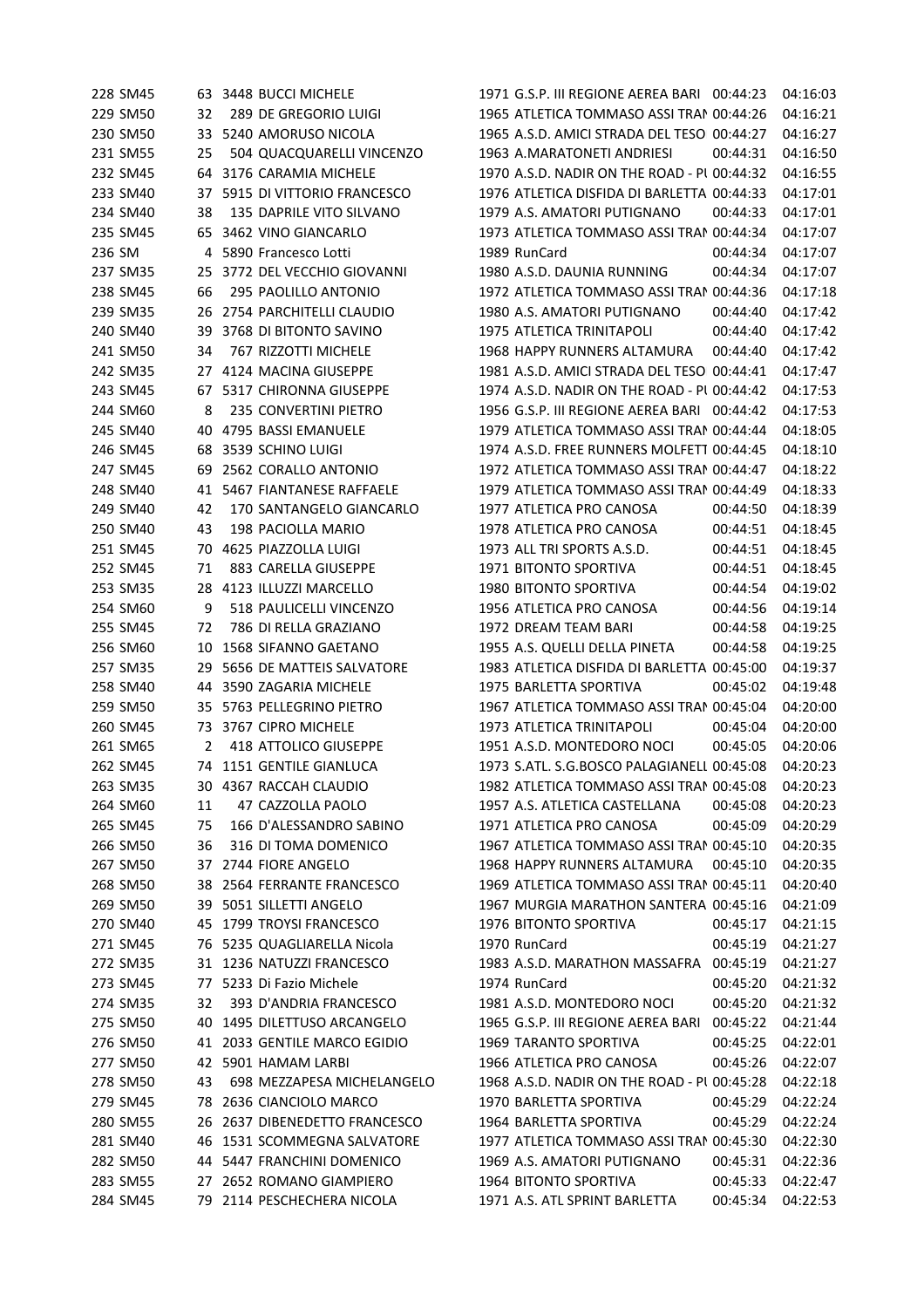| 285 SM50 |     | 45 3541 LA GRASTA FRANCESCO      | 1968 A.S.D. FREE RUNNERS MOLFETT 00:45:34        |          | 04:22:53 |
|----------|-----|----------------------------------|--------------------------------------------------|----------|----------|
| 286 SM50 | 46  | 421 PALMIERI PASQUALE            | 1968 A.S.D. MONTEDORO NOCI                       | 00:45:34 | 04:22:53 |
| 287 SM40 | 47  | 4459 AMATO FABRIZIO              | 1975 A.S. TRANI MARATHON                         | 00:45:35 | 04:22:59 |
| 288 SM40 | 48  | 649 CACCIAPAGLIA ANGELO          | 1979 A.S.D. NADIR ON THE ROAD - PI 00:45:35      |          | 04:22:59 |
| 289 SM45 | 80  | 513 LEONE FRANCESCO              | 1974 A.MARATONETI ANDRIESI                       | 00:45:40 | 04:23:28 |
| 290 SM50 |     | 47 2615 MONTEREALE SALVATORE     | 1968 ATLETICA DISFIDA DI BARLETTA 00:45:40       |          | 04:23:28 |
| 291 SM45 |     | 81 5203 NOTARANGELO MASSIMILIANO | 1971 ASD MANFREDONIA CORRE                       | 00:45:41 | 04:23:33 |
| 292 SM35 | 33  | 700 ELBA FILIPPO                 | 1980 A.S.D. NADIR ON THE ROAD - PI 00:45:41      |          | 04:23:33 |
| 293 SM55 |     | 28 5756 DARESTA FRANCESCO        | 1964 A.S. AMATORI PUTIGNANO                      | 00:45:41 | 04:23:33 |
| 294 SM40 |     | 49 5974 MARTELLA SANTE           | 1976 ASD GYMNASIUM 2010 ISCHITE 00:45:41         |          | 04:23:33 |
| 295 SM45 |     | 82 1526 CORRIERI MAURIZIO        | 1972 ATLETICA TOMMASO ASSI TRAM 00:45:43         |          | 04:23:45 |
| 296 SM70 | 1   | <b>643 PERAGINE ANTONIO</b>      | 1947 PEDONE-RICCARDI BISCEGLIE                   | 00:45:47 | 04:24:08 |
| 297 SM45 | 83  | 290 BOTTA DOMENICO               | 1971 ATLETICA TOMMASO ASSI TRAN 00:45:47         |          | 04:24:08 |
| 298 SM55 |     | 29 2569 RIEFOLO LUIGI            | 1962 ATLETICA TOMMASO ASSI TRAN 00:45:47         |          | 04:24:08 |
| 299 AM   | 2   | 5944 CERVELLI PIETRO             | 2003 NUOVA ATLETICA BITONTO                      | 00:45:49 | 04:24:20 |
| 300 SM45 | 84  | 711 BOLOGNESE DAVIDE             | 1970 ASD ATLETICA MONOPOLI                       | 00:45:50 | 04:24:25 |
| 301 SM45 | 85  | 3071 CAMPANILE GIUSEPPE          | 1972 ASD MANFREDONIA CORRE                       | 00:45:50 | 04:24:25 |
| 302 SM35 | 34  | 2868 SETTE FRANCESCO             | 1982 A.S.D. MARATHON MASSAFRA                    | 00:45:50 | 04:24:25 |
| 303 SM55 | 30  | 282 CALDERARO VITTORIO           | 1961 ASD ATLETICA MONOPOLI                       | 00:45:50 | 04:24:25 |
| 304 SM40 | 50  | 303 MARINARO DOMENICO            | 1979 ATLETICA TOMMASO ASSI TRAN 00:45:51         |          | 04:24:31 |
| 305 SM50 |     | 48 4725 STORELLI MAURO           | 1967 ATLETICA TOMMASO ASSI TRAN 00:45:51         |          | 04:24:31 |
|          |     | 220 DE PALMA PIERO               | 1961 G.S.D. ATLETICA AMATORI COR. 00:45:54       |          |          |
| 306 SM55 | 31  |                                  |                                                  |          | 04:24:48 |
| 307 SM45 |     | 86 5751 pascazio lorenzo         | 1970 RunCard                                     | 00:45:54 | 04:24:48 |
| 308 SM45 |     | 87 3676 TRICARICO ORAZIO         | <b>1970 STRARUNNERS BARI</b>                     | 00:45:57 | 04:25:06 |
| 309 SM40 |     | 51 3599 PIAZZOLLA VITO           | 1975 BARLETTA SPORTIVA                           | 00:45:59 | 04:25:17 |
| 310 SM45 | 88  | 664 SICOLI GIANNI                | 1973 A.S.D. NADIR ON THE ROAD - PI 00:46:02      |          | 04:25:35 |
| 311 SM55 | 32  | 200 CAPORALE COSIMO DAMIANO      | 1963 ATLETICA PRO CANOSA                         | 00:46:04 | 04:25:46 |
| 312 SM45 | 89  | 188 PARISI PASQUALE              | 1971 ATLETICA PRO CANOSA                         | 00:46:06 | 04:25:58 |
| 313 SM50 | 49  | 1800 VALENTINO VINCENZO          | 1969 BITONTO SPORTIVA                            | 00:46:09 | 04:26:15 |
| 314 SM50 | 50  | 1066 DI PIPPA MAURIZIO           | 1969 CLUB RUNNER 87 CASTELLANET 00:46:09         |          | 04:26:15 |
| 315 SM50 |     | 51 2032 FESTA DANIELE            | 1967 TARANTO SPORTIVA                            | 00:46:09 | 04:26:15 |
| 316 SM65 | 3   | 1135 BRUNO FRANCO                | 1950 S.ATL. S.G.BOSCO PALAGIANELI 00:46:10       |          | 04:26:21 |
| 317 SF40 | 6   | 3160 VALERIO MARIA ROSA          | 1977 A.S. QUELLI DELLA PINETA                    | 00:46:11 | 04:26:27 |
| 318 SM40 |     | 52 3604 AZZOLLINI MICHELE        | 1976 BARLETTA SPORTIVA                           | 00:46:12 | 04:26:32 |
| 319 SM45 |     | 90 1737 RAIMONDI MICHELE         | 1973 GIOIA RUNNING A.S.D.                        | 00:46:13 | 04:26:38 |
| 320 SF45 |     | 3 5340 CAFAGNA ROSA              | 1974 FUTURATHLETIC TEAM APULIA 00:46:15 04:26:50 |          |          |
| 321 SM45 |     | 91 3707 TESSE LEONARDO           | 1974 AMICI DEL CAMMINO BARLETT, 00:46:16         |          | 04:26:55 |
| 322 SM40 |     | 53 5231 COPPOLA ANTONIO          | 1976 A.S.D. ATLETICA BITRITTO                    | 00:46:16 | 04:26:55 |
| 323 SM55 | 33  | 5157 ABBINANTE SEBASTIANO        | 1961 BARI ROAD RUNNERS CLUB                      | 00:46:18 | 04:27:07 |
| 324 SM50 | 52  | 719 CACCIOPPOLI PAOLO VINCENZO   | 1966 A.S.D. NADIR ON THE ROAD - PL 00:46:18      |          | 04:27:07 |
| 325 SM45 |     | 92 5320 LARUCCIA MICHELE         | 1972 A.S.D. NADIR ON THE ROAD - PL 00:46:18      |          | 04:27:07 |
| 326 SM50 | 53  | 453 CAMPOBASSO VITO PASQUALE AN  | 1967 A.S.D. MONTEDORO NOCI                       | 00:46:18 | 04:27:07 |
| 327 SM50 | 54  | 900 DIOLINI DIONIGI              | 1969 BITONTO SPORTIVA                            | 00:46:19 | 04:27:13 |
| 328 JM   |     | 2 2839 CASTRONOVI GIUSEPPE       | 2000 S.ATL. S.G.BOSCO PALAGIANELI 00:46:20       |          | 04:27:18 |
| 329 SM50 |     | 55 3487 DE NIGRIS LEONARDO       | 1967 A.MARATONETI ANDRIESI                       | 00:46:27 | 04:27:59 |
| 330 SM45 |     | 93 4233 SPADAVECCHIA FRANCESCO   | 1974 A.S.D. FREE RUNNERS MOLFETT 00:46:30        |          | 04:28:16 |
| 331 SF35 |     | 3266 ANASTASIA GRAZIA            | 1980 A.S.D. PODISTICA GROTTAGLIE 00:46:30        |          | 04:28:16 |
| 332 SM55 |     | 34 4287 DORMIO GIUSEPPE          | 1963 ASD ATLETICA MONOPOLI                       | 00:46:31 | 04:28:22 |
| 333 SM35 |     | 35 4242 MORANO ALESSANDRO        | 1981 A.S. CULTURALE POD. S. STEFAN 00:46:31      |          | 04:28:22 |
| 334 SF45 | 4   | 2936 FERRANTE NICOLETTA          | 1970 ATLETICA TOMMASO ASSI TRAN 00:46:31         |          | 04:28:22 |
| 335 SM45 | 94. | 3458 ANGARANO SAVINO             | 1973 ATLETICA TOMMASO ASSI TRAN 00:46:33         |          | 04:28:33 |
| 336 SM35 |     | 36 3535 PAPARELLA GIUSEPPE       | 1983 ATLETICA DISFIDA DI BARLETTA 00:46:35       |          | 04:28:45 |
| 337 SM50 |     | 56 5496 ANDREASSI MARIO          | 1969 A.S.D. AGORA'                               | 00:46:35 | 04:28:45 |
| 338 SM50 | 57  | 891 GIAMPALMO FRANCESCO          | 1968 BITONTO SPORTIVA                            | 00:46:38 | 04:29:02 |
| 339 SM40 | 54  | 909 LICINIO DOMENICO             | 1975 BITONTO SPORTIVA                            | 00:46:39 | 04:29:08 |
| 340 SM35 | 37  | 3723 GIANNETTA ELIO              | 1980 A.S. CULTURALE POD. S. STEFAI 00:46:39      |          | 04:29:08 |
| 341 SM45 |     | 95 2753 LORE' ALESSIO            | 1970 ATLETIC CLUB ALTAMURA                       | 00:46:40 | 04:29:14 |
|          |     |                                  |                                                  |          |          |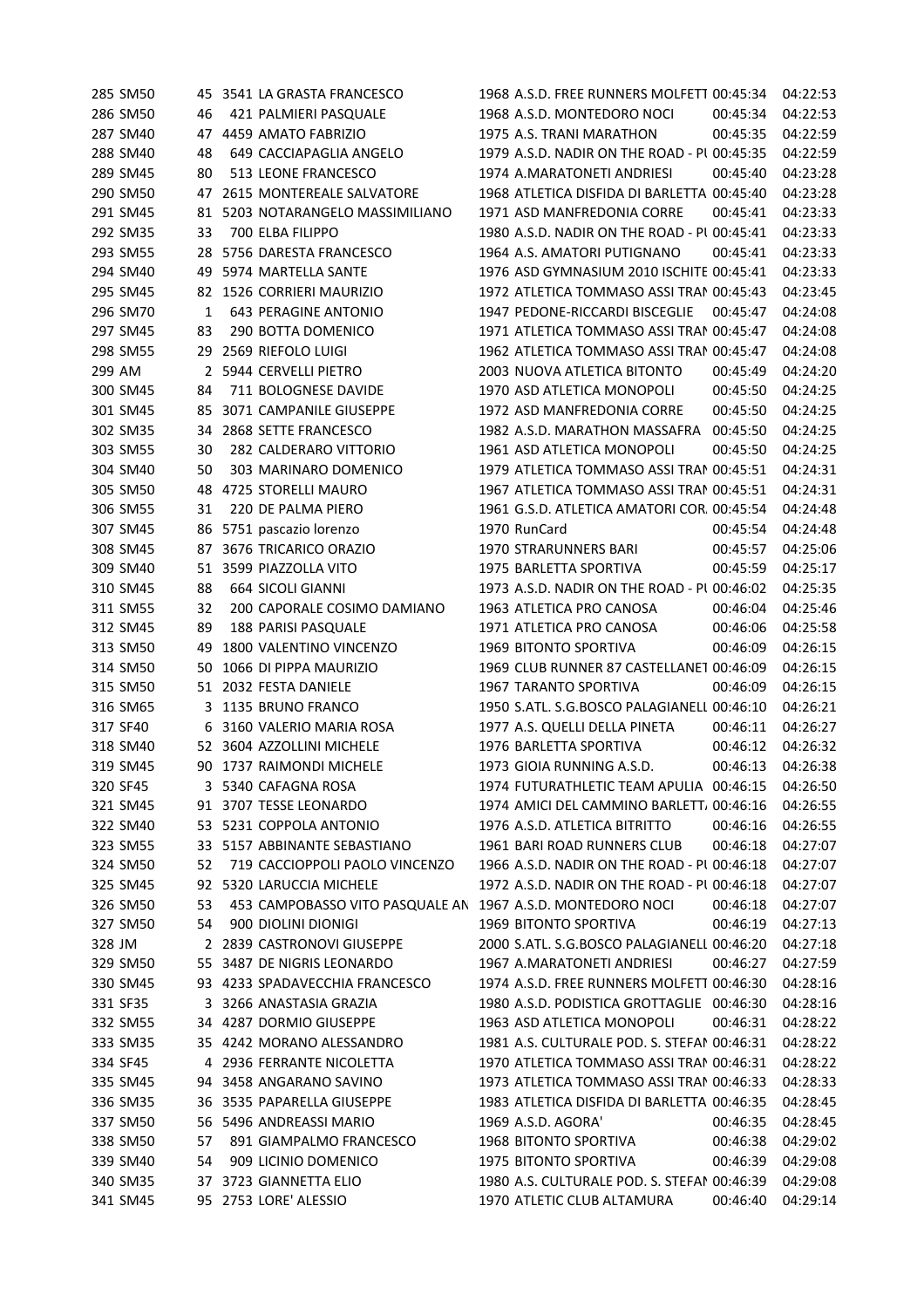|          | 342 SM35 |     | 38 2589 MORRA SALVATORE                                      | 1984 POD. CANUSIUM 2004                           | 00:46:41 | 04:29:20 |
|----------|----------|-----|--------------------------------------------------------------|---------------------------------------------------|----------|----------|
|          | 343 SM40 | 55  | 871 ARDITO FRANCESCO                                         | 1975 S.S.D. A.R.L. DYNAMYK FITNESS 00:46:44       |          | 04:29:37 |
| 344 SM   |          | 27  | 635 ZAGARIA SAVERIO                                          | 1989 BARLETTA SPORTIVA                            | 00:46:44 | 04:29:37 |
|          | 345 SM60 | 12  | 450 FUSILLO ANTONIO                                          | 1959 A.S.D. MONTEDORO NOCI                        | 00:46:44 | 04:29:37 |
|          | 346 SM45 |     | 96 2546 SCOLLETTA FABRIZIO                                   | 1972 ATLETICA PRO CANOSA                          | 00:46:45 | 04:29:43 |
|          | 347 SM50 |     | 58 1281 CANCELLIERI ANTONINO                                 | <b>1969 TARANTO SPORTIVA</b>                      | 00:46:46 | 04:29:48 |
|          | 348 SM35 | 39  | 300 GAROFALO MAURO                                           | 1981 ATLETICA TOMMASO ASSI TRAM 00:46:48          |          | 04:30:00 |
|          | 349 SM40 |     | 56 5509 SERVADIO CARMINE                                     | 1978 DREAM TEAM BARI                              | 00:46:49 | 04:30:06 |
| 350 SF45 |          |     | 5 2112 BARBIERI CASSANDRA                                    | 1974 A.A.'E. MANZARI' CASAMASSIM 00:46:50         |          | 04:30:12 |
|          | 351 SM40 | 57  | 285 COLELLA VITO                                             | 1975 ASD ATLETICA MONOPOLI                        | 00:46:51 | 04:30:17 |
|          | 352 SM45 | 97  | 441 ANNESE PASQUALE                                          | 1970 A.S.D. MONTEDORO NOCI                        | 00:46:51 | 04:30:17 |
|          | 353 SM35 | 40  | <b>685 BIANCO GIANGIUSEPPE</b>                               | 1983 A.S.D. NADIR ON THE ROAD - PI 00:46:52       |          | 04:30:23 |
|          | 354 SM40 | 58  | 5319 GIODICE PIETRO                                          | 1978 A.S.D. NADIR ON THE ROAD - PI 00:46:53       |          | 04:30:29 |
|          | 355 SM50 | 59  | 5907 PIETRANGELO GIUSEPPE                                    | 1967 A.MARATONETI ANDRIESI                        | 00:46:53 | 04:30:29 |
| 356 SF50 |          |     | 1 5973 MARIANI ANNA                                          | 1967 A.S.D. DAUNIA RUNNING                        | 00:46:53 | 04:30:29 |
|          | 357 SM35 |     | 41 3593 DIPAOLA GIUSEPPE                                     | 1983 BARLETTA SPORTIVA                            | 00:46:55 | 04:30:40 |
|          | 358 SM45 |     | 98 3708 BRUNO ANGELO MICHELE                                 | 1970 G.S. AVIS BARLETTA A.S.D.                    | 00:46:58 | 04:30:58 |
|          | 359 SM55 | 35  | 311 ALTIERI ANTONIO                                          | 1963 ATLETICA TOMMASO ASSI TRAN 00:47:01          |          | 04:31:15 |
|          | 360 SM35 |     | 42 3732 DELLE NOCI GIUSEPPE                                  | 1982   PODISTI DI CAPITANATA                      | 00:47:01 | 04:31:15 |
|          | 361 SM45 |     | 99 1527 DI GESO VITO                                         | 1970 ATLETICA TOMMASO ASSI TRAN 00:47:01          |          | 04:31:15 |
|          |          |     |                                                              |                                                   |          | 04:31:15 |
|          | 362 SM35 |     | 43 3966 ROCCO VINCENZO                                       | 1981 CLUB RUNNER 87 CASTELLANET 00:47:01          |          |          |
|          | 363 SM45 |     | 100 5369 PISTILLI VITO                                       | 1972 ATLETICA TRINITAPOLI                         | 00:47:02 | 04:31:21 |
|          | 364 SM65 |     | 4 4383 COLANTUONO PASQUALE                                   | 1953 A.S.D. AMICI STRADA DEL TESO 00:47:06        |          | 04:31:44 |
|          | 365 SM50 | 60  | 1575 ZAGARIA GREGORIO                                        | 1968 A.MARATONETI ANDRIESI                        | 00:47:06 | 04:31:44 |
| 366 SM   |          | 28  | 96 POLIGNANO PATRIZIO                                        | 1988 A.S. AMATORI PUTIGNANO                       | 00:47:07 | 04:31:50 |
|          | 367 SM65 |     | 5 3730 IACCARINO SALVATORE                                   | 1954 A.S.D. ATL. PADRE PIO S.G.R.                 | 00:47:07 | 04:31:50 |
|          | 368 SM50 | 61  | 689 CAMPANELLA GIOVANNI                                      | 1966 A.S.D. NADIR ON THE ROAD - PI 00:47:09       |          | 04:32:01 |
|          | 369 SM55 | 36  | 570 GADALETA VINCENZO                                        | 1962 ATLETICA DISFIDA DI BARLETTA 00:47:11        |          | 04:32:13 |
|          | 370 SM50 | 62  | 1483 FARFALLA MASSIMO ANTONIO                                | 1966 ATLETICA PRO CANOSA                          | 00:47:13 | 04:32:24 |
|          | 371 SM50 | 63  | 4257 LANDRISCINA GIANFRANCO PIO                              | 1969 BARLETTA SPORTIVA                            | 00:47:14 | 04:32:30 |
|          | 372 SM40 | 59  | 147 DARESTA DARIO                                            | 1978 A.S. AMATORI PUTIGNANO                       | 00:47:14 | 04:32:30 |
|          | 373 SM55 | 37  | 1943 CORNACCHIA GIUSEPPE                                     | 1961 CLUB RUNNER 87 CASTELLANET 00:47:18          |          | 04:32:53 |
|          | 374 SM40 | 60  | 292 LEUCI ROBERTO                                            | 1978 ATLETICA TOMMASO ASSI TRAM 00:47:19          |          | 04:32:59 |
|          | 375 SM45 |     | 101 2644 MANCARELLA GIUSEPPE                                 | 1974 BARLETTA SPORTIVA                            | 00:47:20 | 04:33:05 |
| 376 SF45 |          | 6   | 631 LAMACCHIA TIZIANA                                        | 1970 LA PIETRA                                    | 00:47:20 | 04:33:05 |
| 377 SM40 |          |     | 61 1534 VALENTE ALESSANDRO                                   | 1976 ATLETICA TOMMASO ASSI TRAM 00:47:21 04:33:10 |          |          |
|          | 378 SM50 | 64  | 889 CALAMITA GIUSEPPE                                        | 1969 BITONTO SPORTIVA                             | 00:47:21 | 04:33:10 |
|          | 379 SM60 | 13  | 1384 DIBISCEGLIA GIUSEPPE                                    | 1955 A.S. CULTURALE POD. S. STEFAN 00:47:24       |          | 04:33:28 |
|          | 380 SM40 |     | 62 2643 CAPUTO FRANCESCO PAOLO                               | 1979 BARLETTA SPORTIVA                            | 00:47:25 | 04:33:33 |
| 381 SM   |          |     | 29 2694 CICINATO PASQUALE WALTER                             | 1985 ATLETICA TRINITAPOLI                         | 00:47:25 | 04:33:33 |
|          | 382 SM50 | 65  | 1441 BIASI GIUSEPPE                                          | 1968 A.S. AMATORI PUTIGNANO                       | 00:47:25 | 04:33:33 |
|          | 383 SM55 | 38  | 1285 SPINELLI DOMENICO                                       | 1963 TARANTO SPORTIVA                             | 00:47:25 | 04:33:33 |
|          | 384 SM40 | 63  | 4847 DE FILIPPIS GIANFRANCO                                  | 1978 A.S.D. WELLRUNNERS BITETTO 00:47:27          |          | 04:33:45 |
|          | 385 SM50 | 66  | 5322 PACE DANIELE                                            | 1968 A.S.D. NADIR ON THE ROAD - PI 00:47:28       |          | 04:33:51 |
|          | 386 SM40 | 64  | 666 GIGANTE FRANCESCO                                        | 1975 A.S.D. NADIR ON THE ROAD - PI 00:47:28       |          | 04:33:51 |
|          | 387 SM40 | 65  | 887 SECONDO GIUSEPPE                                         | 1977 BITONTO SPORTIVA                             | 00:47:30 | 04:34:02 |
|          | 388 SM45 |     | 102 2526 VALENTINI IVAN                                      | 1972 TARANTO SPORTIVA                             | 00:47:30 | 04:34:02 |
|          | 389 SM55 |     | 39 1579 SARDELLA SABINO MARIA COSIMC 1960 POD. CANUSIUM 2004 |                                                   | 00:47:32 | 04:34:14 |
|          | 390 SM40 | 66  | 1524 ZAZZERA ANDREA                                          | 1979 ASD ATLETICA MONOPOLI                        | 00:47:33 | 04:34:20 |
| 391 SM   |          | 30  | 4377 DE GIOSA ALESSANDRO                                     | 1990 A.S.D. AMICI STRADA DEL TESO 00:47:33        |          | 04:34:20 |
|          | 392 SM55 | 40  | 823 GUAGNANO MARIO                                           | 1963 GIOIA RUNNING A.S.D.                         | 00:47:34 | 04:34:25 |
|          | 393 SM45 | 103 | 454 LAFORGIA VALENTINO                                       | 1974 A.S.D. MONTEDORO NOCI                        | 00:47:38 | 04:34:48 |
|          | 394 SM45 | 104 | 199 QUARTO NICOLA                                            | 1971 ATLETICA PRO CANOSA                          | 00:47:38 | 04:34:48 |
|          | 395 SM50 | 67  | 211 SANTORO DOMENICO                                         | 1967 G.S.D. ATLETICA AMATORI COR. 00:47:39        |          | 04:34:54 |
|          | 396 SM50 | 68  | 860 TERLIZZESE PASQUALE                                      | 1965 S.S.D. A.R.L. DYNAMYK FITNESS 00:47:39       |          | 04:34:54 |
|          | 397 SM70 | 2   | <b>1612 TUPPUTI SALVATORE</b>                                | 1949 ATLETICA DISFIDA DI BARLETTA 00:47:40        |          | 04:35:00 |
|          |          |     |                                                              | 1979 ATLETICA TOMMASO ASSI TRAN 00:47:40          |          |          |
| 398 SF40 |          |     | 7 3848 DE PINTO MARICA                                       |                                                   |          | 04:35:00 |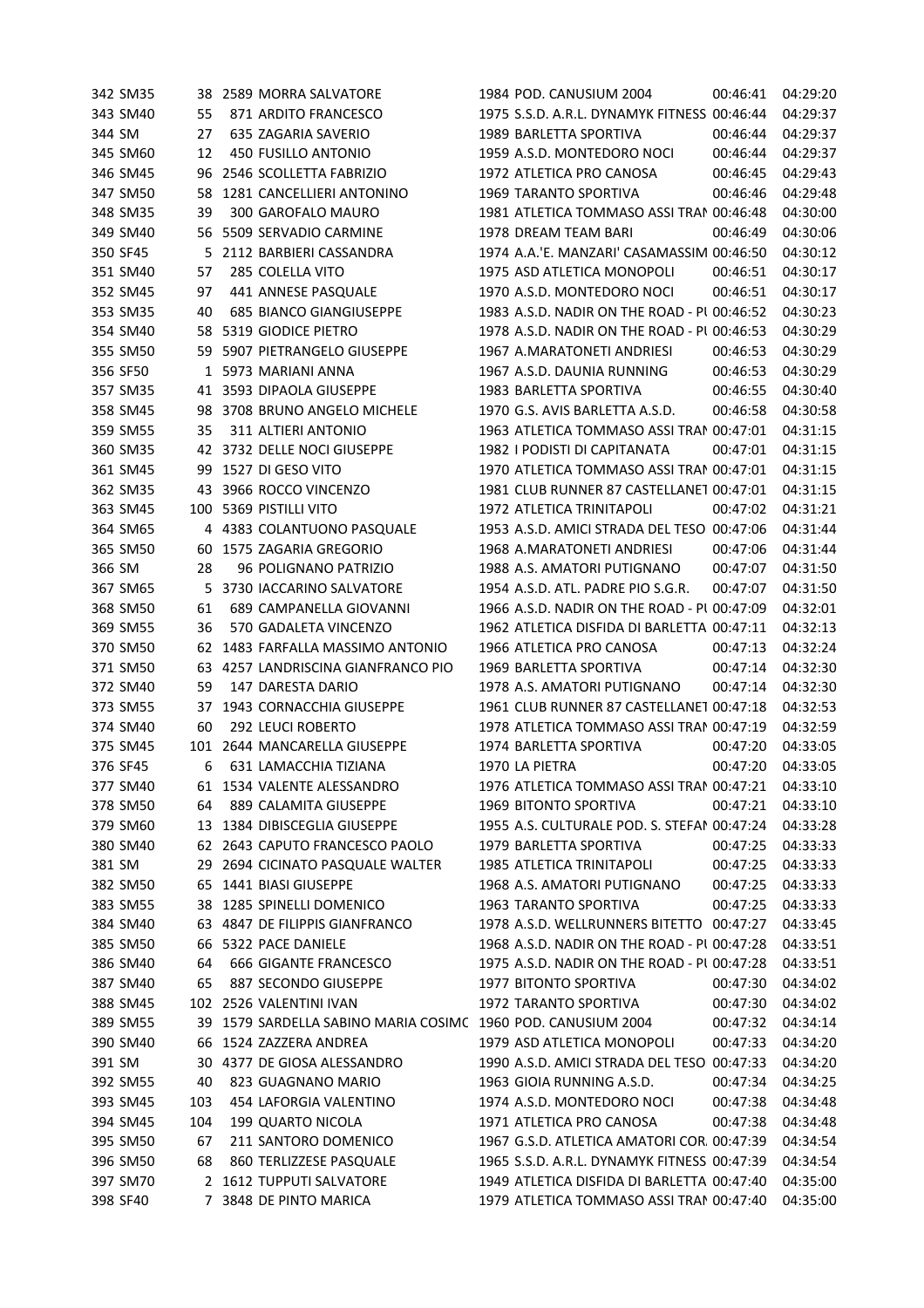| 399 SM45 |     | 105 1641 LA TEGOLA VINCENZO          | 1973 A.S.D. FREE RUNNERS MOLFETT 00:47:43   |                   | 04:35:17 |
|----------|-----|--------------------------------------|---------------------------------------------|-------------------|----------|
| 400 SM55 |     | 41 3973 BATTISTA COSIMO              | <b>1964 TARANTO SPORTIVA</b>                | 00:47:44          | 04:35:23 |
| 401 SM45 |     | 106 3526 SASSI SALVATORE             | 1971 MARATHON CLUB MINERVINO 00:47:44       |                   | 04:35:23 |
| 402 SM45 |     | 107 2607 SARACINO VINCENZO           | 1972 ATLETICA DISFIDA DI BARLETTA 00:47:48  |                   | 04:35:46 |
| 403 SM35 |     | 44 5952 LATTANZIO GIOVANNI           | 1980 G.S. AVIS BARLETTA A.S.D.              | 00:47:49          | 04:35:52 |
| 404 SM55 |     | 42 4071 Pontrandolfo Giovanni        | 1960 RunCard                                | 00:47:53          | 04:36:15 |
| 405 SM55 |     | 43 5416 LOTITO ANTONIO               | 1962 CLUB RUNNER 87 CASTELLANET 00:47:54    |                   | 04:36:21 |
| 406 SF50 | 2   | 301 BOTTA VALENTINA                  | 1965 ATLETICA TOMMASO ASSI TRAM 00:47:55    |                   | 04:36:27 |
| 407 SM45 |     | 108 1429 PINTO LORENZO               | 1974 A.S. ATLETICA CASTELLANA               | 00:47:55          | 04:36:27 |
| 408 SM35 | 45  | 396 MANCINI CARMELO                  | 1983 A.S.D. MONTEDORO NOCI                  | 00:47:58          | 04:36:44 |
| 409 SM40 | 67  | 193 SCOLLETTA MICHELE                | 1975 ATLETICA PRO CANOSA                    | 00:47:58          | 04:36:44 |
| 410 SF50 | 3   | 475 RAMUNNO NICOLETTA                | 1969 A.S.D. MONTEDORO NOCI                  | 00:47:58          | 04:36:44 |
| 411 SM50 | 69  | 709 SBIROLI VITO                     | 1969 A.S.D. NADIR ON THE ROAD - PI 00:47:58 |                   | 04:36:44 |
| 412 SM35 | 46  | 918 DI TERLIZZI FILIPPO              | 1981 BITONTO SPORTIVA                       | 00:48:01          | 04:37:01 |
| 413 SM50 |     | 70 2676 BUBICI MICHELE               | 1967 ATL. SAN NICANDRO GARGANIC 00:48:01    |                   | 04:37:01 |
| 414 SF45 | 7   | 3913 UNGARO ANNA ROSA                | 1973 BITONTO SPORTIVA                       | 00:48:04          | 04:37:18 |
| 415 SM40 | 68  | 5896 DENTAMARO NICOLA                | 1976 CUS BARI                               | 00:48:06          | 04:37:30 |
| 416 SM40 |     | 69 1069 ROCHIRA ANGELO               | 1976 CLUB RUNNER 87 CASTELLANET 00:48:07    |                   | 04:37:36 |
| 417 SM   | 31  | 283 BRUNO ANTONIO                    | 1986 ASD ATLETICA MONOPOLI                  | 00:48:11          | 04:37:59 |
| 418 SF50 |     | 4 5913 DINICASTRO GAETANA            | 1968 ATLETICA DISFIDA DI BARLETTA 00:48:11  |                   | 04:37:59 |
| 419 SF45 | 8   | <b>676 SIMONE RITA</b>               | 1973 A.S.D. NADIR ON THE ROAD - PI 00:48:12 |                   | 04:38:05 |
| 420 SM40 |     | 70 5971 GALA GIANLUCA                | 1976 A.S.D. DAUNIA RUNNING                  | 00:48:12          | 04:38:05 |
| 421 SM45 |     | 109 4139 STELLACCI VINCENZO          | 1973 A.S.D. FREE RUNNERS MOLFETT 00:48:15   |                   | 04:38:22 |
| 422 SM45 |     | 110 3760 PIAZZOLLA DAVIDE SALVATORE  | 1970 MARGHERITA DI SAVOIA RUNN 00:48:16     |                   | 04:38:28 |
| 423 SM45 |     | 111 5942 SERNIA NICOLA               | 1970 ALL TRI SPORTS A.S.D.                  | 00:48:17          | 04:38:33 |
| 424 SM40 |     | 71 5014 GELAO ANTONIO                | 1979 A.S.D. AMICI STRADA DEL TESO 00:48:19  |                   | 04:38:45 |
| 425 SM35 |     | 47 5333 SASSO FRANCESCO              | 1984 BITONTO SPORTIVA                       | 00:48:19          | 04:38:45 |
| 426 SM50 |     | 71 5649 MARRULLI CARLO               | 1969 ATLETICA TOMMASO ASSI TRAM 00:48:20    |                   | 04:38:51 |
| 427 SM55 | 44  | 134 NUDO GIUSEPPE                    | 1961 A.S. AMATORI PUTIGNANO                 | 00:48:25          | 04:39:20 |
| 428 SF45 | 9   | 372 ROSELLI ROBERTA                  | 1974 SPORT CENTER A.S.D.                    | 00:48:25          | 04:39:20 |
| 429 SM65 |     | 6 4445 D'AMATO TOMMASO               | 1953 A.MARATONETI ANDRIESI                  | 00:48:29          | 04:39:43 |
| 430 SM50 |     | 72 3177 LORUSSO VITANTONIO           | 1968 A.S.D. NADIR ON THE ROAD - PI 00:48:29 |                   | 04:39:43 |
| 431 SM65 | 7   | 325 DEL VENTO VITO                   | 1952 ATLETICA TOMMASO ASSI TRAM 00:48:29    |                   | 04:39:43 |
| 432 SM45 |     | 112 5976 DE FELICE LUCIANO           | 1970 ATLETICA PALAZZO                       | 00:48:29          | 04:39:43 |
| 433 SF40 |     | 8 3183 CHIMENTI PASQUA               | 1976 RUNNERS DEL LEVANTE                    | 00:48:30          | 04:39:48 |
| 434 SM40 |     | 72 2552 MERAFINO MICHELE             | 1976 ATLETICA PRO CANOSA                    | 00:48:35 04:40:17 |          |
| 435 SM60 |     | 14 1028 NANULA SAVINO                | 1958 ATLETICA TRINITAPOLI                   | 00:48:36          | 04:40:23 |
| 436 SM50 |     | 73 1455 GENTILE VINCENZO MASSIMILIAN | 1968 A.S. AMATORI PUTIGNANO                 | 00:48:36          | 04:40:23 |
| 437 SM45 | 113 | <b>206 SORRENTI ANTONIO</b>          | 1972 ATLETICA PRO CANOSA                    | 00:48:36          | 04:40:23 |
| 438 SF40 | 9   | 3864 GIGANTE LUIGIA ANNA             | 1977 ATLETICA ADELFIA                       | 00:48:37          | 04:40:29 |
| 439 SM60 | 15  | 2690 COSTANTINO NICOLA               | 1955 MARGHERITA DI SAVOIA RUNN 00:48:37     |                   | 04:40:29 |
| 440 SM50 | 74  | 3623 LOSAPPIO SAVINO                 | 1967 BARLETTA SPORTIVA                      | 00:48:37          | 04:40:29 |
| 441 SM40 | 73  | 3862 BELLUCCI MATTIA                 | 1975 ATLETICA ADELFIA                       | 00:48:38          | 04:40:35 |
| 442 SF35 | 4   | 514 PARADISO ALTOMARE                | 1982 A.MARATONETI ANDRIESI                  | 00:48:39          | 04:40:40 |
| 443 SM40 |     | 74 5528 VIOLANTE GIACOMO             | 1979 A.S.D. WELLRUNNERS BITETTO 00:48:40    |                   | 04:40:46 |
| 444 SM50 |     | 75 2616 BASILE GIUSEPPE              | 1968 ATLETICA DISFIDA DI BARLETTA 00:48:41  |                   | 04:40:52 |
| 445 SM55 | 45  | 118 TOTARO DONATO                    | 1962 A.S. AMATORI PUTIGNANO                 | 00:48:41          | 04:40:52 |
| 446 SM40 |     | 75 5972 GESUALDO GIANLUCA            | 1978 A.S.D. DAUNIA RUNNING                  | 00:48:41          | 04:40:52 |
| 447 SM35 | 48  | 5264 ZAZZERA FABIO                   | 1981 ASD ATLETICA MONOPOLI                  | 00:48:42          | 04:40:58 |
| 448 SF40 | 10  | 654 MAZZARELLI VITA MARIA            | 1978 A.S.D. NADIR ON THE ROAD - PI 00:48:45 |                   | 04:41:15 |
| 449 SM55 | 46  | 97 CASSONE STEFANO                   | 1963 A.S. AMATORI PUTIGNANO                 | 00:48:46          | 04:41:21 |
| 450 SM45 | 114 | 294 BASSI LEONARDO                   | 1973 ATLETICA TOMMASO ASSI TRAN 00:48:46    |                   | 04:41:21 |
| 451 SM45 | 115 | 919 SICOLO NATALE                    | 1971 BITONTO SPORTIVA                       | 00:48:47          | 04:41:27 |
| 452 SF55 |     | 1 3533 LATTANZIO ANNA SERAFINA       | 1960 ATLETICA DISFIDA DI BARLETTA 00:48:47  |                   | 04:41:27 |
| 453 SM55 |     | 47 1460 LENTINI MARIO                | 1964 A.S. AMATORI PUTIGNANO                 | 00:48:49          | 04:41:38 |
| 454 SM   |     | 32 2588 MORRA LEONARDO               | 1989 POD. CANUSIUM 2004                     | 00:48:52          | 04:41:55 |
| 455 SF45 | 10  | 276 VINCIGUERRA ANGELA               | 1970 ASD ATLETICA MONOPOLI                  | 00:48:53          | 04:42:01 |
|          |     |                                      |                                             |                   |          |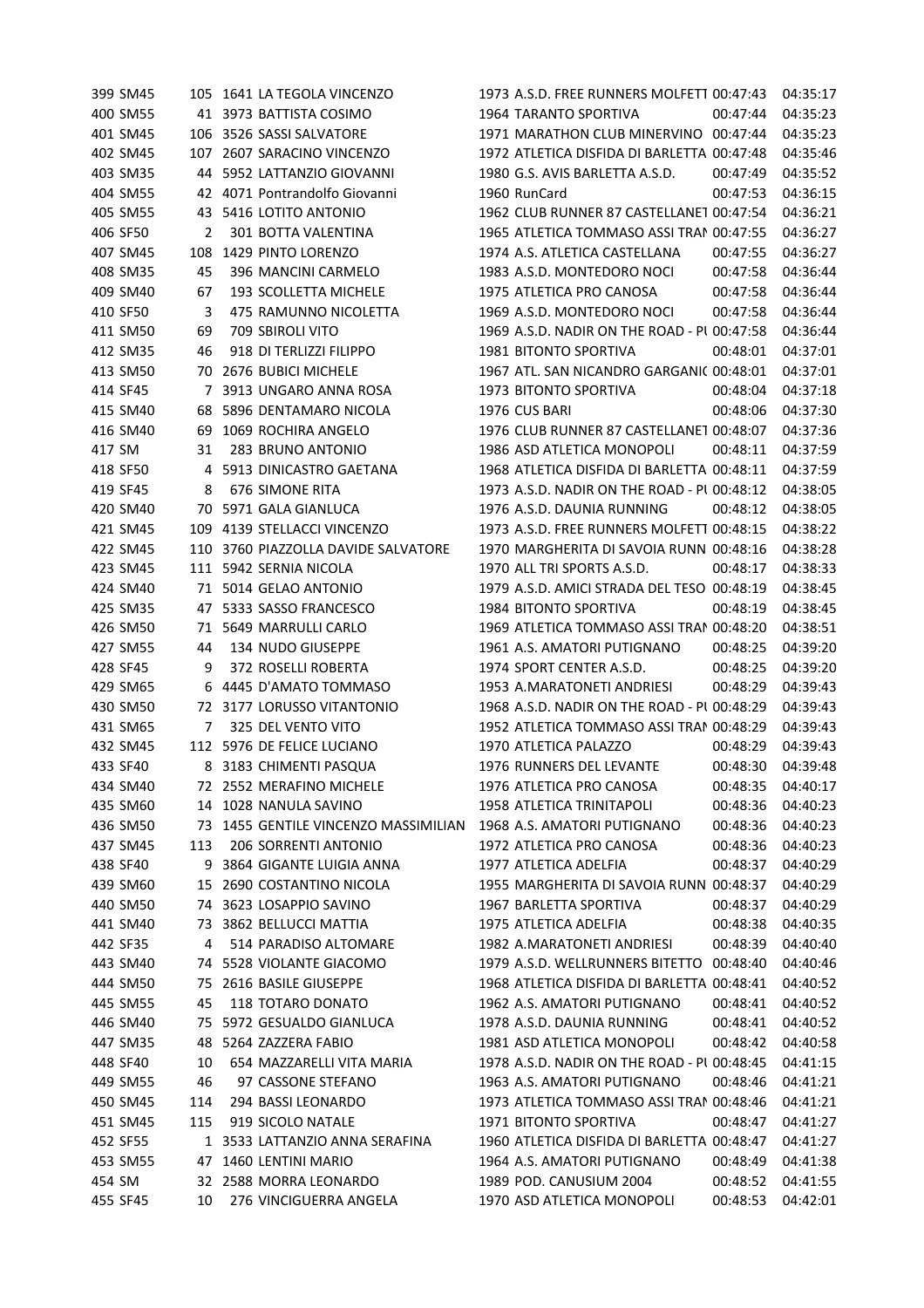|        | 456 SM50 |     | 76 2622 CAMPOREALE IGNAZIO   | 1967 A.S.D. FREE RUNNERS MOLFETT 00:48:53          |          | 04:42:01 |
|--------|----------|-----|------------------------------|----------------------------------------------------|----------|----------|
|        | 457 SM45 | 116 | 5048 MOLINARI MICHELE        | 1971 MURGIA MARATHON SANTERA 00:48:53              |          | 04:42:01 |
|        | 458 SM65 | 8   | 256 PASSIATORE FRANCO        | 1954 ASD ATLETICA MONOPOLI                         | 00:48:54 | 04:42:07 |
|        | 459 SM55 | 48  | <b>187 CARUCCI PIETRO</b>    | 1963 ATLETICA PRO CANOSA                           | 00:48:55 | 04:42:13 |
|        | 460 SF50 | 5   | 203 D'AMBRA ROSANNA          | 1969 ATLETICA PRO CANOSA                           | 00:48:55 | 04:42:13 |
|        | 461 SM45 | 117 | 720 ROMANAZZI GIUSEPPE       | 1974 A.S.D. NADIR ON THE ROAD - PL 00:48:56        |          | 04:42:18 |
|        | 462 SM50 | 77  | 1758 FIORE ANTONIO           | 1966 RUNNERS DEL LEVANTE                           | 00:48:56 | 04:42:18 |
|        | 463 SM45 |     | 118 2625 AMATO NICOLA DAVIDE | 1972 A.S.D. FREE RUNNERS MOLFETT 00:48:59          |          | 04:42:36 |
|        | 464 SF50 |     | 6 3681 STRAGAPEDE MARIA PIA  | 1968 BITONTO SPORTIVA                              | 00:48:59 | 04:42:36 |
|        | 465 SM35 | 49  | 3544 RICCO DOMENICO          | 1983 BARLETTA SPORTIVA                             | 00:48:59 | 04:42:36 |
|        | 466 SM50 |     | 78 3565 DIELLA ANTONIO       | 1969 BARLETTA SPORTIVA                             | 00:49:02 | 04:42:53 |
|        | 467 SM55 | 49  | 1496 DURANTE PASQUALE        | 1964 G.S.P. III REGIONE AEREA BARI                 | 00:49:03 | 04:42:59 |
|        | 468 SM45 |     | 119 5599 FIORINO ROBERTO     | 1972 G.S. PAOLOTTI - ATL MARTINA                   | 00:49:05 | 04:43:10 |
|        | 469 SF55 | 2   | 190 DE CORATO GRAZIA         | 1961 ATLETICA PRO CANOSA                           | 00:49:08 | 04:43:28 |
|        | 470 SM45 |     | 120 3837 CAPUTO PIETRO       | 1970 A.S.D. AMICI STRADA DEL TESO 00:49:09         |          | 04:43:33 |
|        | 471 SM45 | 121 | 3842 SCAVO EMANUELE          | 1974 A.S.D. AMICI STRADA DEL TESO 00:49:13         |          | 04:43:57 |
|        | 472 SM45 |     | 122 2610 SPERA PASQUALE      | 1973 ATLETICA DISFIDA DI BARLETTA 00:49:13         |          | 04:43:57 |
|        | 473 SM55 | 50  | 1219 MASTRONUZZI GIROLAMO    | 1964 A.S.D. MARATHON MASSAFRA                      | 00:49:14 | 04:44:02 |
|        | 474 SM55 | 51  | 248 GALLIZIA PAOLO           | 1960 ASD ATLETICA MONOPOLI                         | 00:49:16 | 04:44:14 |
|        | 475 SM55 |     | 52 4179 GRANIER MARIO ANGELO | 1960 BITONTO SPORTIVA                              | 00:49:19 | 04:44:31 |
|        | 476 SM45 |     | 123 3585 PENZA MICHELE       | 1973 BARLETTA SPORTIVA                             | 00:49:21 | 04:44:43 |
|        | 477 SM60 | 16  | 697 GENEROSO DOMENICO        | 1959 A.S.D. NADIR ON THE ROAD - PL 00:49:22        |          | 04:44:48 |
| 478 SM |          |     | 33 1813 MARTALO' MARIO       | 1985 A.S.D. WELLRUNNERS BITETTO 00:49:23           |          |          |
|        |          |     |                              |                                                    |          | 04:44:54 |
|        | 479 SM40 |     | 76 5946 BORGIA GIUSEPPE      | 1979 G.S. AVIS BARLETTA A.S.D.                     | 00:49:23 | 04:44:54 |
|        | 480 SM55 |     | 53 1059 GRANILE VITTORIO     | 1961 CLUB RUNNER 87 CASTELLANET 00:49:24           |          | 04:45:00 |
|        | 481 SM50 | 79  | 260 PERRICCI SAVERIO         | 1965 ASD ATLETICA MONOPOLI                         | 00:49:25 | 04:45:06 |
|        | 482 SF45 |     | 11 5677 ANDRESINI GIUSEPPINA | 1971 A.S.D. NADIR ON THE ROAD - PI 00:49:25        |          | 04:45:06 |
|        | 483 SM35 |     | 50 4165 DE GREGORIO EMILIO   | 1981 BITONTO SPORTIVA                              | 00:49:26 | 04:45:12 |
|        | 484 SM55 | 54  | 1998 GIANFRATE GIUSEPPE      | 1961 G.S. PAOLOTTI - ATL MARTINA                   | 00:49:28 | 04:45:23 |
|        | 485 SM45 | 124 | 407 ABBRESCIA LUIGI          | 1972 A.S.D. MONTEDORO NOCI                         | 00:49:29 | 04:45:29 |
|        | 486 SM55 | 55  | 663 MADAMI LALLO             | 1960 ASD SPITS RUN W & T SAMMICI 00:49:29          |          | 04:45:29 |
|        | 487 SM70 | 3   | 5975 GUIDO COSIMO            | 1949 A.S. ACTION RUNNING MONTEI 00:49:31           |          | 04:45:40 |
|        | 488 SM50 |     | 80 5900 ROSSINI ROBERTO      | 1965 A.S.D. AMICI STRADA DEL TESO 00:49:31         |          | 04:45:40 |
|        | 489 SF50 |     | 7 3441 CATERINA BENEDETTA    | 1968 G.S.D. ATLETICA AMATORI COR. 00:49:32         |          | 04:45:46 |
|        | 490 SM40 |     | 77 5269 D'ONGHIA GRAZIANO    | 1979 A.S.D. MONTEDORO NOCI                         | 00:49:34 | 04:45:58 |
|        | 491 SM40 |     | 78 4475 PUCINISCHI JONATHAN  | 1977 A.S.D. FREE RUNNERS MOLFETT 00:49:35 04:46:03 |          |          |
|        | 492 SM50 |     | 81 1273 BARBATO ANTONIO      | 1966 TARANTO SPORTIVA                              | 00:49:35 | 04:46:03 |
|        | 493 SM40 | 79  | 4164 ALIBERTI CARLO          | 1978 BITONTO SPORTIVA                              | 00:49:36 | 04:46:09 |
|        | 494 SM45 | 125 | 1275 STAGNI GIUSEPPE         | 1972 TARANTO SPORTIVA                              | 00:49:36 | 04:46:09 |
|        | 495 SM50 | 82  | 565 RUTIGLIANO LUIGI         | 1969 ATLETICA DISFIDA DI BARLETTA 00:49:36         |          | 04:46:09 |
|        | 496 SM45 | 126 | 1826 COVIELLO EMANUELE       | 1973 NUOVA ATLETICA BITONTO                        | 00:49:36 | 04:46:09 |
|        | 497 SM35 | 51  | 1123 CATUCCI ALESSIO         | 1984 NUOVA ATLETICA LATERZA                        | 00:49:38 | 04:46:21 |
|        | 498 SF45 | 12  | 223 LASTELLA MARIA PIA       | 1974 G.S.D. ATLETICA AMATORI COR 00:49:40          |          | 04:46:32 |
|        | 499 SM65 | 9   | 431 SANTORO GENNARO          | 1951 A.S.D. MONTEDORO NOCI                         | 00:49:40 | 04:46:32 |
|        | 500 SF45 |     | 13 3316 LA TORRE PAMELA      | 1973 IKKOS ATLETI TARANTO A.S.D.                   | 00:49:42 | 04:46:44 |
|        | 501 SM50 |     | 83 3557 COLONNA GAETANO      | 1965 BARLETTA SPORTIVA                             | 00:49:42 | 04:46:44 |
|        | 502 SM70 | 4   | 432 PACE LUIGI GUGLIELMO     | 1949 A.S.D. MONTEDORO NOCI                         | 00:49:43 | 04:46:50 |
|        | 503 SM45 |     | 127 2658 FORNELLI GIUSEPPE   | 1970 BITONTO SPORTIVA                              | 00:49:43 | 04:46:50 |
|        | 504 SM55 |     | 56 3890 CASSANO VITO         | 1961 BIO AMBRA NEW AGE                             | 00:49:46 | 04:47:07 |
|        | 505 SM50 | 84  | 371 PATRUNO FELICE           | 1967 SPORT CENTER A.S.D.                           | 00:49:46 | 04:47:07 |
|        | 506 SM50 | 85  | 1029 LAROVERE GIANFRANCO     | 1968 ATLETICA TRINITAPOLI                          | 00:49:55 | 04:47:59 |
|        | 507 SM75 | 1   | 641 TRAVERSA NICOLA VITO     | 1944 PEDONE-RICCARDI BISCEGLIE                     | 00:49:55 | 04:47:59 |
|        | 508 SM40 | 80  | 180 NAGLIERO SABINO ALBERTO  | 1979 ATLETICA PRO CANOSA                           | 00:49:56 | 04:48:05 |
|        | 509 SM35 | 52  | 671 LATERZA GIOVANNI         | 1981 A.S.D. NADIR ON THE ROAD - PI 00:49:57        |          | 04:48:10 |
|        | 510 SF40 | 11  | 5948 CAPPABIANCA RITA        | 1978 G.S. AVIS BARLETTA A.S.D.                     | 00:49:57 | 04:48:10 |
|        | 511 SM50 | 86  | 5764 RISERBATO LUIGI NICOLA  | 1969 ATLETICA TOMMASO ASSI TRAN 00:49:57           |          | 04:48:10 |
|        | 512 SM45 | 128 | 296 RIEFOLO MICHELE          | 1974 ATLETICA TOMMASO ASSI TRAN 00:49:58           |          | 04:48:16 |
|        |          |     |                              |                                                    |          |          |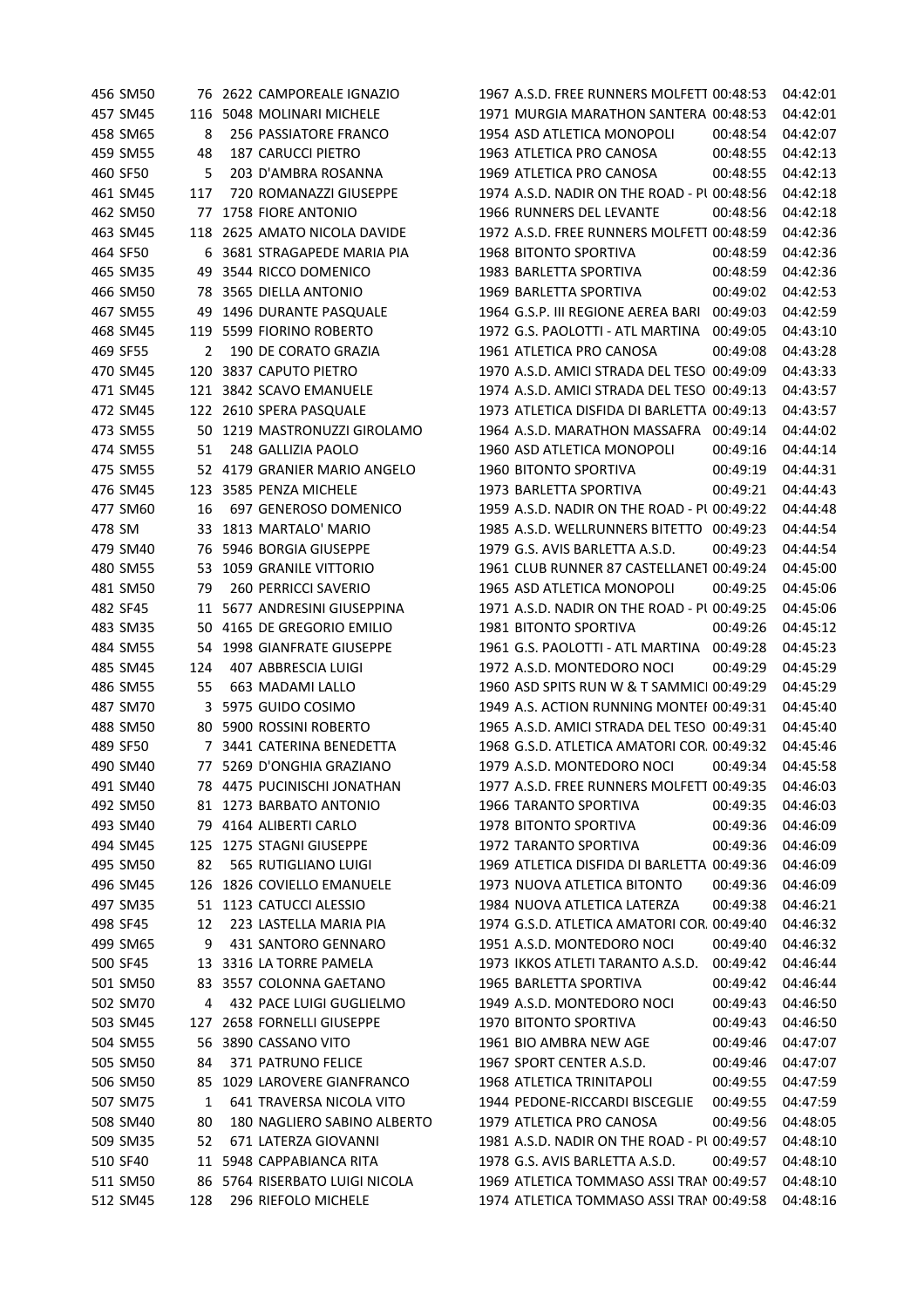| 513 SM45 |     | 129 4519 PICCOLO GIACOMO            | 1974 BARLETTA SPORTIVA                              | 00:49:59 | 04:48:22 |
|----------|-----|-------------------------------------|-----------------------------------------------------|----------|----------|
| 514 SM40 |     | 81 4520 DICORATO CARMINE            | 1979 BARLETTA SPORTIVA                              | 00:49:59 | 04:48:22 |
| 515 SM65 |     | 10 4893 BOCCANEGRA ANGELANTONIO     | 1953 A.S.D. FREE RUNNERS MOLFETT 00:50:01           |          | 04:48:33 |
| 516 SM35 |     | 53 5348 DILIDDO FRANCESCO           | 1982 A.S. CULTURALE POD. S. STEFAN 00:50:03         |          | 04:48:45 |
| 517 SM55 | 57  | <b>192 SERGIO ALBERTO</b>           | 1963 ATLETICA PRO CANOSA                            | 00:50:03 | 04:48:45 |
| 518 SM50 |     | 87 2037 ZONNO ANGELO ANTONIO        | <b>1968 TARANTO SPORTIVA</b>                        | 00:50:03 | 04:48:45 |
| 519 SM70 | 5   | 259 AVERSA ANTONIO                  | 1948 ASD ATLETICA MONOPOLI                          | 00:50:04 | 04:48:51 |
| 520 SM40 |     | 82 5924 FILANNINO VINCENZO          | 1975 BARLETTA SPORTIVA                              | 00:50:04 | 04:48:51 |
| 521 SM40 |     | 83 5249 AMATO MICHELE               | 1978 A.S.D. AMICI STRADA DEL TESO 00:50:04          |          | 04:48:51 |
| 522 SM45 |     | 130 5450 ALBANESE VITO              | 1972 A.S.D. AMICI STRADA DEL TESO 00:50:05          |          | 04:48:57 |
| 523 SM60 | 17  | 129 DELFINE FRANCESCO               | 1958 A.S. AMATORI PUTIGNANO                         | 00:50:07 | 04:49:08 |
| 524 SM45 | 131 | 467 LORENZINI EMANUELE              | 1971 A.S.D. MONTEDORO NOCI                          | 00:50:08 | 04:49:14 |
| 525 SM45 |     | 132 2699 FUSCO SERGIO               | 1973 ASD MANFREDONIA CORRE                          | 00:50:09 | 04:49:20 |
| 526 SM65 |     | 11 3616 PAPARELLA GIOVANNI BATTISTA | 1953 BARLETTA SPORTIVA                              | 00:50:09 | 04:49:20 |
| 527 SM65 | 12  | 405 PETRONILLI PIETRO SANTE         | 1951 A.S.D. MONTEDORO NOCI                          | 00:50:11 | 04:49:31 |
| 528 SM50 | 88  | 3555 CATALETA COSIMO DAMIANO        | 1967 BARLETTA SPORTIVA                              | 00:50:11 | 04:49:31 |
| 529 SM45 |     | 133 4531 DIMICCOLI GIUSEPPE         | 1972 BARLETTA SPORTIVA                              | 00:50:11 | 04:49:31 |
| 530 SM55 |     | 58 5365 SPERANZA GUIDO              | 1960   PODISTI DI CAPITANATA                        | 00:50:12 | 04:49:37 |
| 531 SF55 |     | 3 3891 CEGLIE DOMENICA              | 1963 BIO AMBRA NEW AGE                              | 00:50:12 | 04:49:37 |
| 532 SM40 |     | 84 5263 MINOIA PIETRO               | 1977 ASD ATLETICA MONOPOLI                          | 00:50:15 | 04:49:54 |
| 533 SM40 |     | 85 5286 SORRENTI ANTONELLO          | 1979 POD. CANUSIUM 2004                             | 00:50:15 | 04:49:54 |
| 534 SM40 |     | 86 5285 PASTORE LUIGI               | 1976 POD. CANUSIUM 2004                             | 00:50:15 | 04:49:54 |
| 535 SM55 | 59  | 1716 ANGELILLI COSTANTINO           | 1963 BIO AMBRA NEW AGE                              | 00:50:15 | 04:49:54 |
| 536 SM45 |     | 4888 ZINGARELLI FRANCESCO           | 1973 ATLETICA TOMMASO ASSI TRAN 00:50:17            |          | 04:50:06 |
|          | 134 |                                     |                                                     |          |          |
| 537 SM70 |     | 6 4916 LATERZA DOMENICO             | 1946 ATLETIC CLUB ALTAMURA                          | 00:50:20 | 04:50:23 |
| 538 SM50 |     | 89 2623 TASCA ANTONIO               | 1968 A.S.D. FREE RUNNERS MOLFETT 00:50:23           |          | 04:50:40 |
| 539 SM45 |     | 135 3595 FIORE FERDINANDO           | 1974 BARLETTA SPORTIVA                              | 00:50:23 | 04:50:40 |
| 540 SM55 | 60  | 3915 ANCONA VITO                    | 1963 A.S.D. LA FENICE                               | 00:50:23 | 04:50:40 |
| 541 SM45 | 136 | 1979 LAVARRA ANTONIO                | 1972 S.ATL. S.G.BOSCO PALAGIANELI 00:50:25          |          | 04:50:52 |
| 542 SM55 |     | 61 5961 CASAMASSIMA GIUSEPPE        | 1960 I PODISTI DI CAPITANATA                        | 00:50:25 | 04:50:52 |
| 543 SM50 | 90  | 268 SERAFINO ANTONIO                | 1966 ASD ATLETICA MONOPOLI                          | 00:50:25 | 04:50:52 |
| 544 SM55 |     | 62 2736 ZAGARIA ANGELO ANTONIO      | 1961 A.S. CULTURALE POD. S. STEFAN 00:50:25         |          | 04:50:52 |
| 545 SF35 |     | 5 4400 FERRUCCI ALESSANDRA          | 1980 G.S.D. ATLETICA AMATORI COR. 00:50:26          |          | 04:50:58 |
| 546 SF45 | 14  | 726 RECCHIA PASQUA                  | 1974 A.S.D. NADIR ON THE ROAD - PI 00:50:26         |          | 04:50:58 |
| 547 SM35 |     | 54 4823 CAPUANO LUCIANO             | 1981 BARLETTA SPORTIVA                              | 00:50:27 | 04:51:03 |
| 548 SM40 |     | 87 567 DEL GROSSO MATTEO            | 1976 ATLETICA DISFIDA DI BARLETTA 00:50:28 04:51:09 |          |          |
| 549 SM55 | 63  | 1214 CHIEFA FRANCESCO               | 1961 A.S.D. MARATHON MASSAFRA 00:50:28              |          | 04:51:09 |
| 550 SM60 | 18  | 1230 SALVI COSIMO ANTONIO           | 1957 A.S.D. MARATHON MASSAFRA                       | 00:50:29 | 04:51:15 |
| 551 SM40 | 88  | 5772 DI LORENZO ENZO                | 1979 AVIS IN CORSA CONVERSANO                       | 00:50:29 | 04:51:15 |
| 552 SM55 | 64  | 781 BUONO DOMENICO                  | 1963 DREAM TEAM BARI                                | 00:50:31 | 04:51:27 |
| 553 SF50 | 8   | 5364 SANTORO CARMELA                | 1966   PODISTI DI CAPITANATA                        | 00:50:33 | 04:51:38 |
| 554 SM55 | 65  | 681 BITETTO COSIMO DAMIANO          | 1964 A.S.D. NADIR ON THE ROAD - PI 00:50:40         |          | 04:52:18 |
| 555 SM   | 34  | 390 ARMENISE ALBERTO                | 1988 A.S.D. MONTEDORO NOCI                          | 00:50:40 | 04:52:18 |
| 556 SM50 | 91  | 95 VINELLA GIUSEPPE                 | 1969 A.S. AMATORI PUTIGNANO                         | 00:50:40 | 04:52:18 |
| 557 SM45 |     | 137 5941 BALZANO EMANUELE           | 1974 ALL TRI SPORTS A.S.D.                          | 00:50:43 | 04:52:36 |
| 558 SM60 |     | 19 1282 INDELICATI GIUSEPPE         | 1958 TARANTO SPORTIVA                               | 00:50:44 | 04:52:42 |
| 559 SM55 | 66  | 1529 MAGRONE LUIGI                  | 1963 ATLETICA TOMMASO ASSI TRAN 00:50:44            |          | 04:52:42 |
| 560 SM55 | 67  | 5955 TEDESCHI MICHELE               | 1962 G.S. AVIS BARLETTA A.S.D.                      | 00:50:44 | 04:52:42 |
| 561 SM45 | 138 | 4920 SIMONE PASQUALE                | 1973 A.MARATONETI ANDRIESI                          | 00:50:44 | 04:52:42 |
| 562 SM55 | 68  | 3534 LIBERATO RUGGIERO              | 1964 ATLETICA DISFIDA DI BARLETTA 00:50:49          |          | 04:53:10 |
| 563 SM45 |     | 139 2609 RINALDI GIUSEPPE           | 1971 ATLETICA DISFIDA DI BARLETTA 00:50:49          |          | 04:53:10 |
| 564 SF35 |     | 6 4727 CARRIERO MARIANTONIETTA      | 1981 ATLETICA TOMMASO ASSI TRAN 00:50:50            |          | 04:53:16 |
| 565 SM55 | 69  | 717 ELEFANTE MARIO                  | 1962 A.S.D. NADIR ON THE ROAD - PI 00:50:50         |          | 04:53:16 |
| 566 SM55 | 70  | 702 VALENTE NICOLA GIUSEPPE         | 1960 A.S.D. NADIR ON THE ROAD - PI 00:50:50         |          | 04:53:16 |
| 567 SM50 | 92  | 5471 TANGORRA NICOLA                | 1965 A.S.D. MONTEDORO NOCI                          | 00:50:50 | 04:53:16 |
| 568 SM50 |     | 93 5535 SAVINO NICOLA               | 1967 ASD SPITS RUN W & T SAMMICI 00:50:50           |          | 04:53:16 |
| 569 SF50 | 9   | 1067 PAVONE MARIA DOMENICA          | 1965 CLUB RUNNER 87 CASTELLANET 00:50:53            |          | 04:53:33 |
|          |     |                                     |                                                     |          |          |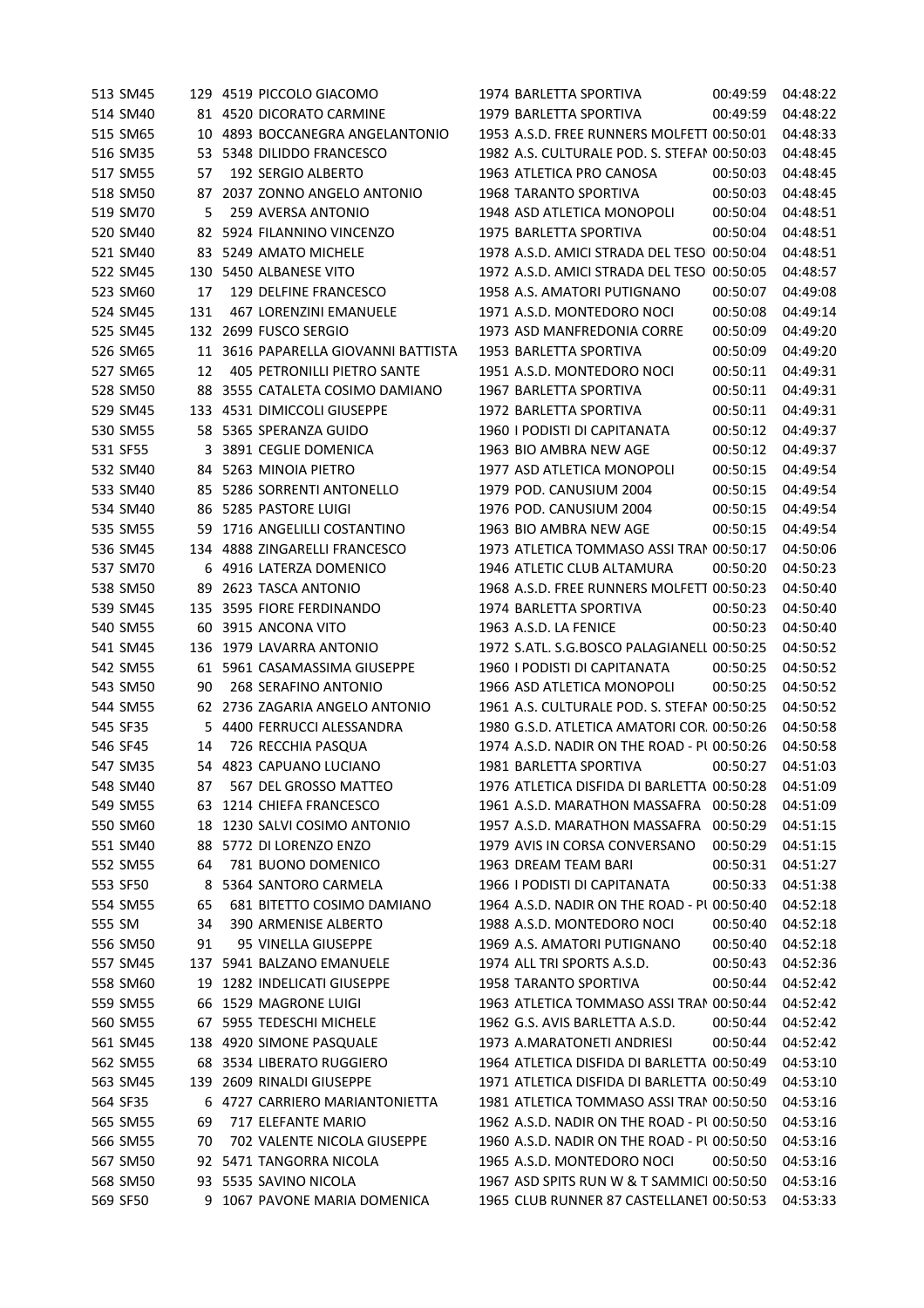| 570 SM60 |          | 20 4861 VALERIO LUIGI          | 1959 ATLETICA DISFIDA DI BARLETTA 00:50:53  |                    | 04:53:33 |
|----------|----------|--------------------------------|---------------------------------------------|--------------------|----------|
| 571 SF45 |          | 15 4535 OLIVA LUCIA            | 1972 BIO AMBRA NEW AGE                      | 00:50:53           | 04:53:33 |
| 572 SM40 | 89       | 5472 BIANCO TONI               | 1979 A.S.D. MONTEDORO NOCI                  | 00:50:54           | 04:53:39 |
| 573 SM45 |          | 140 2738 LEONETTI PAOLO        | 1970 RunCard                                | 00:50:54           | 04:53:39 |
| 574 SM55 |          | 71 4185 STRIPPOLI MICHELANGELO | 1962 BITONTO SPORTIVA                       | 00:50:57           | 04:53:57 |
| 575 SM45 |          | 141 5939 MANSI LUIGI           | 1973 A.S.D. WELLRUNNERS BITETTO             | 00:50:57           | 04:53:57 |
| 576 SM60 | 21       | 258 DIBELLO NICOLO'            | 1956 ASD ATLETICA MONOPOLI                  | 00:50:58           | 04:54:02 |
| 577 SM60 |          | 22 4773 GORGOGLIONE ANDREA     | 1957 AMICI DEL CAMMINO BARLETT, 00:50:58    |                    | 04:54:02 |
| 578 SM55 |          | 72 3711 MARTIRE ANTONIO        | 1962 G.S. AVIS BARLETTA A.S.D.              | 00:50:59           | 04:54:08 |
| 579 SM55 |          | 73 2039 BENVENUTO CATALDO      | 1961 POD. CAROSINO JONICA&HIRIA 00:51:00    |                    | 04:54:14 |
| 580 SM60 | 23       | 445 DE GRAZIA GIOVANNI         | 1956 A.S.D. MONTEDORO NOCI                  | 00:51:02           | 04:54:25 |
| 581 SM45 |          | 142 3594 DIPIETRO ANTONIO      | 1971 BARLETTA SPORTIVA                      | 00:51:02           | 04:54:25 |
| 582 SM50 |          | 94 4883 D'ORFEO GIOACCHINO     | 1965 A.S.D. FREE RUNNERS MOLFETT 00:51:06   |                    | 04:54:48 |
| 583 SF40 |          | 12 1383 UNICO MARIAROSARIA     | 1976 A.S. CULTURALE POD. S. STEFAN 00:51:10 |                    | 04:55:12 |
| 584 SM   |          | 35 2598 FIORE VINCENZO LUCA    | 1985 POD. CANUSIUM 2004                     | 00:51:11           | 04:55:17 |
| 585 SM50 | 95       | 601 CORMIO DOMENICO            | 1968 POD. CANUSIUM 2004                     | 00:51:11           | 04:55:17 |
| 586 SF35 | 7        | 4230 FERRUCCI ROSSELLA         | 1980 A.S. TRANI MARATHON                    | 00:51:15           | 04:55:40 |
| 587 SM60 | 24       | <b>306 CASTRO ROBERTO</b>      | 1958 ATLETICA TOMMASO ASSI TRAM 00:51:16    |                    | 04:55:46 |
| 588 SF45 | 16       | 1797 SICOLO ANNA GRAZIA        | <b>1972 BITONTO SPORTIVA</b>                | 00:51:17           | 04:55:52 |
| 589 SF45 | 17       | 1256 CHIARADIA TUNDRA          | 1974 A.S.D. MARATHON MASSAFRA 00:51:19      |                    | 04:56:03 |
| 590 SM45 |          | 143 1234 COVELLA GIUSEPPE      | 1970 A.S.D. MARATHON MASSAFRA               | 00:51:19           | 04:56:03 |
| 591 SM45 |          | 144 1253 RICCI EMILIANO        | 1972 A.S.D. MARATHON MASSAFRA               | 00:51:19           | 04:56:03 |
| 592 SM50 |          | 96 2597 PETRILLI SABINO        | 1968 POD. CANUSIUM 2004                     | 00:51:22           | 04:56:21 |
| 593 SM55 | 74       | 569 GISSI GIUSEPPE             | 1962 ATLETICA DISFIDA DI BARLETTA 00:51:24  |                    | 04:56:32 |
| 594 SM45 |          | 145 3426 Amoruso Francesco     | 1970 RunCard                                | 00:51:25           | 04:56:38 |
| 595 SM45 | 146      | 914 ACQUAVIVA ANGELO           | 1971 BITONTO SPORTIVA                       | 00:51:25           | 04:56:38 |
| 596 SM45 | 147      | 2663 TODISCO ARISTIDE          | 1971 G.S. ATL. SAN FERDINANDO               | 00:51:25           | 04:56:38 |
| 597 SM60 | 25       | 43 MOREA PAOLO                 | 1959 A.S. ATLETICA CASTELLANA               | 00:51:26           | 04:56:44 |
| 598 SM45 |          | 148 3155 RUBINI ONOFRIO        | 1974 ATLETICA TOMMASO ASSI TRAM 00:51:26    |                    | 04:56:44 |
| 599 SM40 |          | 90 2654 TOTA STEFANO           | 1977 BITONTO SPORTIVA                       | 00:51:27           | 04:56:50 |
| 600 SM60 | 26       | 133 LIPPOLIS GIUSEPPE          | 1956 A.S. AMATORI PUTIGNANO                 | 00:51:27           | 04:56:50 |
| 601 SM60 |          | 27 5645 LOIODICE FRANCO        | 1958 G.S.D. ATLETICA AMATORI COR. 00:51:29  |                    | 04:57:01 |
| 602 SM55 | 75       | 746 FALCICCHIO BERARDINO       | 1962 HAPPY RUNNERS ALTAMURA                 | 00:51:30           | 04:57:07 |
| 603 SM45 |          | 149 4441 SOLDANO GIOVANNI      | 1974 A.MARATONETI ANDRIESI                  | 00:51:31           | 04:57:13 |
| 604 SM50 | 97       | 503 CALDARONE ONOFRIO          | 1968 A.MARATONETI ANDRIESI                  | 00:51:32           | 04:57:18 |
| 605 SM45 |          | 150 5953 SPADARO RUGGIERO      | 1970 G.S. AVIS BARLETTA A.S.D.              | 00:51:33  04:57:24 |          |
| 606 SM60 | 28       | <b>637 CARBONE LUIGI</b>       | 1958 BARLETTA SPORTIVA                      | 00:51:33           | 04:57:24 |
| 607 SM40 |          | 91 3375 FRASCELLA COSIMO       | 1975 POD. CAROSINO JONICA&HIRIA 00:51:39    |                    | 04:57:59 |
| 608 SM40 |          | 92 4140 PANSINI PASQUALE       | 1978 A.S.D. FREE RUNNERS MOLFETT 00:51:39   |                    | 04:57:59 |
| 609 SM55 |          | 3186 SOLAZZO VITO              | 1962 S.S.D. A.R.L. DYNAMYK FITNESS 00:51:40 |                    | 04:58:05 |
| 610 SM50 | 76<br>98 | 902 PAGONE ANTONIO             | 1966 BITONTO SPORTIVA                       | 00:51:41           | 04:58:10 |
| 611 SM50 |          |                                | 1969 ATLETICA PRO CANOSA                    |                    |          |
|          | 99       | 173 RINELLA PASQUALE           |                                             | 00:51:41           | 04:58:10 |
| 612 SM40 | 93       | 3715 LEUCE GIANFRANCO          | 1975 G.S. ATL. SAN FERDINANDO               | 00:51:41           | 04:58:10 |
| 613 SF45 | 18       | 403 MINUNNI GRAZIANA           | 1973 A.S.D. MONTEDORO NOCI                  | 00:51:41           | 04:58:10 |
| 614 SF45 | 19       | 1549 CANDONI PAOLA             | 1971 SPORT CENTER A.S.D.                    | 00:51:42           | 04:58:16 |
| 615 SM50 | 100      | 178 ZACCARO SABINO             | 1965 ATLETICA PRO CANOSA                    | 00:51:43           | 04:58:22 |
| 616 SF55 |          | 4 5250 MENOLASCINA ROSA        | 1961 A.S.D. AMICI STRADA DEL TESO 00:51:45  |                    | 04:58:33 |
| 617 SF40 |          | 13 5965 DI BITONTO ANNA        | 1976 MARGHERITA DI SAVOIA RUNN 00:51:46     |                    | 04:58:39 |
| 618 SM55 |          | 77 2692 IODICE GIUSEPPE        | 1960 MARGHERITA DI SAVOIA RUNN 00:51:46     |                    | 04:58:39 |
| 619 SM50 | 101      | 98 LOSAVIO FRANCESCO PAOLO     | 1968 A.S. AMATORI PUTIGNANO                 | 00:51:48           | 04:58:51 |
| 620 SM55 | 78       | 696 LARICCHIUTA NICOLA         | 1961 A.S.D. NADIR ON THE ROAD - PI 00:51:49 |                    | 04:58:57 |
| 621 SM65 |          | 13 2769 LAROVERE DOMENICO      | 1953 BITONTO SPORTIVA                       | 00:51:51           | 04:59:08 |
| 622 SM50 |          | 102 4224 SIMEONE FRANCESCO     | 1966 TARANTO SPORTIVA                       | 00:51:54           | 04:59:25 |
| 623 SM60 | 29       | 895 PAGONE FRANCESCO           | 1958 BITONTO SPORTIVA                       | 00:51:54           | 04:59:25 |
| 624 SM50 |          | 103 5967 BITONDI ANGELO        | 1966 ASD MANFREDONIA CORRE                  | 00:51:55           | 04:59:31 |
| 625 SM50 |          | 104 5929 LAPOLLA GIOVANNI      | 1965 A.S.D. GRAVINA FESTINA LENTE 00:51:55  |                    | 04:59:31 |
| 626 SM65 |          | 14 4226 LOGLISCI TOMMASO       | 1952 ATLETICA PRO CANOSA                    | 00:52:01           | 05:00:06 |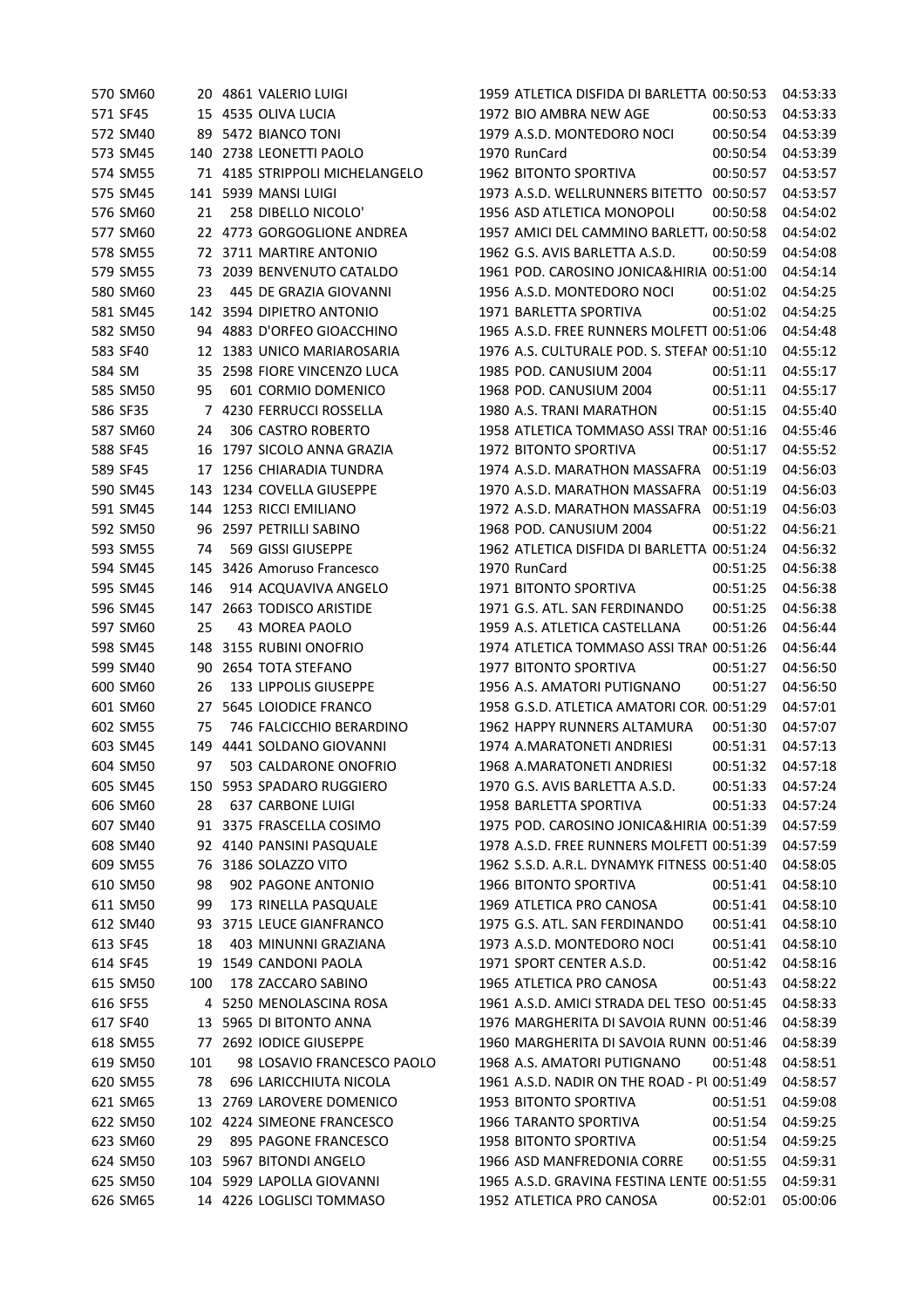| 627 SM60 |     | 30 2967 SPADAVECCHIA MICHELE        | 1957 DREAM TEAM BARI                        | 00:52:01 | 05:00:06 |
|----------|-----|-------------------------------------|---------------------------------------------|----------|----------|
| 628 SM50 |     | 105 1144 PIGNATELLI IGNAZIO         | 1968 S.ATL. S.G.BOSCO PALAGIANELI 00:52:03  |          | 05:00:17 |
| 629 SF55 |     | 5 1451 DELFINE ELISABETTA           | 1964 A.S. AMATORI PUTIGNANO                 | 00:52:03 | 05:00:17 |
| 630 SF40 |     | 14 1379 DEIPAZZI ANNAMARIA          | 1978 A.S. CULTURALE POD. S. STEFAI 00:52:03 |          | 05:00:17 |
| 631 SM50 | 106 | 85 ROMANAZZI ANGELO                 | 1968 A.S. AMATORI PUTIGNANO                 | 00:52:04 | 05:00:23 |
| 632 SF35 |     | 8 5526 CAVALERA YLENIA              | 1982 A.S.D. WELLRUNNERS BITETTO 00:52:05    |          | 05:00:29 |
| 633 SF40 |     | 15 5938 INTERESSE STEFANIA          | 1978 A.S.D. WELLRUNNERS BITETTO 00:52:06    |          | 05:00:35 |
| 634 SM50 |     | 107 1132 CARICATO ANGELO            | 1965 S.ATL. S.G.BOSCO PALAGIANELI 00:52:06  |          | 05:00:35 |
| 635 SM50 |     | 108 5257 RICCIARDELLI VINCENZO      | 1965 ATLETICA PRO CANOSA                    | 00:52:06 | 05:00:35 |
| 636 SF45 |     | 20 2953 RENNA DEBORA                | 1974 ASD ATLETICA MONOPOLI                  | 00:52:07 | 05:00:40 |
| 637 SM40 |     | 94 4100 PIZZOLLA PIETRO             | 1977 S.ATL. S.G.BOSCO PALAGIANELI 00:52:07  |          | 05:00:40 |
| 638 SM50 |     | 109 5931 LUDOVICO NICOLA            | 1965 GIOIA RUNNING A.S.D.                   | 00:52:08 | 05:00:46 |
| 639 SM50 |     | 110 5644 ZUCCARO PAOLO              | 1965 ATLETICA PRO CANOSA                    | 00:52:08 | 05:00:46 |
| 640 SF40 |     | 16 2545 TERRONE ROSA                | 1976 ATLETICA PRO CANOSA                    | 00:52:11 | 05:01:03 |
| 641 SF50 | 10  | 5648 GUSMAI ANNAMARIA               | 1966 ATLETICA TOMMASO ASSI TRAM 00:52:11    |          | 05:01:03 |
| 642 SM40 | 95  | 212 FARIELLO GIUSEPPE               | 1976 G.S.D. ATLETICA AMATORI COR. 00:52:12  |          | 05:01:09 |
| 643 SM55 | 79  | 1645 REGINA FRANCESCO               | 1960 A.S.D. FREE RUNNERS MOLFETT 00:52:12   |          | 05:01:09 |
| 644 SF40 |     | 17 5688 CUTRONE GRAZIA              | 1976 S.S.D. A.R.L. DYNAMYK FITNESS 00:52:12 |          | 05:01:09 |
| 645 SM   |     | 36 1563 PETRELLI NICOLA             | 1986 A.S.D. MONTEDORO NOCI                  | 00:52:12 | 05:01:09 |
| 646 SM45 |     | 151 1141 CASTRONOVI FRANCESCO       | 1970 S.ATL. S.G.BOSCO PALAGIANELI 00:52:14  |          | 05:01:21 |
| 647 SM40 |     | 96 3737 PALUMBO MICHELE             | 1977 I PODISTI DI CAPITANATA                | 00:52:16 | 05:01:32 |
| 648 SM60 |     | 31 1609 BARRACCHIA ANGIOLO GILBERTO | 1956 G.S. AVIS BARLETTA A.S.D.              | 00:52:16 | 05:01:32 |
| 649 SM40 |     | 97 2682 TATULLO ALESSANDRO          | 1977 MARGHERITA DI SAVOIA RUNN 00:52:17     |          | 05:01:38 |
| 650 SM50 |     | 111 3627 SFREGOLA PIETRO            | 1966 BARLETTA SPORTIVA                      | 00:52:18 | 05:01:44 |
| 651 SF40 |     | 18 2128 CIRILLO SAMANTA             | 1979 SMART RUNNERS GRAVINA                  | 00:52:19 | 05:01:50 |
| 652 SM50 |     | 112 3714 CASAMASSIMA FELICE         | 1968 G.S. ATL. SAN FERDINANDO               | 00:52:26 | 05:02:30 |
| 653 SM45 |     | 152 5290 PINTO NICOLA               | 1972 ATLETICA DISFIDA DI BARLETTA 00:52:28  |          | 05:02:42 |
| 654 SM60 | 32  | 310 PARADISO NICOLA                 | 1957 ATLETICA TOMMASO ASSI TRAM 00:52:29    |          | 05:02:47 |
| 655 SM70 |     | 7 2671 TRAVERSI NICOLA              | 1949 A.S. CULTURALE POD. S. STEFAI 00:52:32 |          | 05:03:05 |
| 656 SM50 |     | 113 5916 BARILE RUGGIERO            | 1968 ATLETICA DISFIDA DI BARLETTA 00:52:33  |          | 05:03:10 |
| 657 SM45 |     | 153 4289 LISCO ANDREA               | 1973 ATLETICA TOMMASO ASSI TRAN 00:52:34    |          | 05:03:16 |
| 658 SM50 |     | 114 3622 AMATO GERARDO              | 1969 BARLETTA SPORTIVA                      | 00:52:34 | 05:03:16 |
| 659 SF40 | 19  | 2092 Cramarossa Fara                | 1976 RunCard                                | 00:52:36 | 05:03:28 |
| 660 SM65 |     | 15 2614 CASCELLA VITO               | 1954 ATLETICA DISFIDA DI BARLETTA 00:52:41  |          | 05:03:57 |
| 661 SM50 |     | 115 2286 ROSELLI RAFFAELE           | 1966 A.S.D. FREE RUNNERS MOLFETT 00:52:46   |          | 05:04:25 |
| 662 SM40 |     | 98 3739 RABBAGLIETTI ALESSIO        |                                             |          |          |
| 663 SF45 |     | 21 3327 PASSERI EUFEMIA             | 1974 S.ATL. S.G.BOSCO PALAGIANELI 00:52:47  |          | 05:04:31 |
| 664 SM40 |     | 99 4374 NOVIELLO MICHELE            | 1979 A.S.D. AMICI STRADA DEL TESO 00:52:47  |          | 05:04:31 |
| 665 SM50 |     | 116 5299 GUERRA PASQUALE            | 1966 BARLETTA SPORTIVA                      | 00:52:51 | 05:04:54 |
| 666 SM50 | 117 | 901 CACCIAPUOTI DANTE               | 1966 BITONTO SPORTIVA                       | 00:52:53 | 05:05:06 |
| 667 SM45 | 154 | 1210 CAUTELA CARMELO                | 1970 A.S.D. MARATHON MASSAFRA 00:52:53      |          | 05:05:06 |
| 668 SM65 | 16  | <b>58 VIVIAN WALTER</b>             | 1950 A.S. ATLETICA CASTELLANA               | 00:52:53 | 05:05:06 |
| 669 SF35 |     | 9 1238 CHIRICO AGATA                | 1984 A.S.D. MARATHON MASSAFRA 00:52:54      |          | 05:05:12 |
| 670 SM60 |     | 33 1494 CARIELLO FRANCESCO          | 1959 G.S.P. III REGIONE AEREA BARI 00:52:56 |          | 05:05:23 |
| 671 SM50 |     | 118 1815 SELVAGGI SAVERIO           | 1969 A.S.D. WELLRUNNERS BITETTO 00:53:01    |          | 05:05:52 |
| 672 SM40 |     | 100 1530 MANNATRIZIO ANSELMO        | 1975 ATLETICA TOMMASO ASSI TRAN 00:53:06    |          | 05:06:21 |
| 673 SM   |     | 37 5934 PUGLIESE ANGELO DARIO       | 1986 BITONTO SPORTIVA                       | 00:53:07 | 05:06:27 |
| 674 SM40 |     | 101 4175 NANOCCHIO VINCENZO         | 1979 BITONTO SPORTIVA                       | 00:53:07 | 05:06:27 |
| 675 SM60 |     | 34 1252 D'ANGELO ANTONIO            | 1958 A.S.D. MARATHON MASSAFRA               | 00:53:07 | 05:06:27 |
| 676 SM50 |     | 119 1513 BARNABA FRANCESCO          | 1966 ASD ATLETICA MONOPOLI                  | 00:53:11 | 05:06:50 |
| 677 SM35 |     | 55 3851 PAPARELLA VINCENZO          | 1982 DREAM TEAM BARI                        | 00:53:14 | 05:07:07 |
| 678 SM70 |     | 8 1515 BRESCIA MICHELE              | 1947 ASD ATLETICA MONOPOLI                  | 00:53:15 | 05:07:13 |
| 679 SM55 |     | 80 4735 RAGUSO GIROLAMO             | 1963 POL. 'D. PIETRI' GRAVINA               | 00:53:15 | 05:07:13 |
| 680 SM50 | 120 | 1735 PERSICO NICOLA                 | 1967 GIOIA RUNNING A.S.D.                   | 00:53:27 | 05:08:22 |
| 681 SM50 |     | 121 1025 CARRER LIVIO               | 1968 ATLETICA TRINITAPOLI                   | 00:53:28 | 05:08:28 |
| 682 SM55 |     | 81 1133 CARPIGNANO LORENZO          | 1964 S.ATL. S.G.BOSCO PALAGIANELI 00:53:28  |          | 05:08:28 |
| 683 SM40 |     | 102 3597 MATERA ANTONIO             | 1975 BARLETTA SPORTIVA                      | 00:53:33 | 05:08:57 |
|          |     |                                     |                                             |          |          |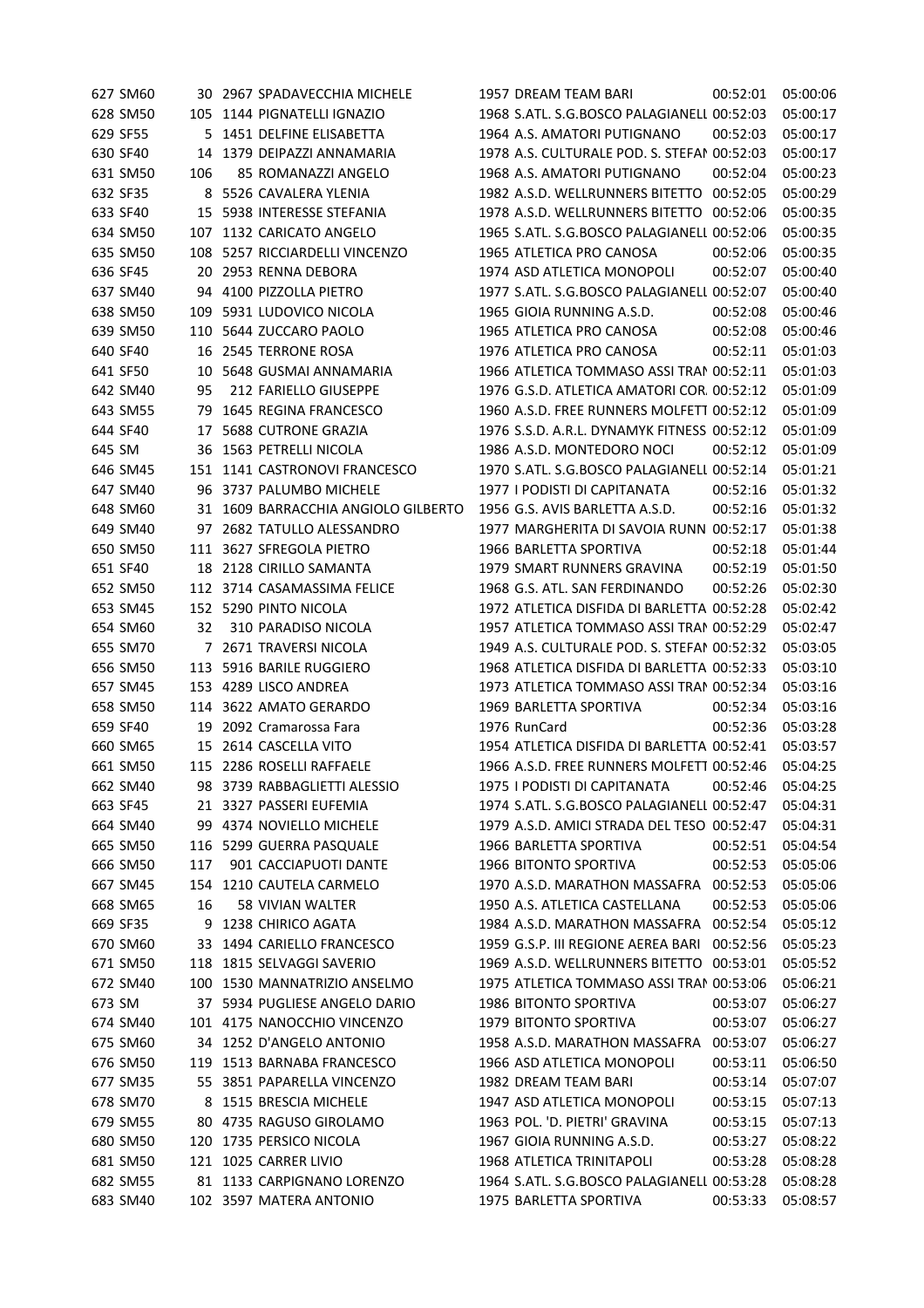| 684 SF40 | 20             | 657 LO VECCHIO VALERIA                                     | 1975 A.S.D. NADIR ON THE ROAD - PI 00:53:34 |          | 05:09:02 |
|----------|----------------|------------------------------------------------------------|---------------------------------------------|----------|----------|
| 685 SF50 |                | 11 4779 CAIATI ANNA                                        | 1967 NUOVA ATLETICA BITONTO                 | 00:53:34 | 05:09:02 |
| 686 SM60 | 35             | 596 GERVASIO SERGIO EDMONDO                                | 1955 A.S.D. FREE RUNNERS MOLFETT 00:53:36   |          | 05:09:14 |
| 687 SM35 |                | 56 3716 NAPOLETANO GIACOMO                                 | 1983 G.S. ATL. SAN FERDINANDO               | 00:53:38 | 05:09:25 |
| 688 SF55 |                | 6 5497 TOTA WANDA                                          | 1960 A.S.D. AGORA'                          | 00:53:38 | 05:09:25 |
| 689 SF35 |                | 10 4859 MARTOCCIA ANGELA                                   | 1980 MARATHON CLUB MINERVINO 00:53:39       |          | 05:09:31 |
| 690 SM45 |                | 155 3763 SCIBILIA SERGIO                                   | 1972 MARGHERITA DI SAVOIA RUNN 00:53:39     |          | 05:09:31 |
| 691 SM60 | 36             | 424 TRISOLINI ANGELO MARINO                                | 1959 A.S.D. MONTEDORO NOCI                  | 00:53:39 | 05:09:31 |
| 692 SM60 |                | 37 3583 PAPARELLA SALVATORE                                | 1956 BARLETTA SPORTIVA                      | 00:53:43 | 05:09:54 |
| 693 SM50 |                | 122 3567 DORONZO AMATO                                     | 1969 BARLETTA SPORTIVA                      | 00:53:45 | 05:10:06 |
| 694 SM50 |                | 123 1061 FERA GIUSEPPE CLAUDIO                             | 1965 CLUB RUNNER 87 CASTELLANET 00:53:46    |          | 05:10:12 |
| 695 SM50 |                | 124 5905 FERRARO ANTONIO                                   | 1966 ATLETICA TOMMASO ASSI TRAM 00:53:47    |          | 05:10:17 |
| 696 SF   |                | 5265 CONSERVA VIVIANA                                      | 1985 ASD ATLETICA MONOPOLI                  | 00:53:47 | 05:10:17 |
| 697 SM55 |                | 82 5261 MARZOLLA STEFANO                                   | 1964 ASD ATLETICA MONOPOLI                  | 00:53:55 | 05:11:03 |
| 698 SM75 | $\overline{2}$ | 838 RONCO GIOVANNI                                         | 1942 GIOIA RUNNING A.S.D.                   | 00:53:55 | 05:11:03 |
| 699 SM55 | 83             | 177 LAGRASTA SABINO                                        | 1963 ATLETICA PRO CANOSA                    | 00:53:56 | 05:11:09 |
| 700 SM50 |                | 125 5334 STELLACCI VITO                                    | 1965 BITONTO SPORTIVA                       | 00:53:57 | 05:11:15 |
| 701 SF40 |                | 21 2741 Bosco Angela Maria                                 | 1979 RunCard                                | 00:54:03 | 05:11:50 |
| 702 SM40 | 103            | 428 CARIELLO FRANCESCO                                     | 1975 A.S.D. MONTEDORO NOCI                  | 00:54:03 | 05:11:50 |
| 703 SM50 |                | 126 4184 MINENNA MICHELE                                   | 1969 BITONTO SPORTIVA                       | 00:54:03 | 05:11:50 |
| 704 SM65 |                | 17 1136 ANTONICELLI BERARDINO                              | 1952 S.ATL. S.G.BOSCO PALAGIANELI 00:54:03  |          | 05:11:50 |
| 705 SM65 |                | 18 4295 MINERVA GENNARO                                    | 1954 DREAM TEAM BARI                        | 00:54:04 | 05:11:55 |
| 706 SF45 |                | 22 1665 LATTANZIO CINZIA                                   | 1972 BARLETTA SPORTIVA                      | 00:54:06 | 05:12:07 |
| 707 SM55 |                | 85 1778 SCHIRALLI DOMENICO                                 | 1963 S.S.D. A.R.L. DYNAMYK FITNESS 00:54:11 |          | 05:12:36 |
| 708 SM55 |                | 84 3291 MARUCCI COSIMO                                     | 1960 A.S PODISTICA TARAS                    | 00:54:11 | 05:12:36 |
| 709 SM65 | 19             | 168 FORINA FRANCESCO                                       | 1951 ATLETICA PRO CANOSA                    | 00:54:11 | 05:12:36 |
| 710 PM   | 5.             | 3983 CIMARUSTI MICHELE                                     | 1999 RUNNERS DEL LEVANTE                    | 00:54:11 | 05:12:36 |
| 711 SF60 | 1              | 222 PISICCHIO ROSA                                         | 1957 G.S.D. ATLETICA AMATORI COR. 00:54:14  |          | 05:12:53 |
| 712 SF50 |                | 12 2278 RANIERI GIULIA                                     | 1967 A.S.D. AMICI STRADA DEL TESO 00:54:14  |          | 05:12:53 |
| 713 SF60 |                | 1051 ANNICCHIARICO LUCIA                                   | 1959 A.S.D. PODISTICA GROTTAGLIE 00:54:15   |          | 05:12:59 |
| 714 SM45 |                | 156 3757 DIPACE COSIMO FABIO                               | 1973 MARGHERITA DI SAVOIA RUNN 00:54:23     |          | 05:13:45 |
| 715 SM70 |                | 9 2631 PAOLILLO LUIGI                                      | 1947 BARLETTA SPORTIVA                      | 00:54:25 | 05:13:57 |
| 716 SM60 | 38             | 114 SPORTELLI VITO                                         | 1957 A.S. AMATORI PUTIGNANO                 | 00:54:25 | 05:13:57 |
| 717 SM65 |                | 20 5255 MASSA SABINO                                       | 1951 ATLETICA PRO CANOSA                    | 00:54:26 | 05:14:02 |
| 718 SF35 | 11             | 718 LIUZZI ANNUNZIATA                                      | 1981 A.S.D. NADIR ON THE ROAD - PI 00:54:27 |          | 05:14:08 |
| 719 SM60 |                | 39 3626 PRESICCI MICHELE                                   | 1958 BARLETTA SPORTIVA                      | 00:54:27 | 05:14:08 |
| 720 SM50 |                | 127 5674 GRASSI ALFREDO                                    | 1965 BARLETTA SPORTIVA                      | 00:54:27 | 05:14:08 |
| 721 SM50 |                | 128 4382 PASCAZIO GIUSEPPE                                 | 1967 A.S.D. AMICI STRADA DEL TESO 00:54:27  |          | 05:14:08 |
| 722 SM50 |                | 129 3528 FERGOLA ROBERTO                                   | 1965 ATLETICA DISFIDA DI BARLETTA 00:54:32  |          | 05:14:37 |
| 723 SM40 |                | 104 5729 PETRICCIUOLO RAFFAELE                             | 1976 POD. CAROSINO JONICA&HIRIA 00:54:32    |          | 05:14:37 |
| 724 SM55 | 86             | 150 MIRIZZI VITO                                           | 1962 A.S. AMATORI PUTIGNANO                 | 00:54:32 | 05:14:37 |
| 725 SF50 | 13             | 3636 ACCONCIAIOCO LUISA                                    | 1969 BARLETTA SPORTIVA                      | 00:54:33 | 05:14:43 |
| 726 SM65 | 21             | 347 PALASCIANO GIUSEPPE                                    | 1952 ATLETIC CLUB ALTAMURA                  | 00:54:40 | 05:15:23 |
| 727 SF55 |                | 7 3985 BALDASSARRE SILVIA                                  | 1964 ATLETICA TOMMASO ASSI TRAN 00:54:40    |          | 05:15:23 |
| 728 SM50 |                | 130 1137 ESPOSITO FRANCESCO                                | 1965 S.ATL. S.G.BOSCO PALAGIANELI 00:54:40  |          | 05:15:23 |
| 729 SF55 |                | 8 3937 TODISCO BRIGIDA                                     | 1961 A.DOPOLAVORO FERROVIARIO 00:54:40      |          | 05:15:23 |
| 730 SM60 |                | 40 5909 DI RUVO SAVINO                                     | 1959 A.MARATONETI ANDRIESI                  | 00:54:40 | 05:15:23 |
| 731 SM55 | 87             | 501 PICCOLO RICCARDO                                       | 1963 A.MARATONETI ANDRIESI                  | 00:54:41 | 05:15:29 |
| 732 SF55 | 9              | 299 SINISI GIUSEPPINA                                      | 1961 ATLETICA TOMMASO ASSI TRAN 00:54:43    |          | 05:15:40 |
| 733 SF45 |                | 23 2665 TESSA MARIA                                        | 1970 A.S. CULTURALE POD. S. STEFAN 00:54:43 |          | 05:15:40 |
| 734 SM45 | 157            | 388 LOPERFIDO MARIANO FRANCESCC 1973 A.S.D. MONTEDORO NOCI |                                             | 00:54:45 | 05:15:52 |
| 735 SM60 |                | 41 2594 FASANO GIORGIO                                     | 1958 POD. CANUSIUM 2004                     | 00:54:48 | 05:16:09 |
| 736 SM45 |                | 158 3191 TORRES PASQUALE                                   | 1973 BITONTO SPORTIVA                       | 00:54:48 | 05:16:09 |
| 737 SM70 | 10             | 214 MUSTO ANTONIO                                          | 1948 G.S.D. ATLETICA AMATORI COR. 00:54:49  |          | 05:16:15 |
| 738 SF60 | 3              | 191 MERCO NICOLETTA                                        | 1958 ATLETICA PRO CANOSA                    | 00:54:50 | 05:16:21 |
| 739 SM50 |                | 131 5296 MARTIRE GIOVANNI                                  | 1965 MARGHERITA DI SAVOIA RUNN 00:54:50     |          | 05:16:21 |
| 740 SM60 |                | 42 3501 TRIA GIOVANNI                                      | 1959 A.S. TRANI MARATHON                    | 00:54:51 | 05:16:27 |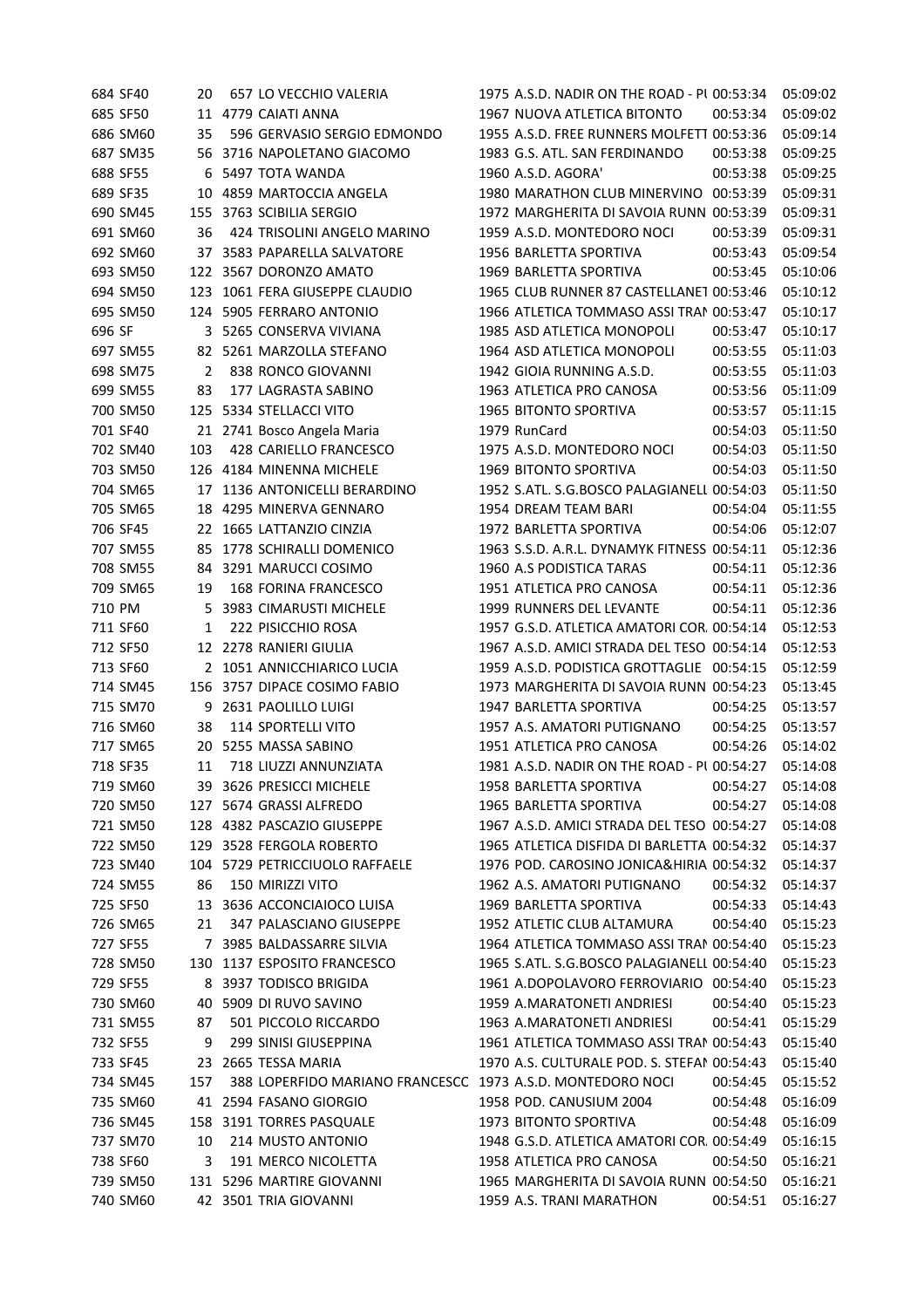|        | 741 SM55 |     | 88 5966 MUSCATELLI SALVATORE        | 1960 RUNNING CLUB TORREMAGGIC 00:54:52              |          | 05:16:32 |
|--------|----------|-----|-------------------------------------|-----------------------------------------------------|----------|----------|
|        | 742 SM45 |     | 159 3612 GUERRA PASQUALE            | 1970 BARLETTA SPORTIVA                              | 00:54:52 | 05:16:32 |
|        | 743 SM60 | 43  | 529 DE TOMMASO RAFFAELE             | 1959 A.S. DOF AMATORI TURI                          | 00:54:56 | 05:16:55 |
|        | 744 SF40 |     | 22 1636 DE NICHILO FRANCESCA        | 1976 A.S.D. FREE RUNNERS MOLFETT 00:54:58           |          | 05:17:07 |
|        | 745 SM35 |     | 57 3632 GIANNINI FRANCESCO PAOLO    | 1984 BARLETTA SPORTIVA                              | 00:54:58 | 05:17:07 |
|        | 746 SM50 |     | 132 4229 SERAFINO DOMENICO PAOLO    | 1966 ATLETICA TOMMASO ASSI TRAM 00:54:58            |          | 05:17:07 |
|        | 747 SM45 |     | 160 3157 CARAVELLA LUIGI            | 1972 ATLETICA TOMMASO ASSI TRAM 00:55:03            |          | 05:17:36 |
|        | 748 SM55 |     | 89 5911 MASTRONICOLA GIUSEPPE       | 1964 A.S. TRANI MARATHON                            | 00:55:03 | 05:17:36 |
|        | 749 SM55 |     | 90 1637 DE STENA FILIPPO            | 1962 A.S.D. FREE RUNNERS MOLFETT 00:55:04           |          | 05:17:42 |
|        | 750 SM45 |     | 161 1720 BUTTIGLIONE LEONARDO       | 1970 GIOIA RUNNING A.S.D.                           | 00:55:08 | 05:18:05 |
|        | 751 SM45 | 162 | 704 NAPOLETANO ALBERTO              | 1973 A.S.D. NADIR ON THE ROAD - PI 00:55:10         |          | 05:18:16 |
|        | 752 SF50 |     | 14 5426 PERAGINE ROSA               | 1967 A.S.D. LA FENICE                               | 00:55:12 | 05:18:28 |
|        | 753 SM50 |     | 133 3576 LAMONACA COSIMO DAMIANO    | 1968 BARLETTA SPORTIVA                              | 00:55:13 | 05:18:33 |
|        | 754 SM40 |     | 105 5646 MACINA RAFFAELE            | 1979 ASD ATLETICA MONOPOLI                          | 00:55:13 | 05:18:33 |
|        | 755 SM50 |     | 134 2605 DI PALO MICHELE            | 1967 MARATHON CLUB MINERVINO                        | 00:55:13 | 05:18:33 |
|        | 756 SM45 |     | 163 1708 MASSARO NICOLA             | 1970 HAPPY RUNNERS ALTAMURA                         | 00:55:14 | 05:18:39 |
|        | 757 SM35 | 58  | 202 LAMANNA SABINO                  | 1980 ATLETICA PRO CANOSA                            | 00:55:15 | 05:18:45 |
|        | 758 SM45 |     | 164 5673 BARBERA MICHELE            | 1971 BARLETTA SPORTIVA                              | 00:55:16 | 05:18:51 |
|        | 759 SM40 |     | 106 2603 RUSSO LUIGI                | 1977 POD. CANUSIUM 2004                             | 00:55:16 | 05:18:51 |
|        | 760 SM65 |     | 22 1246 LIPPOLIS VITO               | 1954 A.S.D. MARATHON MASSAFRA 00:55:16              |          | 05:18:51 |
|        | 761 SM60 |     | 44 1974 BASILE MICHELE              | 1959 S.ATL. S.G.BOSCO PALAGIANELI 00:55:17          |          | 05:18:57 |
|        | 762 SM60 |     | 45 1525 CARIATI ANTONIO             | 1956 ATLETICA TOMMASO ASSI TRAM 00:55:17            |          | 05:18:57 |
|        | 763 SM45 |     | 165 2684 DI LECCE FRANCESCO         | 1972 MARGHERITA DI SAVOIA RUNN 00:55:18             |          | 05:19:02 |
|        | 764 SF50 |     | 15 1481 CAVALLO ELENA               | 1965 ATLETICA PRO CANOSA                            | 00:55:20 | 05:19:14 |
|        | 765 SM65 |     | 23 3607 DELVECCHIO ANTONIO          | 1953 BARLETTA SPORTIVA                              | 00:55:21 | 05:19:20 |
|        | 766 SM45 |     | 166 2680 RUBINI ROBERTO RUGGIERO    | 1971 MARGHERITA DI SAVOIA RUNN 00:55:22             |          | 05:19:25 |
|        | 767 SM65 | 24  | 131 GIGANTE DONATO                  | 1952 A.S. AMATORI PUTIGNANO                         | 00:55:22 | 05:19:25 |
|        | 768 SF40 |     | 23 4388 PINNELLI CARMELA SILVIA     | 1977 ATLETICA PRO CANOSA                            | 00:55:24 | 05:19:37 |
|        | 769 SM70 |     | 11 4813 TAMMA FRANCESCO             | 1948 A.S.D. AMICI STRADA DEL TESO 00:55:24          |          | 05:19:37 |
|        | 770 SM45 |     | 167 2524 PIZZOLEO FRANCESCO         | 1974 TARANTO SPORTIVA                               | 00:55:25 | 05:19:43 |
|        | 771 SM60 |     | 46 1711 SIMONE ROCCO                | 1959 HAPPY RUNNERS ALTAMURA                         | 00:55:26 | 05:19:48 |
|        | 772 SM35 |     | 59 5899 LAGUARAGNELLA VITO          | 1982 CUS BARI                                       | 00:55:26 | 05:19:48 |
|        | 773 SM55 |     | 91 1350 PAPPOLLA MAURIZIO           | 1963 IKKOS ATLETI TARANTO A.S.D.                    | 00:55:29 | 05:20:06 |
|        | 774 SM60 |     | 47 1546 SARDONE ANGELO              | 1955 ATLETIC CLUB ALTAMURA                          | 00:55:34 | 05:20:35 |
|        | 775 SM45 |     | 168 5957 BLUNDO VINCENZO            | 1972 I PODISTI DI CAPITANATA                        | 00:55:34 | 05:20:35 |
|        | 776 SM55 |     | 92 5459 GALLO DOMENICO              | 1963 A.S.D. AMICI STRADA DEL TESO 00:55:34 05:20:35 |          |          |
|        | 777 SM55 | 93  | <b>692 PERRONE GIUSEPPE</b>         | 1963 A.S.D. NADIR ON THE ROAD - PL 00:55:34         |          | 05:20:35 |
|        | 778 SM50 |     | 135 2611 BALZANO FRANCESCO          | 1967 ATLETICA DISFIDA DI BARLETTA 00:55:35          |          | 05:20:40 |
|        | 779 SF55 | 10  | 1064 DANZA GRAZIA                   | 1963 CLUB RUNNER 87 CASTELLANET 00:55:39            |          | 05:21:03 |
|        | 780 SF40 |     | 24 5977 FALCITELLI ADELE            | 1976 ATLETICA PALAZZO                               | 00:55:39 | 05:21:03 |
|        | 781 SF40 |     | 25 3688 CARLOMAGNO GIOVANNA         | <b>1975 STRARUNNERS BARI</b>                        | 00:55:40 | 05:21:09 |
|        | 782 SF50 |     | 16 1545 PERRUCCI TERESA             | 1968 ATLETIC CLUB ALTAMURA                          | 00:55:40 | 05:21:09 |
|        | 783 SM40 |     | 107 5904 IODICE ANGELO ANTONIO      | 1977 G.S.P. III REGIONE AEREA BARI                  | 00:55:40 | 05:21:09 |
|        | 784 SM55 |     | 94 3689 FALCO DOMENICO              | <b>1963 STRARUNNERS BARI</b>                        | 00:55:41 | 05:21:15 |
| 785 SF |          | 4   | 1310 LOVELLI MONICA                 | 1987 TEAM PIANETA SPORT MASSAF 00:55:42             |          | 05:21:21 |
|        | 786 SM55 | 95  | 750 BERLOCO NICOLA                  | 1964 HAPPY RUNNERS ALTAMURA                         | 00:55:42 | 05:21:21 |
|        | 787 SF50 |     | 17 2590 D'ELIA BRIGIDA MARIA ALTOMA | 1965 POD. CANUSIUM 2004                             | 00:55:43 | 05:21:27 |
|        | 788 SM55 | 96  | 747 INDRIO LORENZO                  | 1961 HAPPY RUNNERS ALTAMURA                         | 00:55:43 | 05:21:27 |
|        | 789 SM60 | 48  | 5947 CAMPESE LUIGI                  | 1958 G.S. AVIS BARLETTA A.S.D.                      | 00:55:49 | 05:22:01 |
|        | 790 SM50 |     | 136 4644 LUPOLI MARCO               | 1968 ASD MANFREDONIA CORRE                          | 00:55:50 | 05:22:07 |
|        | 791 SM60 |     | 49 2017 MASTRANGELO CARLO OSCAR     | 1955 A.S.D. MARATHON MASSAFRA                       | 00:55:54 | 05:22:30 |
|        | 792 SM55 |     | 97 2030 DE ROSA PATRIZIO            | 1963 TARANTO SPORTIVA                               | 00:55:58 | 05:22:53 |
| 793 SM |          | 38  | 5499 NICOLAMARINO TOMMASO           | 1989 BARLETTA SPORTIVA                              | 00:55:58 | 05:22:53 |
|        | 794 SM65 | 25  | 1426 MINOIA FELICE                  | 1954 A.S. ATLETICA CASTELLANA                       | 00:55:59 | 05:22:59 |
|        |          |     | 707 CAMPANELLA PIETRO               | 1956 A.S.D. NADIR ON THE ROAD - PI 00:55:59         |          | 05:22:59 |
|        | 795 SM60 | 50  |                                     |                                                     |          |          |
|        | 796 SM60 |     | 51 5260 ALBANESE COSIMO             | 1958 ASD ATLETICA MONOPOLI                          | 00:56:00 | 05:23:05 |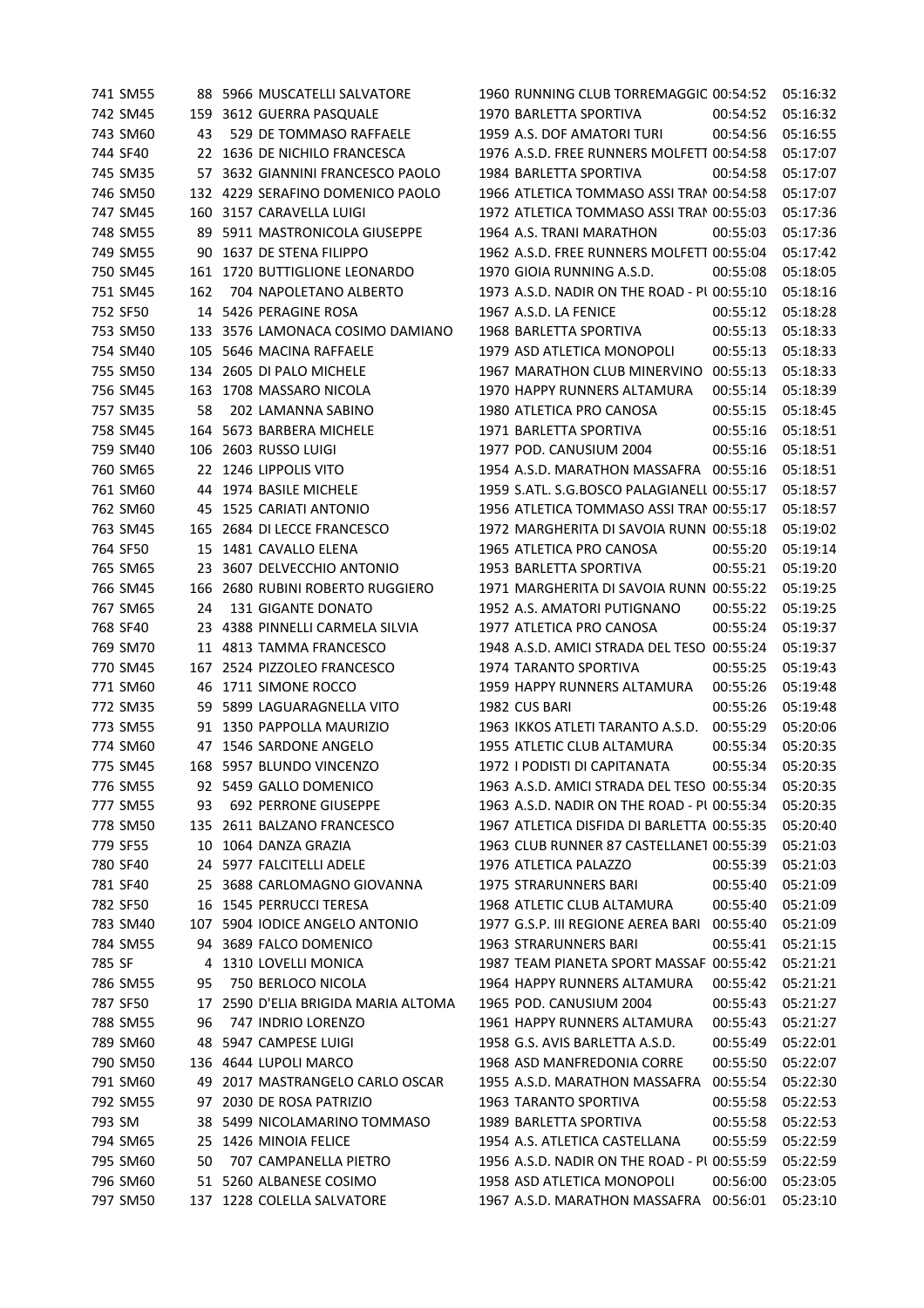| 798 SM35 |     | 60 5761 PASTORE FRANCESCO        | 1984 ATLETICA PRO CANOSA                            | 00:56:02 | 05:23:16             |
|----------|-----|----------------------------------|-----------------------------------------------------|----------|----------------------|
| 799 SM35 |     | 61 5278 ZAGARIA GIOVANNI         | 1980 A.MARATONETI ANDRIESI                          | 00:56:05 | 05:23:33             |
| 800 SM40 | 108 | 908 MANGINI ROCCO                | 1976 BITONTO SPORTIVA                               | 00:56:06 | 05:23:39             |
| 801 SM55 |     | 98 1533 TARANTINI NUNZIO         | 1961 ATLETICA TOMMASO ASSI TRAM 00:56:08            |          | 05:23:51             |
| 802 SM65 |     | 26 5950 DIBENEDETTO SAVINO       | 1954 G.S. AVIS BARLETTA A.S.D.                      | 00:56:09 | 05:23:57             |
| 803 SM40 |     | 109 5473 CAMPINOPOLI ANGELO      | 1977 A.S.D. MONTEDORO NOCI                          | 00:56:12 | 05:24:14             |
| 804 SF35 |     | 12 3680 LABIANCA ANGELA          | 1980 BITONTO SPORTIVA                               | 00:56:13 | 05:24:20             |
| 805 SM55 | 99  | 1505 SALIERNO FRANCESCO          | 1960 G.S.P. III REGIONE AEREA BARI                  | 00:56:13 | 05:24:20             |
| 806 SM50 |     | 138 3517 PICCOLO COSIMO DAMIANO  | 1965 G.S. AVIS BARLETTA A.S.D.                      | 00:56:17 | 05:24:43             |
| 807 SF50 | 18  | 5917 CASTELLANO FILOMENA         | 1969 ATLETICA DISFIDA DI BARLETTA 00:56:19          |          | 05:24:54             |
| 808 SF40 | 26  | 4526 DE LUCA CATERINA            | 1978 BARLETTA SPORTIVA                              | 00:56:20 | 05:25:00             |
| 809 SM50 | 139 | 74 CONTE STEFANO                 | 1969 A.S. ATLETICA CASTELLANA                       | 00:56:20 | 05:25:00             |
| 810 SF45 | 24  | 5592 CARRIERI GIOVANNA           | 1973 G.S. PAOLOTTI - ATL MARTINA                    | 00:56:23 | 05:25:17             |
| 811 SM40 |     | 110 4431 SANTOVITO MARIO         | 1976 A.MARATONETI ANDRIESI                          | 00:56:24 | 05:25:23             |
| 812 SM70 | 12  | 447 DE GRAZIA FORTUNATO LUCA     | 1947 A.S.D. MONTEDORO NOCI                          | 00:56:24 | 05:25:23             |
| 813 SM45 | 169 | 3434 Misuriello Paolo            | 1971 RunCard                                        | 00:56:24 | 05:25:23             |
| 814 SM55 | 100 | 3602 TANZI NICOLA                | 1961 BARLETTA SPORTIVA                              | 00:56:25 | 05:25:29             |
| 815 SM45 | 170 | 3605 CASARDI DOMENICO            | 1971 BARLETTA SPORTIVA                              | 00:56:26 | 05:25:35             |
| 816 SM70 | 13  | 645 MELE DOMENICO                | 1945 RUNNING PEOPLE NOICATTARC 00:56:27             |          | 05:25:40             |
| 817 SM45 |     | 171 2677 GIAGNORIO LUCA          | 1974 ATL. SAN NICANDRO GARGANI( 00:56:27            |          | 05:25:40             |
| 818 SF   | 5   | 530 DE TOMMASO MARIANTONIETTA    | 1987 A.S. DOF AMATORI TURI                          | 00:56:27 | 05:25:40             |
|          |     | 172 5943 RATTI GIOVANNI          | 1971 SMART RUNNERS GRAVINA                          | 00:56:27 |                      |
| 819 SM45 |     | 27 2687 ZUPA ANTONELLA VALENTINA | 1979 MARGHERITA DI SAVOIA RUNN 00:56:35             |          | 05:25:40<br>05:26:27 |
| 820 SF40 |     |                                  |                                                     |          |                      |
| 821 SF45 |     | 25 5969 SALVEMINI ANTONIETTA     | 1974 ASD MANFREDONIA CORRE                          | 00:56:35 | 05:26:27             |
| 822 SM55 |     | 101 1642 MARZOCCA FRANCESCO      | 1962 A.S.D. FREE RUNNERS MOLFETT 00:56:36           |          | 05:26:32             |
| 823 SF40 |     | 28 2655 MASCIALE ANGELA          | 1977 BITONTO SPORTIVA                               | 00:56:36 | 05:26:32             |
| 824 SM55 |     | 102 3606 CAVALIERE RUGGIERO      | 1961 BARLETTA SPORTIVA                              | 00:56:36 | 05:26:32             |
| 825 SM35 |     | 62 5643 LOZITO NICOLA            | 1982 A.S.D. AMICI STRADA DEL TESO 00:56:36          |          | 05:26:32             |
| 826 SM70 | 14  | 376 LIUZZI PAOLO                 | 1949 A.S.D. MONTEDORO NOCI                          | 00:56:37 | 05:26:38             |
| 827 SM70 | 15  | 1486 SCIANNAMEA GIUSEPPE         | 1947 ATLETICA PRO CANOSA                            | 00:56:40 | 05:26:55             |
| 828 SM65 |     | 27 2867 SALINARI DAMIANO COSIMO  | 1953 A.S.D. MARATHON MASSAFRA                       | 00:56:40 | 05:26:55             |
| 829 SF60 | 4   | 471 ATTOLICO MADDALENA           | 1956 A.S.D. MONTEDORO NOCI                          | 00:56:46 | 05:27:30             |
| 830 SM55 | 103 | 2700 TOZZI MICHELE VINCENZO      | 1964 ASD GYMNASIUM 2010 ISCHITE 00:56:47            |          | 05:27:36             |
| 831 SM45 |     | 173 2638 MANOSPERTI GIROLAMO     | 1970 BARLETTA SPORTIVA                              | 00:56:50 | 05:27:53             |
| 832 SF40 |     | 29 4575 ESPOSITO OLGA            | <b>1978 BITONTO SPORTIVA</b>                        | 00:56:50 | 05:27:53             |
| 833 SM50 |     | 140 1149 NOTARANGELO CLAUDIO     | 1968 S.ATL. S.G.BOSCO PALAGIANELL 00:56:50 05:27:53 |          |                      |
| 834 SM55 |     | 104 4210 MANDUZIO ALDO           | 1960 ATL. SAN NICANDRO GARGANI( 00:56:51            |          | 05:27:59             |
| 835 SF45 |     | 26 5415 TERRUSI ANNAMARIA        | 1973 CLUB RUNNER 87 CASTELLANET 00:56:52            |          | 05:28:05             |
| 836 SM65 | 28  | <b>104 PICCIRILLI STEFANO</b>    | 1951 A.S. AMATORI PUTIGNANO                         | 00:56:54 | 05:28:16             |
| 837 SM65 |     | 29 4738 DE SANTIS MICHELE        | 1950 A.MARATONETI ANDRIESI                          | 00:56:55 | 05:28:22             |
| 838 SM50 | 141 | 5641 MERLA ROBERTO               | 1968 A.S.D. AMICI STRADA DEL TESO 00:56:55          |          | 05:28:22             |
| 839 SM65 |     | 30 3975 FABBIANO ANTONIO         | 1954 POD. CAROSINO JONICA&HIRIA 00:57:06            |          | 05:29:25             |
| 840 SM45 |     | 174 1284 LAGIOIA CHRISTIAN       | <b>1974 TARANTO SPORTIVA</b>                        | 00:57:11 | 05:29:54             |
| 841 SM60 | 52  | 231 PITEO SALVATORE              | 1958 G.S.P. III REGIONE AEREA BARI 00:57:12         |          | 05:30:00             |
| 842 SM70 |     | 16 2124 NINIVAGGI GRAZIANTONIO   | 1946 HAPPY RUNNERS ALTAMURA                         | 00:57:13 | 05:30:06             |
| 843 SM60 |     | 53 2693 RICCARDI MICHELE         | 1959 ATLETICA TRINITAPOLI                           | 00:57:15 | 05:30:17             |
| 844 SF50 | 19  | 3196 STELLACCI MARIA GRAZIA      | 1969 BITONTO SPORTIVA                               | 00:57:17 | 05:30:29             |
| 845 SF35 | 13  | 670 MARIO ALESSANDRA             | 1984 A.S.D. NADIR ON THE ROAD - PI 00:57:25         |          | 05:31:15             |
| 846 SM45 |     | 175 5533 TRISOLINI ANGELO        | 1971 ASDNOCINCORSA                                  | 00:57:26 | 05:31:21             |
| 847 SM55 | 105 | 69 MONGELLI LUIGI                | 1963 A.S. ATLETICA CASTELLANA                       | 00:57:28 | 05:31:32             |
| 848 SM   |     | 39 4451 AMORUSO PAOLO            | 1985 A.S. TRANI MARATHON                            | 00:57:28 | 05:31:32             |
| 849 SM35 |     | 63 4450 TENERELLI MASSIMILIANO   | 1983 A.S. TRANI MARATHON                            | 00:57:28 | 05:31:32             |
| 850 SM   | 40  | 5959 BUCCIROSSO ANDREA           | 1988   PODISTI DI CAPITANATA                        | 00:57:33 | 05:32:01             |
| 851 SM50 |     | 142 3596 LOMBARDI DOMENICO       | 1969 BARLETTA SPORTIVA                              | 00:57:38 | 05:32:30             |
| 852 SM50 |     | 143 3181 SCIACQUA ANTONIO        | 1969 RUNNERS DEL LEVANTE                            | 00:57:38 | 05:32:30             |
| 853 SM45 |     | 176 3588 RIZZI RUGGIERO          | 1971 BARLETTA SPORTIVA                              | 00:57:40 | 05:32:42             |
| 854 SF55 | 11  | <b>132 VITTORIONE GIUSEPPA</b>   | 1962 A.S. AMATORI PUTIGNANO                         | 00:57:40 | 05:32:42             |
|          |     |                                  |                                                     |          |                      |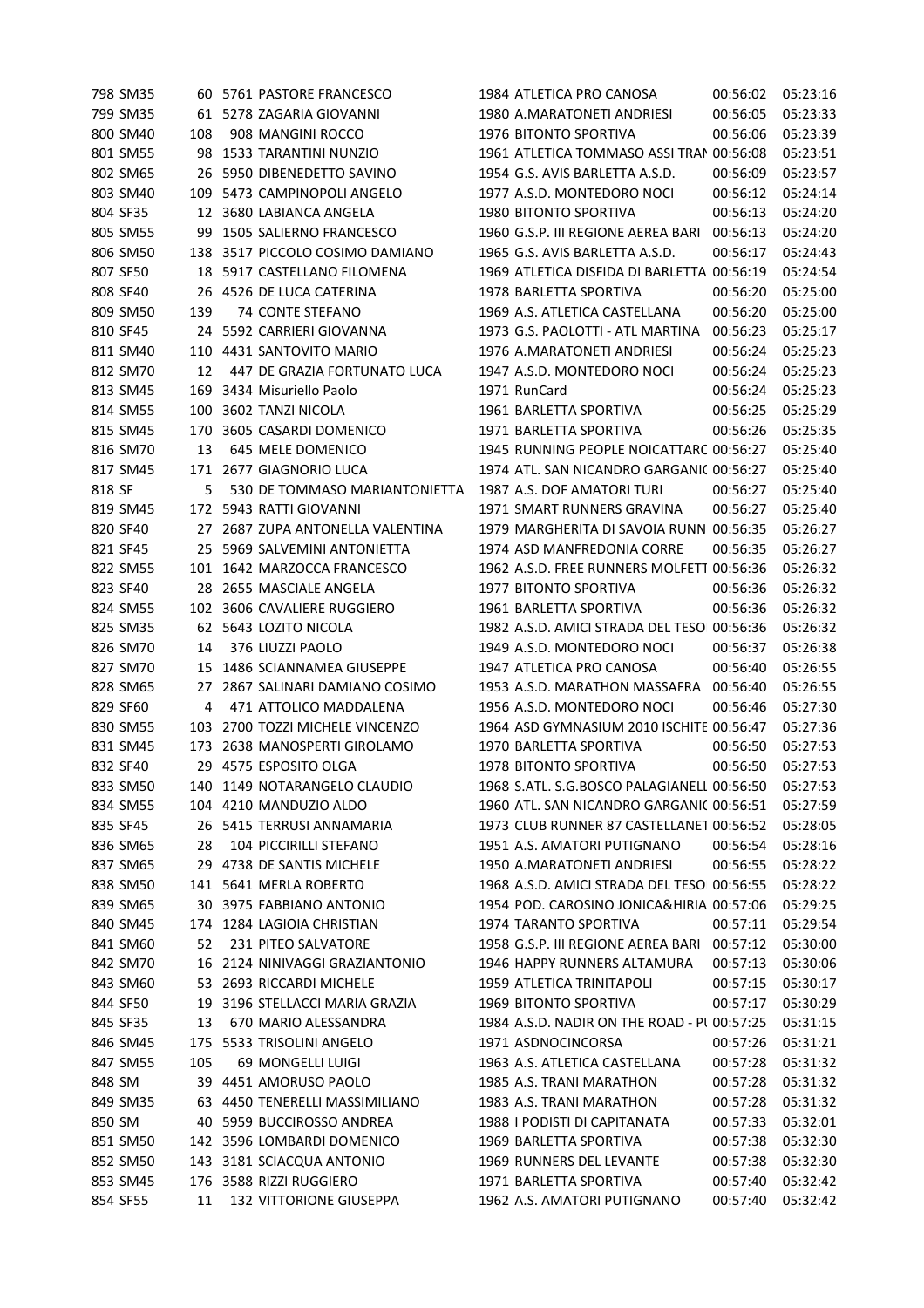|          | 855 SM40 | 111 | <b>125 NOVEMBRE LUIGI</b>         | 1975 A.S. AMATORI PUTIGNANO                 | 00:57:41          | 05:32:47 |
|----------|----------|-----|-----------------------------------|---------------------------------------------|-------------------|----------|
| 856 SF40 |          |     | 30 5413 SERINO ROBERTA            | 1975 CLUB RUNNER 87 CASTELLANET 00:57:41    |                   | 05:32:47 |
|          | 857 SM50 | 144 | 563 L'ABBATE LUIGI                | 1968 A.S.D. ATLETICA POLIGNANO              | 00:57:42          | 05:32:53 |
| 858 SF65 |          |     | 1 1216 TADDEO PASQUA ROSA         | 1953 A.S.D. MARATHON MASSAFRA               | 00:57:47          | 05:33:22 |
| 859 SF45 |          |     | 27 3527 SCUDIERO GRAZIA           | 1970 MARATHON CLUB MINERVINO                | 00:57:50          | 05:33:39 |
| 860 SF   |          |     | 6 4790 GALLIZIA ANTONELLA         | 1992 ASD ATLETICA MONOPOLI                  | 00:57:50          | 05:33:39 |
|          | 861 SM60 |     | 54 3532 LASALA IGNAZIO            | 1958 ATLETICA DISFIDA DI BARLETTA 00:57:50  |                   | 05:33:39 |
|          | 862 SM60 | 55  | 602 BINETTI SILVIO MARIA CRISTIA  | 1958 A.S.D. FREE RUNNERS MOLFETT 00:57:50   |                   | 05:33:39 |
|          | 863 SF50 |     | 20 2966 DE CANDIA TERESA          | 1968 DREAM TEAM BARI                        | 00:57:54          | 05:34:02 |
|          | 864 SM40 |     | 112 5951 FRUSCIO LUIGI            | 1977 G.S. AVIS BARLETTA A.S.D.              | 00:57:57          | 05:34:20 |
| 865 SF40 |          |     | 31 5617 DE BENEDETTO ROSA         | 1977 IKKOS ATLETI TARANTO A.S.D.            | 00:57:57          | 05:34:20 |
| 866 SF35 |          | 14  | 249 OSTUNI FLAVIA                 | 1984 ASD ATLETICA MONOPOLI                  | 00:57:57          | 05:34:20 |
| 867 SF45 |          | 28  | 3752 MOZZO SABINA                 | 1974 MARGHERITA DI SAVOIA RUNN 00:57:59     |                   | 05:34:31 |
|          | 868 SM40 |     | 113 5968 BITONDI LUCA             | 1978 ASD MANFREDONIA CORRE                  | 00:58:01          | 05:34:43 |
|          | 869 SF45 | 29  | 3754 BRAZZO AURELIA               | 1970 MARGHERITA DI SAVOIA RUNN 00:58:01     |                   | 05:34:43 |
|          | 870 SM55 | 106 | 1022 NAPOLETANO FRANCESCO         | 1960 G.S. ATL. SAN FERDINANDO               | 00:58:08          | 05:35:23 |
| 871 SF45 |          |     | 30 4428 DI BARI LUCIA             | 1970 A.MARATONETI ANDRIESI                  | 00:58:08          | 05:35:23 |
| 872 SF50 |          |     | 21 4538 SANTOVITO SABINA          | 1969 A.S.D. ANDRIA RUNS                     | 00:58:08          | 05:35:23 |
|          | 873 SM50 | 145 | 660 RENNA FRANCESCO               | 1968 A.S.D. NADIR ON THE ROAD - PI 00:58:08 |                   | 05:35:23 |
|          | 874 SM75 |     | 3 3746 CARUSO LEONARDO            | 1941 ATL. SAN NICANDRO GARGANI( 00:58:08    |                   | 05:35:23 |
| 875 SF55 |          |     | 12 4926 DE CEGLIA OTTAVIA EUGENIA | 1963 A.S.D. FREE RUNNERS MOLFETT 00:58:08   |                   | 05:35:23 |
| 876 SF60 |          | 5.  | 2127 VITUCCI CONCETTA             | 1959 ATLETICAMENTE                          | 00:58:10          | 05:35:35 |
|          | 877 SM55 |     | 107 4183 STELLACCI GIUSEPPE       | 1964 BITONTO SPORTIVA                       | 00:58:13          | 05:35:52 |
|          |          |     |                                   |                                             |                   |          |
|          | 878 SM55 |     | 108 5403 SPONSANO LUCIANO ANTONIO | 1962 A.S.D. DAUNIA RUNNING                  | 00:58:13          | 05:35:52 |
|          | 879 SM50 |     | 146 1489 DE PALMA MARCO           | 1965 G.S.D. ATLETICA AMATORI COR. 00:58:17  |                   | 05:36:15 |
|          | 880 SM40 |     | 114 5689 DI VENERE DANIELE        | 1975 BITONTO SPORTIVA                       | 00:58:20          | 05:36:32 |
|          | 881 SM50 | 147 | 778 DE BELLIS VITO                | 1967 DREAM TEAM BARI                        | 00:58:29          | 05:37:24 |
| 882 SF45 |          | 31  | 394 LOCOROTONDO ISABELLA          | 1972 A.S.D. MONTEDORO NOCI                  | 00:58:30          | 05:37:30 |
| 883 SF50 |          | 22  | 2750 MAURO MARIA PAOLA            | 1967 ATLETICA TOMMASO ASSI TRAM 00:58:36    |                   | 05:38:05 |
| 884 SF50 |          | 23  | 4778 LOGRIECO GIOVANNA            | 1969 NUOVA ATLETICA BITONTO                 | 00:58:36          | 05:38:05 |
|          | 885 SM50 | 148 | 953 ROSSIELLO FILIPPO             | 1966 NUOVA ATLETICA BITONTO                 | 00:58:36          | 05:38:05 |
|          | 886 SF60 |     | 6 5919 PICCOLO TERESA             | 1959 BARLETTA SPORTIVA                      | 00:58:36          | 05:38:05 |
|          | 887 SM40 |     | 115 2630 SECCIA GIACINTO          | 1975 BARLETTA SPORTIVA                      | 00:58:38          | 05:38:16 |
|          | 888 SM70 |     | 17 1391 BERTERAMO FRANCESCO       | 1949 A.S. CULTURALE POD. S. STEFAN 00:58:48 |                   | 05:39:14 |
| 889 SF55 |          |     | 13 3549 MARZELLA CHIARA           | 1961 BARLETTA SPORTIVA                      | 00:58:49          | 05:39:20 |
|          | 890 SM55 |     | 109 3479 CANOSA ANTONIO           | 1961 A.MARATONETI ANDRIESI                  | 00:58:49 05:39:20 |          |
|          | 891 SM50 |     | 149 3488 DI NOIA GIOVANNI         | 1967 A.MARATONETI ANDRIESI                  | 00:58:49          | 05:39:20 |
|          | 892 SM70 |     | 18 5397 LONGO MATTEO              | 1948 A.S.D. DAUNIA RUNNING                  | 00:58:49          | 05:39:20 |
|          | 893 SM55 |     | 110 1209 PALMISANO CARMELO        | 1963 A.S.D. MARATHON MASSAFRA               | 00:58:53          | 05:39:43 |
|          | 894 SM50 |     | 150 8010 PANTALEO ANTONIO         | 1967 A.S.D. AMICI STRADA DEL TESO 00:58:54  |                   | 05:39:48 |
|          | 895 SM45 | 177 | 5331 MOSSA MARINO                 | 1974 BITONTO SPORTIVA                       | 00:58:55          | 05:39:54 |
|          | 896 SF45 |     | 32 1021 ARGENTIERE MARGHERITA     | 1974 G.S. ATL. SAN FERDINANDO               | 00:59:01          | 05:40:29 |
|          | 897 SF35 |     | 15 3611 GASPARI CLAUDIA           | 1982 BARLETTA SPORTIVA                      | 00:59:01          | 05:40:29 |
|          | 898 SM45 |     | 178 5903 DE PALO MICHELE          | 1970 G.S.D. ATLETICA AMATORI COR. 00:59:01  |                   | 05:40:29 |
|          | 899 SM70 |     | 19 1023 DAGNELLO VINCENZO         | 1949 G.S. ATL. SAN FERDINANDO               | 00:59:01          | 05:40:29 |
|          | 900 SM40 |     | 116 5765 PETRIGNANI FRANCESCO     | 1975 ATLETICA TOMMASO ASSI TRAM 00:59:03    |                   | 05:40:40 |
|          | 901 SM45 |     | 179 5922 LAMONACA COSIMO DAMIANO  | 1971 BARLETTA SPORTIVA                      | 00:59:04          | 05:40:46 |
|          | 902 SM65 |     | 31 1555 MERCEDE FRANCESCO         | 1952 POL. 'D. PIETRI' GRAVINA               | 00:59:07          | 05:41:03 |
|          | 903 SM50 |     | 151 5933 SAVINO MICHELE           | 1969 S.S.D. A.R.L. DYNAMYK FITNESS 00:59:07 |                   | 05:41:03 |
|          | 904 SM60 |     | 56 5927 LEO GIUSEPPE              | 1958 A.S.D. ANDRIA RUNS                     | 00:59:07          | 05:41:03 |
|          | 905 SM40 |     | 117 4541 PETRUZZELLI SABINO       | 1976 A.S.D. ANDRIA RUNS                     | 00:59:08          | 05:41:09 |
|          | 906 SM40 |     | 118 4542 PIZZOLORUSSO MICHELE     | 1976 A.S.D. ANDRIA RUNS                     | 00:59:08          | 05:41:09 |
|          | 907 SM55 |     | 111 5384 SANTELLI GIUSEPPE        | 1961 A.S.D. DAUNIA RUNNING                  | 00:59:08          | 05:41:09 |
|          | 908 SM50 |     | 152 2726 SANSONE PASQUALE         | 1964 ATLETICA PALAZZO                       | 00:59:09          | 05:41:15 |
|          | 909 SM55 |     | 112 5928 CALENDANO FILIPPO        | 1964 A.S.D. GRAVINA FESTINA LENTE 00:59:09  |                   | 05:41:15 |
|          | 910 SF35 |     | 16 5759 RELLA ANNA                | 1983 A.S.D. AMICI STRADA DEL TESO 00:59:11  |                   | 05:41:27 |
|          | 911 SF55 |     | 14 5287 LACAVALLA ANNA MARIA      | 1962 A.S. TRANI MARATHON                    | 00:59:15          | 05:41:50 |
|          |          |     |                                   |                                             |                   |          |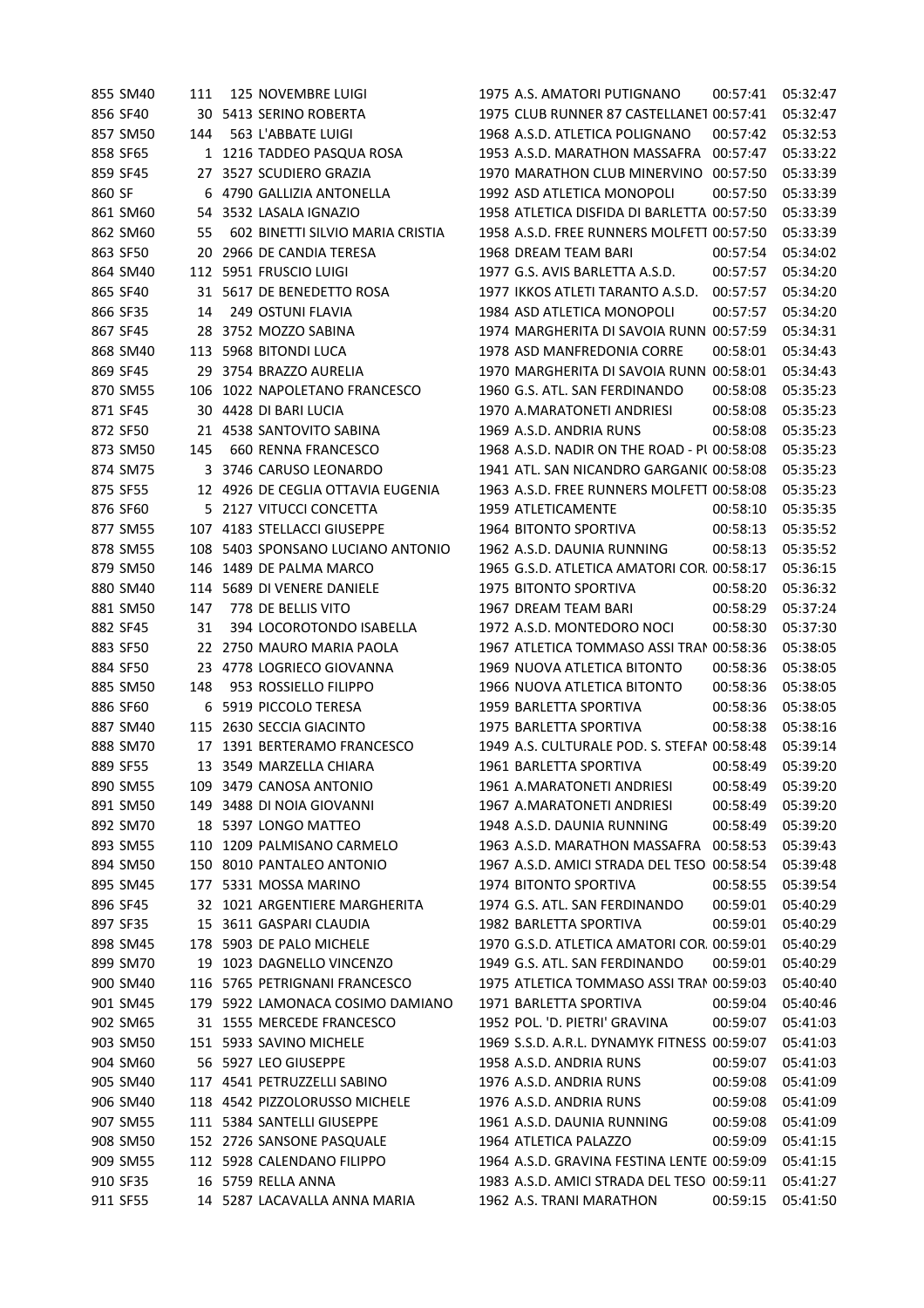| 912 SM65 |     | 32 2559 PELLEGRINO MICHELE                            | 1954 ATLETICA PRO CANOSA                    | 00:59:17           | 05:42:01 |
|----------|-----|-------------------------------------------------------|---------------------------------------------|--------------------|----------|
| 913 SM70 | 20  | 349 RAGONE GIOVANNI                                   | 1946 ATLETIC CLUB ALTAMURA                  | 00:59:22           | 05:42:30 |
| 914 SM50 |     | 153 5537 SPADA FRANCESCO                              | 1966 ASD SPITS RUN W & T SAMMICI 00:59:22   |                    | 05:42:30 |
| 915 SM70 |     | 21 5642 VINCI SALVATORE                               | 1946 A.S.D. AMICI STRADA DEL TESO 00:59:26  |                    | 05:42:53 |
| 916 SF50 |     | 24 5258 LOSAVIO MARCELLA                              | 1966 ASD ATLETICA MONOPOLI                  | 00:59:27           | 05:42:59 |
| 917 SM45 |     | 180 5510 SAVINO GIUSEPPE                              | 1971 GIOIA RUNNING A.S.D.                   | 00:59:29           | 05:43:10 |
| 918 SF40 |     | 32 5945 RAPIO MARIA FELICE                            | 1975 NUOVA ATLETICA BITONTO                 | 00:59:29           | 05:43:10 |
| 919 SM50 |     | 154 5660 CONFORTI GIOVANNI                            | 1965 ATLETICA ADELFIA                       | 00:59:31           | 05:43:22 |
| 920 SF50 |     | 25 1450 DELFINE PATRIZIA                              | 1968 A.S. AMATORI PUTIGNANO                 | 00:59:32           | 05:43:28 |
| 921 SF45 |     | 33 5918 DI LORENZO LUCREZIA                           | 1970 AVIS IN CORSA CONVERSANO               | 00:59:32           | 05:43:28 |
| 922 SM60 | 57  | 106 SANSOLINO VITO                                    | 1956 A.S. AMATORI PUTIGNANO                 | 00:59:34           | 05:43:39 |
| 923 SM50 |     | 155 1257 GRECO NICOLA                                 | 1968 A.S.D. MARATHON MASSAFRA               | 00:59:36           | 05:43:51 |
| 924 JM   |     | 3 4209 CARRAFA CRISTIAN                               | 2001 ATL. SAN NICANDRO GARGANI( 00:59:36    |                    | 05:43:51 |
| 925 SM45 |     | 181 5347 CATUCCI RAFFAELE                             | 1972 A.S. CULTURALE POD. S. STEFAN 00:59:38 |                    | 05:44:02 |
| 926 SM35 | 64  | 4429 D'ERCOLE VINCENZO                                | 1981 A.MARATONETI ANDRIESI                  | 00:59:59           | 05:46:03 |
| 927 SM65 | 33  | 1782 PIZZUTO UGO                                      | 1951 A.S.D. ATLETICA AZZURRA                | 01:00:07           | 05:46:50 |
| 928 SM45 | 182 | 5958 DEL BUONO ERMANNO                                | 1973   PODISTI DI CAPITANATA                | 01:00:08           | 05:46:55 |
| 929 SM55 |     | 113 1759 FIORENTINO NICOLA                            | 1961 RUNNERS DEL LEVANTE                    | 01:00:08           | 05:46:55 |
| 930 SM70 | 22  | 99 D'ALOIA ANTONIO                                    | 1949 A.S. AMATORI PUTIGNANO                 | 01:00:12           | 05:47:18 |
| 931 SM55 |     | 114 3747 D'EMMA GIOVANNI                              | 1964 ATL. SAN NICANDRO GARGANI( 01:00:13    |                    | 05:47:24 |
| 932 SM55 | 115 | 893 ROSSIELLO DOMENICO                                | 1960 BITONTO SPORTIVA                       | 01:00:13           | 05:47:24 |
|          |     |                                                       | 1961 BARLETTA SPORTIVA                      | 01:00:14           | 05:47:30 |
| 933 SM55 |     | 116 3558 CORVASCE PASQUALE<br>34 4169 CAPPIELLO ELENA |                                             |                    |          |
| 934 SF45 |     |                                                       | 1973 BITONTO SPORTIVA                       | 01:00:18           | 05:47:53 |
| 935 SF55 |     | 15 2710 LEONE ANNA                                    | 1964 RUNNERS CERIGNOLA A.S.D.               | 01:00:19           | 05:47:59 |
| 936 SF45 |     | 35 2281 BUCCI SILVIA                                  | 1971 POD. CANUSIUM 2004                     | 01:00:19           | 05:47:59 |
| 937 SM70 |     | 23 1920 DEFAZIO ANTONIO                               | 1947 A.S. CULTURALE POD. S. STEFAN 01:00:19 |                    | 05:47:59 |
| 938 SF40 |     | 33 3883 COLAMONACO MARIAGRAZIA                        | 1975 HAPPY RUNNERS ALTAMURA                 | 01:00:25           | 05:48:33 |
| 939 SF   |     | 7 5229 CALDERARO MARIA                                | 1985 A.S.D. MARATHON MASSAFRA               | 01:00:28           | 05:48:51 |
| 940 SM45 |     | 183 5457 SINNI MARCELLO                               | 1970 A.S.D. AMICI STRADA DEL TESO 01:00:28  |                    | 05:48:51 |
| 941 SF45 | 36  | 1789 GENTILE ROSA                                     | 1973 BITONTO SPORTIVA                       | 01:00:34           | 05:49:25 |
| 942 SM75 | 4   | 105 BIANCO GIOVANNI                                   | 1944 A.S. AMATORI PUTIGNANO                 | 01:00:45           | 05:50:29 |
| 943 SM60 | 58  | 1509 VINO PASQUALE                                    | 1959 G.S.P. III REGIONE AEREA BARI          | 01:00:46           | 05:50:35 |
| 944 SF35 | 17  | 1522 PUGLIESE MARIA                                   | 1981 ASD ATLETICA MONOPOLI                  | 01:00:49           | 05:50:52 |
| 945 SF40 | 34  | 2016 MARANGI MARIA SCALA                              | 1975 A.S.D. MARATHON MASSAFRA               | 01:00:49           | 05:50:52 |
| 946 SM80 |     | 1 2675 SERENA LEONARDO                                | 1938 GS ATL. STRACAGNANO                    | 01:00:51           | 05:51:03 |
| 947 SM55 |     | 117 4449 RAGNO MASSIMO                                | 1962 A.S. TRANI MARATHON                    | 01:00:51  05:51:03 |          |
| 948 SM55 |     | 118 5912 SORRENTI VINCENZO                            | 1960 MARATHON CLUB MINERVINO 01:00:55       |                    | 05:51:27 |
| 949 SM55 |     | 119 1659 ANGIULLI GIOVANNI                            | 1961 BARLETTA SPORTIVA                      | 01:01:02           | 05:52:07 |
| 950 SF45 |     | 37 5256 POMPA ROSA                                    | 1970 ATLETICA PRO CANOSA                    | 01:01:02           | 05:52:07 |
| 951 SM50 |     | 156 5385 SPONSANO MAURIZIO                            | 1966 A.S.D. DAUNIA RUNNING                  | 01:01:02           | 05:52:07 |
| 952 SF55 |     | 16 3522 OZIOSI SABATINA                               | 1962 MARATHON CLUB MINERVINO 01:01:18       |                    | 05:53:39 |
| 953 SF40 |     | 35 5596 VINCI PATRIZIA                                | 1976 G.S. PAOLOTTI - ATL MARTINA 01:01:18   |                    | 05:53:39 |
| 954 SM60 |     | 59 1769 VASILE GIUSEPPE                               | 1956 RUNNERS DEL LEVANTE                    | 01:01:18           | 05:53:39 |
| 955 SM55 |     | 120 2002 PASSIATORE GIUSEPPE                          | 1963 G.S. PAOLOTTI - ATL MARTINA 01:01:25   |                    | 05:54:20 |
| 956 SM55 |     | 121 1712 FAVIA GIUSEPPE                               | 1962 DREAM TEAM BARI                        | 01:01:25           | 05:54:20 |
| 957 SM35 |     | 65 5962 CIAVARELLA MATTEO                             | 1984 ATL. SAN NICANDRO GARGANIC 01:01:26    |                    | 05:54:25 |
| 958 SF40 |     | 36 5301 DOSHCHECHKINA VIKTORIIA                       | 1979 BARLETTA SPORTIVA                      | 01:01:39           | 05:55:40 |
| 959 SM70 | 24  | 115 COSACCO MICHELE                                   | 1945 A.S. AMATORI PUTIGNANO                 | 01:01:39           | 05:55:40 |
| 960 SF55 | 17  | 398 NOTARNICOLA ROSA                                  | 1962 A.S.D. MONTEDORO NOCI                  | 01:01:41           | 05:55:52 |
| 961 SM45 |     | 184 5420 BUCCI GIUSEPPE                               | 1970 TARANTO SPORTIVA                       | 01:01:41           | 05:55:52 |
| 962 SM60 |     | 60 5307 CRESCENTE MICHELE VINCENZO                    | 1955 BARLETTA SPORTIVA                      | 01:01:41           | 05:55:52 |
| 963 SM60 |     | 61 1713 QUISTELLI VITANTONIO                          | 1957 DREAM TEAM BARI                        | 01:01:41           | 05:55:52 |
| 964 SF65 |     | 2 1482 DI SIBIO ANGELA                                | 1954 ATLETICA PRO CANOSA                    | 01:01:41           | 05:55:52 |
| 965 SF40 |     | 37 4750 SALOMONE TERESA                               | 1978 ASD AVIS MOLA RUNNING                  | 01:01:45           | 05:56:15 |
| 966 SM65 | 34  | 4225 GRASSI VINCENZO                                  | 1950 RunCard                                | 01:01:46           | 05:56:21 |
| 967 SM45 |     | 185 5527 OCCHIOGROSSO GIACINTO                        | 1970 A.S.D. WELLRUNNERS BITETTO 01:01:46    |                    | 05:56:21 |
|          |     |                                                       |                                             |                    |          |
| 968 SM50 |     | 157 1437 DE TULLIO GIOVANNI                           | 1966 FIAMMA OLIMPIA PALO                    | 01:01:46           | 05:56:21 |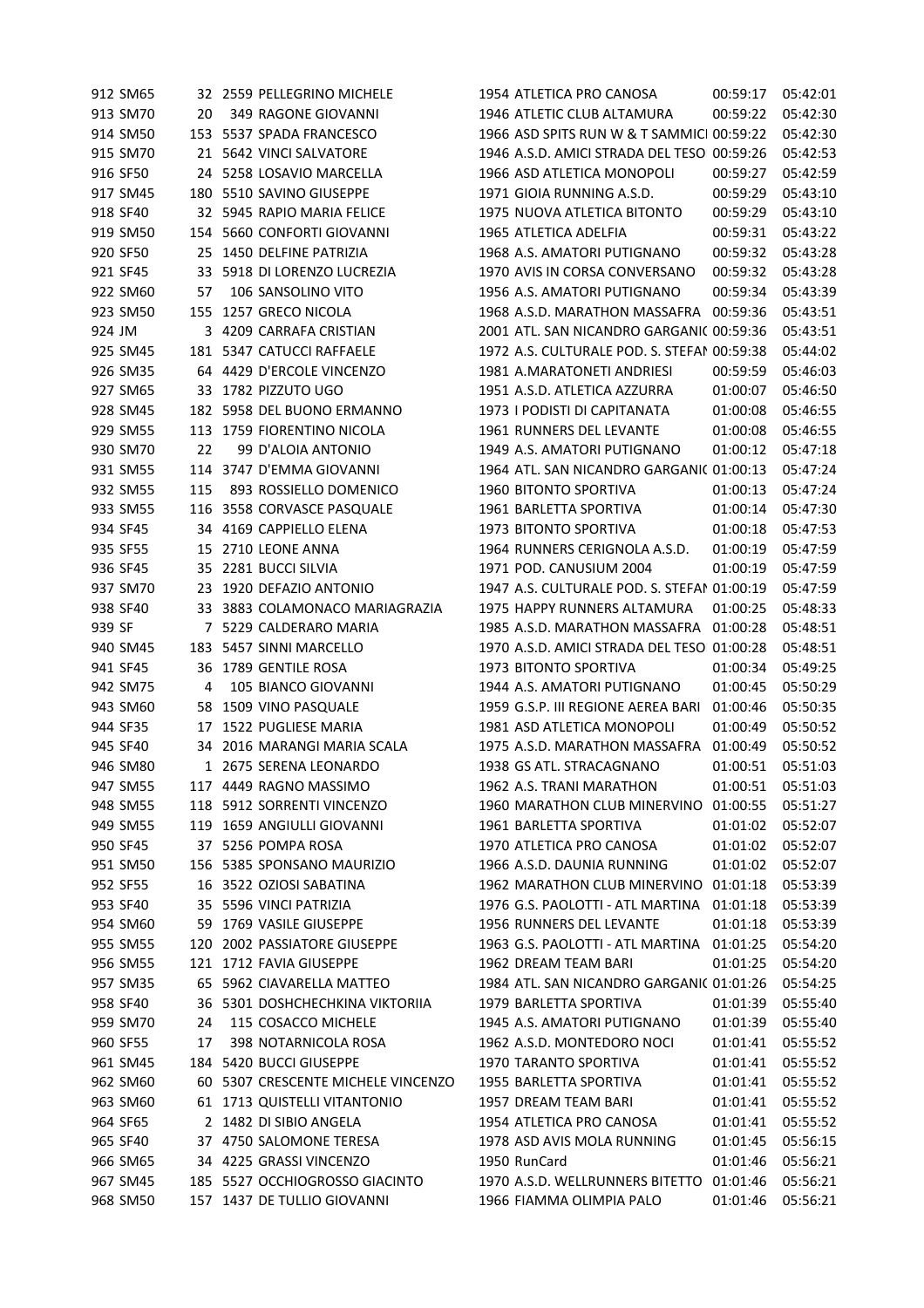|           | 969 SM75  |     | 5 4835 MANZONI GIOVANNI        | 1943 A.S.D. ATLETICA AZZURRA                | 01:01:57 | 05:57:24 |
|-----------|-----------|-----|--------------------------------|---------------------------------------------|----------|----------|
|           | 970 SM50  |     | 158 5332 PETTA FRANCESCO       | 1969 BITONTO SPORTIVA                       | 01:02:03 | 05:57:59 |
|           | 971 SM55  |     | 122 1814 RUTIGLIANO AGOSTINO   | 1960 A.S.D. WELLRUNNERS BITETTO 01:02:12    |          | 05:58:51 |
|           | 972 SM70  |     | 25 1062 GADALETO GIUSEPPE      | 1947 CLUB RUNNER 87 CASTELLANET 01:02:20    |          | 05:59:37 |
|           | 973 SM45  |     | 186 3559 CRISTALLO GIUSEPPE    | 1972 BARLETTA SPORTIVA                      | 01:02:24 | 06:00:00 |
|           | 974 SF50  |     | 26 2592 PISTILLO LUCIA         | 1968 POD. CANUSIUM 2004                     | 01:02:24 | 06:00:00 |
|           | 975 SF35  |     | 18 5276 LOPETUSO GRAZIA        | 1982 A.MARATONETI ANDRIESI                  | 01:02:25 | 06:00:06 |
| 976 SF    |           |     | 8 1247 SANSEVERINO MONICA      | 1989 A.S.D. MARATHON MASSAFRA 01:02:25      |          | 06:00:06 |
|           | 977 SM55  |     | 123 1672 VITOBELLO RUGGIERO    | 1961 BARLETTA SPORTIVA                      | 01:02:37 | 06:01:15 |
|           | 978 SM50  |     | 159 3582 MATERA FRANCESCO      | 1968 BARLETTA SPORTIVA                      | 01:02:39 | 06:01:27 |
|           | 979 SM55  |     | 124 5383 NAPOLITANO CLAUDIO    | 1962 A.S.D. DAUNIA RUNNING                  | 01:02:42 | 06:01:44 |
|           | 980 SM55  |     | 125 5906 BRUNETTI FRANCESCO    | 1963 POL. 'D. PIETRI' GRAVINA               | 01:02:45 | 06:02:01 |
|           | 981 SM50  |     | 160 4539 CANNONE GIOVANNI      | 1966 A.S.D. ANDRIA RUNS                     | 01:02:45 | 06:02:01 |
|           | 982 SF55  |     | 18 5897 TITANO ROSSELLA        | 1962 CUS BARI                               | 01:02:45 | 06:02:01 |
|           | 983 SF45  |     | 38 2662 DISTASO MARIA STERPETA | 1972 G.S. ATL. SAN FERDINANDO               | 01:02:51 | 06:02:36 |
|           | 984 SM60  |     | 62 3569 FRAGOMELI FRANCESCO    | 1957 BARLETTA SPORTIVA                      | 01:02:53 | 06:02:47 |
|           | 985 SM50  | 161 | 128 CATALANO NICOLA            | 1969 A.S. AMATORI PUTIGNANO                 | 01:02:57 | 06:03:10 |
|           | 986 SM65  | 35  | 400 SCALERA VITO NICOLA        | 1952 A.S.D. MONTEDORO NOCI                  | 01:03:02 | 06:03:39 |
|           | 987 SM65  |     | 36 3456 PALMIERI IGNAZIO       | 1953 ATLETICA TOMMASO ASSI TRAM 01:03:17    |          | 06:05:06 |
|           | 988 SM40  |     | 119 4375 TARANTINO MAURIZIO    | 1978 A.S.D. AMICI STRADA DEL TESO 01:03:35  |          | 06:06:50 |
|           | 989 SM50  |     | 162 4173 LOPEDOTE MICHELE      | 1968 BITONTO SPORTIVA                       | 01:03:36 | 06:06:55 |
|           | 990 SM55  |     | 126 3614 LAPORTA DOMENICO      | 1964 BARLETTA SPORTIVA                      | 01:03:36 | 06:06:55 |
|           | 991 SF45  |     | 39 3726 DI LERNIA TIZIANA      | 1972 A.S. CULTURALE POD. S. STEFAN 01:03:47 |          | 06:07:59 |
|           | 992 SF40  |     | 38 2828 SPADA ANNA LUCIA       | 1976 CLUB RUNNER 87 CASTELLANET 01:03:47    |          | 06:07:59 |
|           | 993 SM65  | 37  | 257 CARAMIA DONATO             | 1951 ASD ATLETICA MONOPOLI                  | 01:03:47 | 06:07:59 |
|           | 994 SM50  |     | 163 5352 QUARTO FRANCESCO      | 1965 A.S. CULTURALE POD. S. STEFAN 01:03:47 |          | 06:07:59 |
|           | 995 SM45  |     | 187 5407 D'ERCOLE GIROLAMO     | 1971 ASD MASTER ON THE ROAD SFF 01:03:50    |          | 06:08:16 |
|           | 996 SM65  |     | 38 2599 ANNACONDIA LEONARDO    | 1951 POD. CANUSIUM 2004                     | 01:03:59 | 06:09:08 |
|           | 997 SM65  | 39  | 1138 TODARO PASQUALE           | 1954 S.ATL. S.G.BOSCO PALAGIANELI 01:03:59  |          | 06:09:08 |
|           | 998 SM55  | 127 | 5923 DIMATTEO GIUSEPPE         | 1963 BARLETTA SPORTIVA                      | 01:04:03 | 06:09:31 |
|           | 999 SM40  |     | 120 3587 PORCELLA CLAUDIO      | 1979 BARLETTA SPORTIVA                      | 01:04:07 | 06:09:54 |
|           | 1000 SF45 | 40  | 3699 BARBETTA AGATA            | 1971 ATLETICAMENTE                          | 01:04:12 | 06:10:23 |
|           | 1001 SM60 |     | 63 3734 DI GIANNI SERAFINO     | 1959 I PODISTI DI CAPITANATA                | 01:04:12 | 06:10:23 |
| 1002 SF35 |           |     | 19 3502 QUATELA ANNALISA       | 1980 A.S. TRANI MARATHON                    | 01:04:17 | 06:10:52 |
| 1003 SF65 |           |     | 3 5312 DE PALMA MARIA TERESA   | 1954 PEDONE-RICCARDI BISCEGLIE              | 01:04:27 | 06:11:50 |
|           | 1004 SM65 |     | 40 498 DEL GIUDICE ANTONIO     | 1953 A.MARATONETI ANDRIESI                  | 01:04:28 | 06:11:55 |
| 1005 SF45 |           | 41  | 363 NINIVAGGI ANNA TERESA      | 1974 ATLETIC CLUB ALTAMURA                  | 01:04:28 | 06:11:55 |
| 1006 SF   |           |     | 9 1243 ANTONANTE ANNAMARIA     | 1985 A.S.D. MARATHON MASSAFRA 01:04:28      |          | 06:11:55 |
|           | 1007 SF40 |     | 39 3489 LOSACCO PATRIZIA       | 1976 A.MARATONETI ANDRIESI                  | 01:04:36 | 06:12:42 |
|           | 1008 SM50 |     | 164 3610 DINUZZI MICHELE       | 1967 BARLETTA SPORTIVA                      | 01:05:05 | 06:15:29 |
|           | 1009 SM55 |     | 128 5914 FUCCI FRANCESCO PAOLO | 1962 ATLETICA DISFIDA DI BARLETTA 01:05:18  |          | 06:16:44 |
| 1010 SF45 |           |     | 42 4180 SARACINO MARIA DONATA  | <b>1970 BITONTO SPORTIVA</b>                | 01:05:19 | 06:16:50 |
|           | 1011 SM65 |     | 41 5356 CIRULLI MATTEO         | 1950 A.S. CULTURALE POD. S. STEFAN 01:05:22 |          | 06:17:07 |
|           | 1012 SF60 |     | 7 4249 PARISI MICHELINA        | 1955 A.S. CULTURALE POD. S. STEFAN 01:05:25 |          | 06:17:24 |
| 1013 SF   |           |     | 10 5773 COPPI ANNA PAOLA       | 1994 AVIS IN CORSA CONVERSANO               | 01:05:27 | 06:17:36 |
|           | 1014 SF50 |     | 27 4271 GENGA VINCENZA         | 1967 ATLETICA PALAZZO                       | 01:05:28 | 06:17:42 |
|           | 1015 SM60 |     | 64 5282 PISTILLO VINCENZO      | 1957 A.MARATONETI ANDRIESI                  | 01:05:29 | 06:17:47 |
|           | 1016 SM50 | 165 | 360 POPOLIZIO SANTE            | 1968 ATLETIC CLUB ALTAMURA                  | 01:05:29 | 06:17:47 |
|           | 1017 SF50 |     | 28 5247 CURCI MADDALENA        | 1967 A.S.D. AMICI STRADA DEL TESO 01:05:48  |          | 06:19:37 |
|           | 1018 SM50 |     | 166 3633 LIONETTI LUIGI        | 1965 BARLETTA SPORTIVA                      | 01:05:48 | 06:19:37 |
|           | 1019 SM60 |     | 65 4812 MANZARI VITO           | 1955 A.S.D. AMICI STRADA DEL TESO 01:05:49  |          | 06:19:43 |
|           | 1020 SM45 |     | 188 2841 DE NISCO SALVATORE    | 1971 S.ATL. S.G.BOSCO PALAGIANELI 01:06:21  |          | 06:22:47 |
|           | 1021 SF45 |     | 43 5898 DAMIANI GISELDA        | 1973 CUS BARI                               | 01:06:25 | 06:23:10 |
|           | 1022 SF65 | 4   | 298 CROCI ORNELLA              | 1951 ATLETICA TOMMASO ASSI TRAN 01:06:26    |          | 06:23:16 |
|           | 1023 SM40 |     | 121 5367 STANISCI MICHELE      | 1975 ATL. SAN NICANDRO GARGANIC 01:06:28    |          | 06:23:28 |
|           | 1024 SM65 | 42  | 597 GIANFREDA VITO             | 1951 A.S.D. FREE RUNNERS MOLFETT 01:06:28   |          | 06:23:28 |
| 1025 SF   |           |     | 11 4236 TODISCO ILARIA         | 1994 BARLETTA SPORTIVA                      | 01:06:28 | 06:23:28 |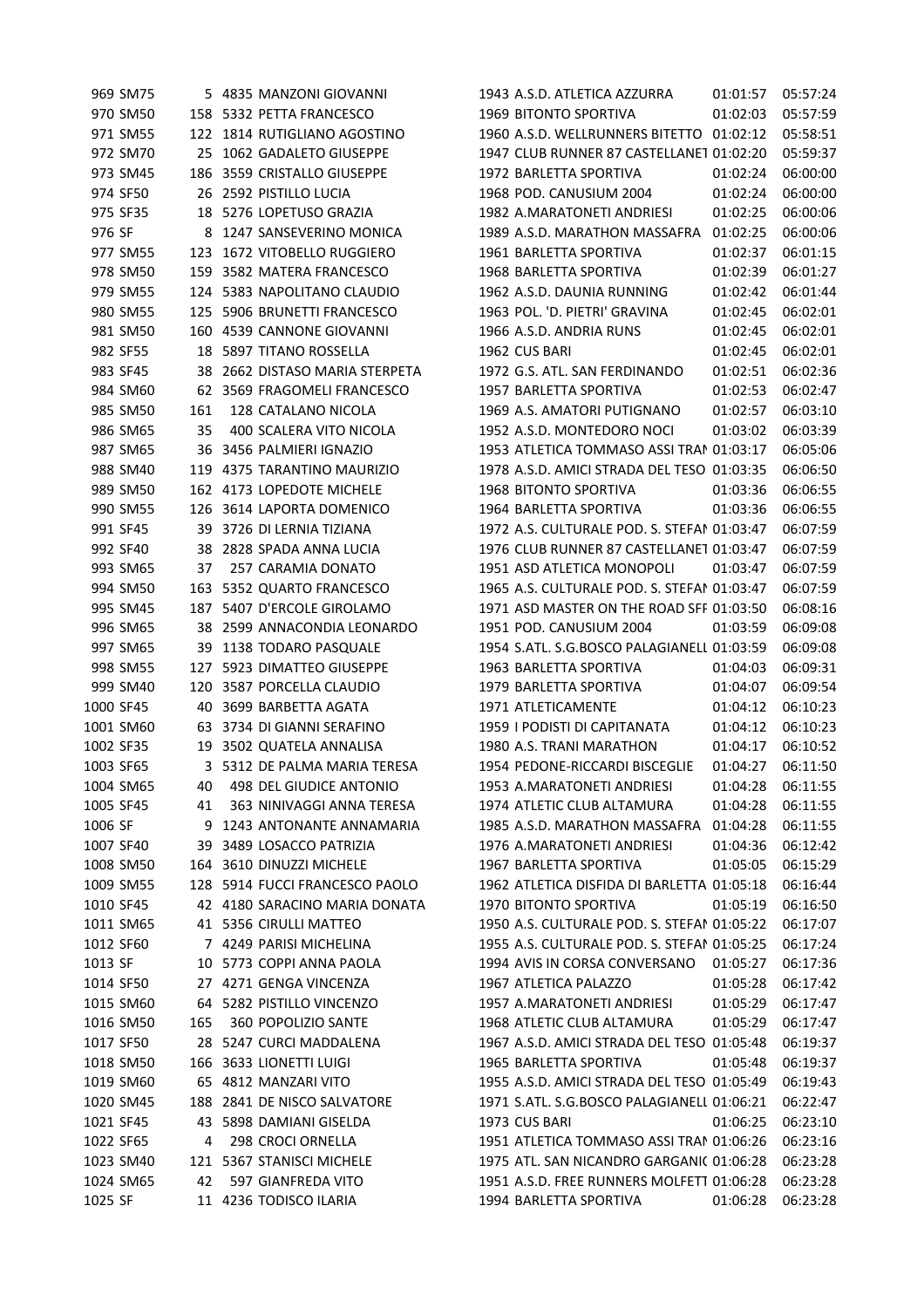| 1026 SF40 |              | 40 5758 PORRECA SILVIA                                    | 1978 A.S.D. AMICI STRADA DEL TESO 01:06:29                                    |                   | 06:23:33 |
|-----------|--------------|-----------------------------------------------------------|-------------------------------------------------------------------------------|-------------------|----------|
| 1027 SM65 |              | 43 3608 DIBENEDETTO GIUSEPPE                              | 1952 BARLETTA SPORTIVA                                                        | 01:06:30          | 06:23:39 |
| 1028 SM70 |              | 26 5015 GELAO RAFFAELE                                    | 1947 A.S.D. AMICI STRADA DEL TESO 01:06:31                                    |                   | 06:23:45 |
| 1029 SF45 |              | 44 5936 STALLONE GRAZIA                                   | 1971 BITONTO SPORTIVA                                                         | 01:07:16          | 06:28:05 |
| 1030 SM55 |              | 129 5926 ARNESE D'ATTEO ANTONIO                           | 1964 A.S.D. ANDRIA RUNS                                                       | 01:07:18          | 06:28:16 |
| 1031 SF50 |              | 29 5964 BUFO ADDOLARTA                                    | 1965 MARGHERITA DI SAVOIA RUNN 01:07:23                                       |                   | 06:28:45 |
| 1032 SM80 |              | 2 5451 CARESSA PIETRO                                     | 1938 A.S.D. AMICI STRADA DEL TESO 01:07:41                                    |                   | 06:30:29 |
| 1033 SM75 | 6            | 552 BUZZOTTA GIOVANNI                                     | 1940 A.S.D. ATLETICA POLIGNANO                                                | 01:08:14          | 06:33:39 |
| 1034 SM70 |              | 27 1143 TODARO VITO CATALDO                               | 1945 S.ATL. S.G.BOSCO PALAGIANELI 01:08:14                                    |                   | 06:33:39 |
| 1035 SF55 | 19           | 1018 CARBONARA ANNA MARIA                                 | 1961 G.S. ATL. SAN FERDINANDO                                                 | 01:08:14          | 06:33:39 |
| 1036 SF40 |              | 41 3679 CASTELLANO MARIA ANTONIETTA 1977 BITONTO SPORTIVA |                                                                               | 01:08:22          | 06:34:25 |
| 1037 SF45 | 45           | 5935 CORATELLA CARMELA                                    | 1973 BITONTO SPORTIVA                                                         | 01:08:22          | 06:34:25 |
| 1038 SF50 | 30           | 1076 VIGILE BENEDETTA                                     | 1966 CLUB RUNNER 87 CASTELLANET 01:08:25                                      |                   | 06:34:43 |
| 1039 SM55 | 130          | 1079 DE BIASI ANTONIO                                     | 1962 CLUB RUNNER 87 CASTELLANET 01:08:26                                      |                   | 06:34:48 |
| 1040 SM50 | 167          | 795 GIONCADA ROCCO PAOLO GIACON 1965 BIO AMBRA NEW AGE    |                                                                               | 01:08:35          | 06:35:40 |
| 1041 SF70 | $\mathbf{1}$ | 343 LOVIGLIO PASQUA                                       | 1949 ATLETIC CLUB ALTAMURA                                                    | 01:08:38          | 06:35:58 |
| 1042 SM75 |              | 7 4895 CIALDELLA CATALDO                                  | 1941 BIO AMBRA NEW AGE                                                        | 01:08:38          | 06:35:58 |
| 1043 SM70 |              | 28 2548 LAMANUZZI GAETANO                                 | 1946 ATLETICA PRO CANOSA                                                      | 01:08:43          | 06:36:27 |
| 1044 SF35 |              | 20 5691 MELINO FILOMENA                                   | 1982 A.S.D. WELLRUNNERS BITETTO 01:08:45                                      |                   | 06:36:38 |
| 1045 SM55 |              | 131 2540 CIANNAMEA FABIO LUIGI                            | 1960 POLISPORTIVA F. LANDOLFI                                                 | 01:08:45          | 06:36:38 |
| 1046 SM80 | 3            | <b>433 LIPPOLIS VITANTONIO</b>                            | 1936 A.S.D. MONTEDORO NOCI                                                    | 01:09:05          | 06:38:33 |
| 1047 SM35 |              | 66 5954 SPINELLI DOMENICO                                 | 1980 G.S. AVIS BARLETTA A.S.D.                                                | 01:09:32          | 06:41:09 |
| 1048 SF55 |              | 20 5350 SINISI CONCETTA                                   | 1961 A.S. CULTURALE POD. S. STEFAN 01:09:32                                   |                   | 06:41:09 |
| 1049 SF50 |              | 31 1019 CARTAGENA ANNA                                    | 1969 G.S. ATL. SAN FERDINANDO                                                 | 01:09:39          | 06:41:50 |
|           |              |                                                           |                                                                               |                   |          |
| 1050 SM55 |              | 132 5464 GIULIANI GIUSEPPE                                | 1961 BARI ROAD RUNNERS CLUB                                                   | 01:09:39          | 06:41:50 |
| 1051 SF45 |              | 46 5888 Amenduni Maria Carmela Rita                       | 1973 RunCard                                                                  | 01:09:44          | 06:42:18 |
| 1052 SM50 | 168          | 465 DISPOTO NICOLA                                        | 1966 A.S.D. MONTEDORO NOCI                                                    | 01:09:45          | 06:42:24 |
| 1053 SM60 | 66           | 2595 BORRACCINO GIUSEPPE                                  | 1955 POD. CANUSIUM 2004                                                       | 01:09:52          | 06:43:05 |
| 1054 SM45 |              | 189 5891 golan ophir                                      | 1972 RunCard                                                                  | 01:09:59          | 06:43:45 |
| 1055 SF65 | 5            | 270 CORBACIO MICHELA                                      | 1950 ASD ATLETICA MONOPOLI                                                    | 01:10:02          | 06:44:02 |
| 1056 SF50 |              | 32 5889 Fabian-Feinsod Orli                               | 1968 RunCard                                                                  | 01:10:04          | 06:44:14 |
| 1057 SF45 |              | 47 4168 BUFANO CONCETTA                                   | 1971 BITONTO SPORTIVA                                                         | 01:10:04          | 06:44:14 |
| 1058 SM50 |              | 169 3650 ADDARIO FRANCO                                   | 1968 A.S.D. ANDRIA RUNS                                                       | 01:10:31          | 06:46:50 |
| 1059 SF55 |              | 21 3664 STASI ROSA                                        | 1964 A.S.D. ANDRIA RUNS                                                       | 01:10:31          | 06:46:50 |
| 1060 SM50 |              | 170 5895 Sarig Ronit                                      | 1968 RunCard                                                                  | 01:10:32          | 06:46:55 |
| 1061 SM45 |              | 190 75 ROTOLO ANGELO                                      | 1970 A.S. ATLETICA CASTELLANA                                                 | 01:10:40 06:47:42 |          |
| 1062 SM40 |              | 122 4838 GRANIERI ALESSANDRO                              | 1978 BITONTO SPORTIVA                                                         | 01:10:54          | 06:49:02 |
| 1063 SM70 |              | 29 5963 ZENOBI MARIO                                      | 1945 MARGHERITA DI SAVOIA RUNN 01:10:54                                       |                   | 06:49:02 |
| 1064 SM65 |              | 44 5244 PERRELLI MICHELE                                  | 1950 A.S.D. AMICI STRADA DEL TESO 01:10:59                                    |                   | 06:49:31 |
| 1065 SF45 |              | 48 5893 PANUNZIO VINCENZA LIDIA                           | 1972 RunCard                                                                  | 01:11:09          | 06:50:29 |
| 1066 SF60 | 8            | 1016 GIORGIO LUCREZIA                                     | 1958 G.S. ATL. SAN FERDINANDO                                                 | 01:11:10          | 06:50:35 |
| 1067 SF40 |              | 42 5920 SCOMMEGNA ANNAMARIA                               | 1979 BARLETTA SPORTIVA                                                        | 01:11:54          | 06:54:48 |
| 1068 SM70 | 30           | 783 DE LUCA LUIGI                                         | 1945 DREAM TEAM BARI                                                          | 01:12:09          | 06:56:15 |
| 1069 SF50 |              | 33 2721 BRESCIA MARIA PASQUALA                            | 1967 ATLETICA PALAZZO                                                         | 01:12:10          | 06:56:21 |
| 1070 SM65 |              | 45 4273 NOZZA DONATO                                      | 1954 ATLETICA PALAZZO                                                         | 01:12:15          | 06:56:50 |
| 1071 SM70 |              | 31 5242 DE NICOLO' GAETANO                                | 1946 A.S.D. AMICI STRADA DEL TESO 01:12:15                                    |                   | 06:56:50 |
| 1072 SF50 |              | 34 3360 DI GIUSEPPE ANNALISA                              | 1969 TARANTO SPORTIVA                                                         | 01:12:24          | 06:57:42 |
| 1073 SF55 |              | 22 5686 SOFIA MARCELLA                                    | 1960 RUNNERS DEL LEVANTE                                                      | 01:12:24          | 06:57:42 |
| 1074 SF60 |              | 9 3762 VIANI MILENA                                       | 1958 MARGHERITA DI SAVOIA RUNN 01:12:25                                       |                   | 06:57:47 |
| 1075 SM65 |              | 46 3758 LATTANZIO SALVATORE                               | 1952 MARGHERITA DI SAVOIA RUNN 01:12:26                                       |                   | 06:57:53 |
| 1076 SM55 |              | 133 5435 diasparro alberto                                | 1960 RunCard                                                                  | 01:14:16          | 07:08:28 |
| 1077 SF55 |              | 23 2639 PALMIERI CONCHITA MARIA                           | 1962 BARLETTA SPORTIVA                                                        | 01:14:27          | 07:09:31 |
| 1078 SF50 |              |                                                           | 35 5339 MANCINI RITA FRANCESCA MARIA 1968 AMICI DEL CAMMINO BARLETT, 01:14:38 |                   | 07:10:35 |
| 1079 SM80 | 4            | 985 L'ABBATE STEFANO                                      | 1935 POLISPORT CICLO CLUB FASAN( 01:14:39                                     |                   | 07:10:40 |
| 1080 SM80 | 5.           | <b>626 COLAIANNI VITO</b>                                 | 1937 A.S.D. ATLETICA BITRITTO                                                 | 01:14:44          | 07:11:09 |
| 1081 SM65 |              | 47 4129 PELLEGRINO SERGIO                                 | 1952 ATLETICA TOMMASO ASSI TRAN 01:14:45                                      |                   | 07:11:15 |
| 1082 SM50 |              | 171 5681 RICCI GIOVANNI                                   | 1965 DREAM TEAM BARI                                                          | 01:14:52          | 07:11:55 |
|           |              |                                                           |                                                                               |                   |          |